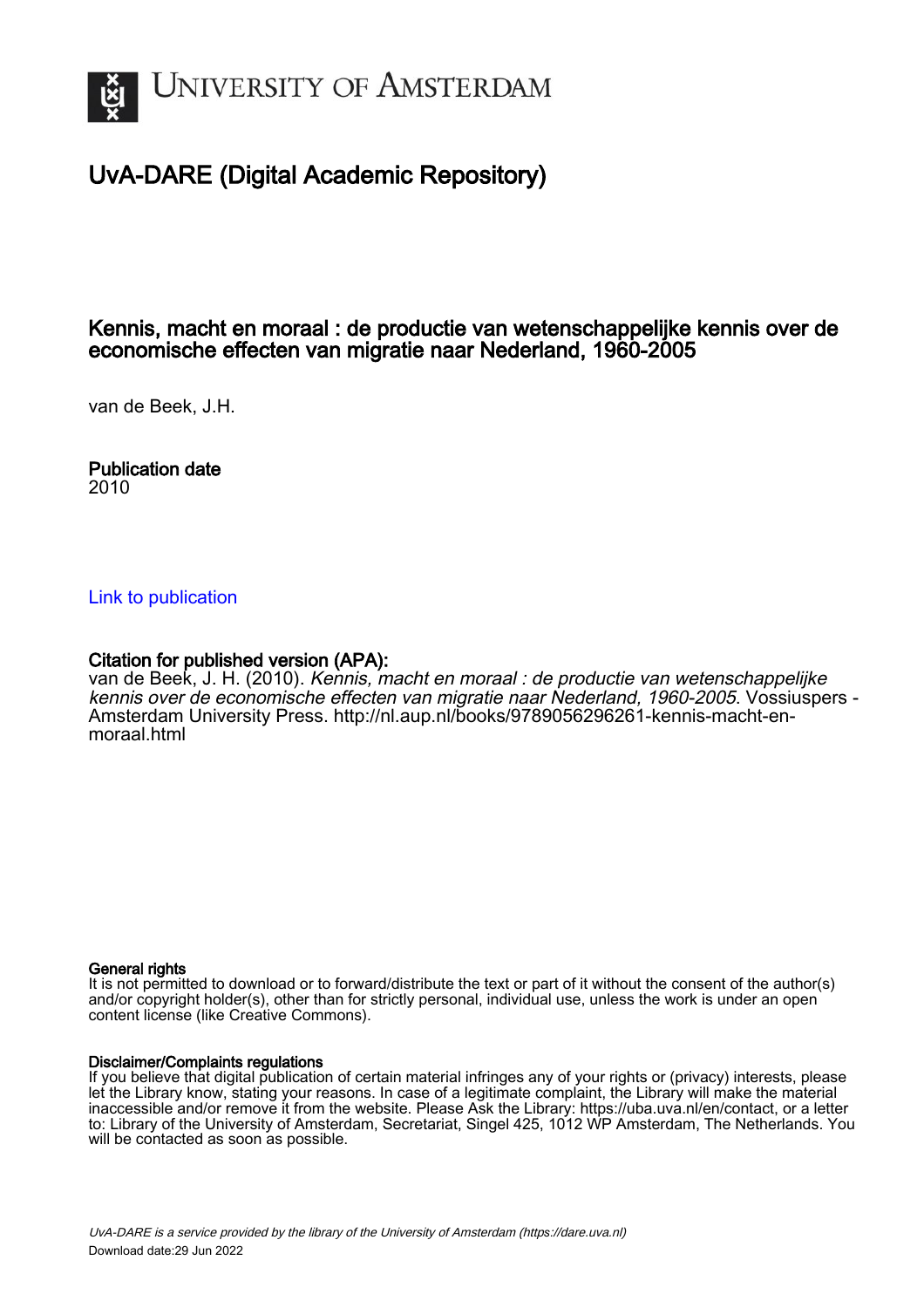## **Literatuur**

- Abbott, E. (1927). Immigration Restriction: Economic Results and Prospects. *American Economic Review*, 17 (1, Supplement, Papers and Proceedings of the Thirty-ninth Annual Meeting of the American Economic Association), pp. 127-132.
- ACOM (1980). *Minderhedenonderzoek en Privacy*. Rijswijk: Ministerie van Cultuur, Recreatie en Maatschappelijk Werk.
- (1989). *Een beter beleid?* Leiden: ACOM.
- Addison, T., & Worswick, C. (2002). The Impact of Immigration on the Earnings of Natives: Evidence from Australian Micro Data. *Economic Record*, 78 (240), pp. 68.
- Agarwal, V. B., & Winkler, D. R. (1984). Migration of Professional Manpower to the United States. *Southern Economic Journal*, 50 (3), pp. 814.
- Akhtar, S. (1995). A Third Individuation: Immigration, Identity, and the Psychoanalytic Process. *Journal of the American Psychoanalytic Association*, 43 (4), pp. 1051-1085.
- Albarracín, J. (2003). Explaining Immigration Policies in Argentina during the 1990s: European Immigration, "a Marriage in Sickness and in Health", *Meeting of the Latin American Studies Association*. Dallas, Texas.
- Albeda, W. (1970). Gastarbeiders en nationale economie. *Economisch Statistische Berichten*, 55 (2753, 1 juli), pp. 635.
- Alders, M. (2001). Allochtonenprognose 2000-2050: Onzekerheid van het toekomstig kindertal van allochtone vrouwen. *Maandstatistiek van de Bevolking*, 51 (5), pp. 36-38.
- Alders, M., & Schapendonk-Maas, H. (2001). Allochtonenprognose 2000-2050: Veronderstellingen over het toekomstig kindertal van allochtone vrouwen. *Maandstatistiek van de Bevolking*, 51 (3), pp. 23-30.
- Algemene Werkgevers Vereniging (1969). *Buitenlandse arbeiders: Een economische verkenning*. Haarlem: Algemene Werkgevers-vereniging, Afdeling Research
- Allen, J. (1979). Information and Subsequent Migrations: Further Analysis and Additional Evidence. *Southern Economic Journal*, 45 (4), pp. 1274.
- Anderson, B. (1995). *Verbeelde Gemeenschappen: Bespiegelingen over de oorsprong en de verspreiding van het nationalisme*. Amsterdam: Jan Mets.
- Appleyard, R. T. (1966). Population and Work Force. *Economic Record*, 42 (97), pp. 46.
- Arnold, F., Carino, B. V., Fawcett, J. T., & Park, I. H. (1989). Estimating the Immigration Multiplier: An Analysis of Recent Korean and Filipino Immigration to the United States. *International Migration Review*, 23 (4), pp. 813-838.
- Aslund, O., & Rooth, D.-O. (2005). Shifts in attitudes and labor market discrimination: Swedish experiences after 9-11. *Journal of Population Economics*, 18 (4), pp. 603-629.
- Auerbach, A. J., Kotlikoff, L. J., & Leibfritz, W. (1999). Generational Accounting around the World., *(NBER-PR) National Bureau of Economic Research Project Report*. Chicago: The University of Chicago Press.
- Bachmura, F. T. (1959). Man-land Equalization through Migration. *American Economic Review*, 49 (5), pp. 1004.
- Balch, E. G., Willcox, W. F., Jenks, J. W., Kohler, M. J., & Jenks, J. W. (1912). Restriction of Immigration: Discussion. *American Economic Review*, 2 (1, Supplement, Papers and Proceedings of the Twenty-fourth Annual Meeting of the American Economic Association), pp. 63-78.
- Bambra, C. (2007). Sifting the Wheat from the Chaff: A Two-dimensional Discriminant Analysis of Welfare State Regime Theory. *Social Policy & Administration*, 41 (1), pp. 1-28.
- Bartel, A. P. (1989). Where Do the New U.S. Immigrants Live? *Journal of Labor Economics*, 7 (4), pp. 371.
- Bauer, T., Epstein, G., & Gang, I. (2005). Enclaves, language, and the location choice of migrants. *Journal of Population Economics*, 18 (4), pp. 649-662.
- Baumgartner, F. R., & Jones, B. D. (1993). *Agendas and Instability in American Politics*. Chicago/London: The University of Chicago Press.
- Bayer, A. A. (1965). *Surinaamse arbeiders in Nederland*. (Met een voorwoord van A. J. F. Köbben), Assen: Van Gorcum.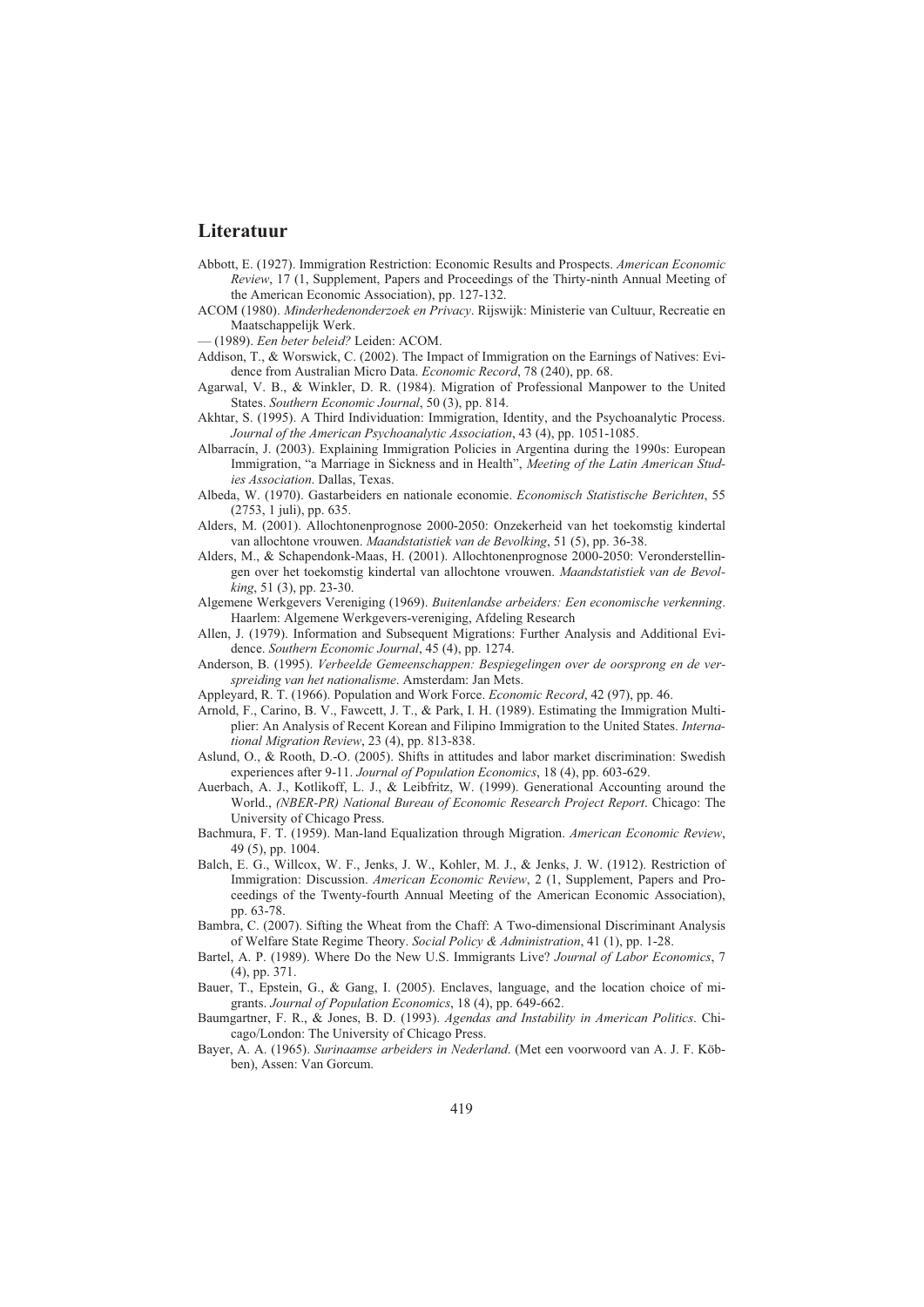- BEA (1994). *De economische betekenis van minderheden voor de arbeidsmarkt*. Hoofddorp: Bureau voor Economische Argumentatie.
- Bellante, D. (1979). The North-South Differential and the Migration of Heterogeneous Labor. *American Economic Review*, 69 (1), pp. 166-175.
- Ben-Porath, Y. (1970). Book Review, 'Population, Labor Force, and Long Swings in Economic Growth', R. A. Easterlin. *Journal of Political Economy*, 78 (4, Part 1), pp. 798-800.
- Berg, E. L. (1967). Economische achtergronden van het verschijnsel der buitenlandse arbeiders in Nederland. In R. Wentholt (Ed.), *Buitenlandse arbeiders in Nederland.* (pp. 15-32). Leiden: Spruyt, Van Mantgem & De Does NV.
- Berkhout, A. (2003). *Kosten en baten van de Remigratiewet Eindrapport*. (Onderzoek in opdracht van het Nederlands Migratie Instituut), Amsterdam: Regioplan.
- Berkhout, P., & Hartog, J. (2007). Nederland kieskeurig met kennismigrant. *Economisch Statistische Berichten*, 92 (4505, 9 maart), pp. 142.
- Bernardt, Y. (1993). *Migratie en de allochtone beroepsbevolking, 1990-2015*. (CPB onderzoeksmemorandum nr. 100), Den Haag: Centraal Planbureau.
- Berninghaus, S., & Günther Seifert-Vogt, H. (1989). Temporary vs. permanent migration: A decision theoretical approach. *Journal of Population Economics*, 1 (3), pp. 195-211.
- Berry, R. A., & Soligo, R. (1969). Some Welfare Aspects of International Migration. *Journal of Political Economy*, 77 (5), pp. 778-794.
- Besluit Gevoelige Gegevens (1993). Besluit van 19 februari 1993, houdende regels inzake het opnemen in een persoonsregistratie van persoonsgegevens als bedoeld in artikel 7, eerste lid, van de Wet Persoonsregistraties. *Staatsblad*, (1993) 158 & 399.
- Biegel, C., & Smit, V. J. M. (1991). *Sturend of gestuurd? Evaluatieonderzoek en minderhedenbeleid, acht onderzoeken geëvalueerd*. Leiden: Centrum voor Onderzoek van Maatschappelijke Tegenstellingen, Universiteit Leiden.
- Bijwaard, G. (2005). Bijna helft immigranten geen blijvers. *Demos*, 21 (9), pp. 65-69.
- Birks, J. S., Seccombe, I. J., & Sinclair, C. A. (1986). Migrant Workers in the Arab Gulf: The Impact of Declining Oil Revenues. *International Migration Review*, 20 (4, Special Issue: Temporary Worker Programs: Mechanisms, Conditions, Consequences), pp. 799-814.
- Bishop, J. A., Formby, J. P., & Thistle, P. D. (1992). Convergence of the south and non-south income distributions, 1969-1979. *American Economic Review*, 82 (1), pp. 262.
- Bocker, A., & Thranhardt, D. (2002). (Waarom) integreert Duitsland beter? *Economisch Statistische Berichten*, 87 (4387, 5 december), pp. 30.
- Boeri, T., & Brucker, H. (2005). Why are Europeans so tough on migrants? *Economic Policy*, 20 (44), pp. 629-703.
- Boeri, T., Hanson, G., & McCormick, B. (2002). *Immigration Policy and the Welfare System*. Oxford: Oxford University Press.
- Boeschoten, W. C. (1992). *Hoofdlijnen van de economische geschiedenis van Nederland 1900- 1990*. Amsterdam: Nederlands Instituut voor het Bank- en Effectenbedrijf.
- Bolkestein, F. (1991). *On the collapse of the Soviet Union* (Address to the Liberal International Conference at Luzern, Friday 6 September 1991), URL per 09-12-2007: http://www.liberalinter national.org/contentFiles/files/Bolkestein%201991.pdf, London: Liberal International.
- Bonar, J., Towles, J. K., Millis, H. A., Hourwich, I. A., Kelsey, C., Hibbard, B. H., Brinsmade, R. B., & Carver, T. N. (1911). Population and Immigration: Discussion. *American Economic Review*, 1 (2, Papers and Discussions of the Twenty-third Annual Meeting), pp. 243-256.
- Bonin, H., Raffelhueschen, B., & Walliser, J. (2000). Can immigration alleviate the demographic burden? *Finanzarchiv*, 57 (1), pp. 1-21.
- Borjas, G. J. (1983). The Labor Supply of Male Hispanic Immigrants in the United States. *International Migration Review*, 17 (4), pp. 653-671.
- (1985). Assimilation, Changes in Cohort Quality, and the Earnings of Immigrants. *Journal of Labor Economics*, 3 (4), pp. 463.
- (1987). Self-Selection and the Earnings of Immigrants. *American Economic Review*, 77 (4), pp. 531.
- (1993). The Intergenerational Mobility of Immigrants. *Journal of Labor Economics*, 11 (1), pp. 113.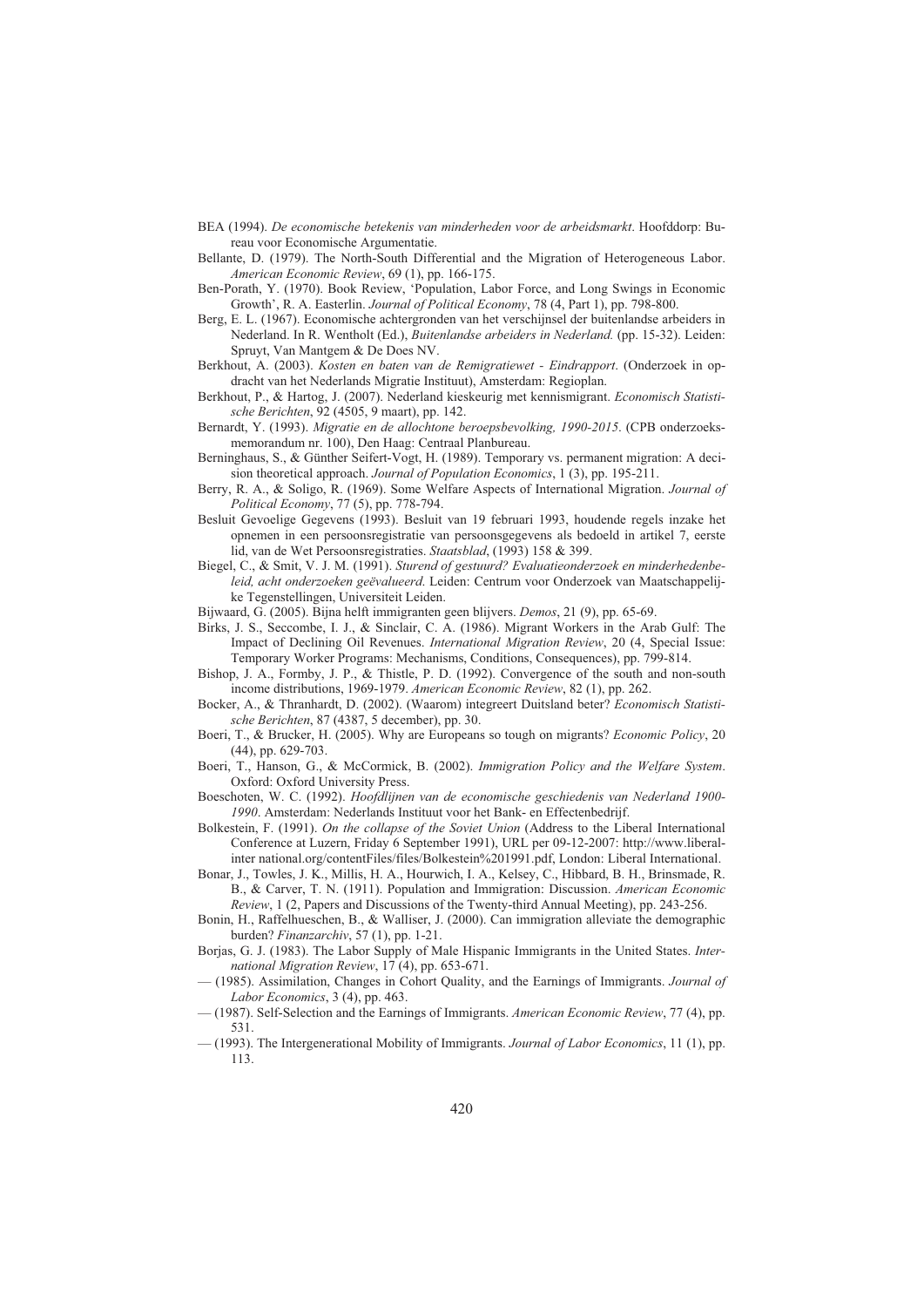- (1994). Immigrant skills and ethnic spillovers. *Journal of Population Economics*, 7 (2), pp. 99- 118.
- (1995). The economic benefits from immigration. *Journal of Economic Perspectives*, 9 (2), pp. 3-22.
- (1999a). The economic analysis of immigration. In O. Ashenfelter & D. Card (Eds.), *Handbook of labor economics*. (Volume 3), Amsterdam: North-Holland.
- (1999b). Immigration and Welfare Magnets. *Journal of Labor Economics*, 17 (4), pp. 607-637. Bourdieu, P. (2004). *Science of Science and Reflexivity*. Cambridge: Polity Press.
- Bourguignon, F., Gallais-Hamonno, G., & Fernet, B. (1977). *International labour migrations and economic choices*. Parijs: OECD.
- Bouscaren, A. T. (1968). Book Review, 'The Foreign Worker', R. Descloitres. *International Migration Review*, 2 (3), pp. 77-79.
- Bovenkerk, F. (1974). *Gastarbeid, terugkeer en ontwikkelingssamenwerking: een kritische inventarisatie van gangbare opvattingen en beleidsvoorstellen op korte termijn*. Den Haag: Nuffic.
- (1979). The Netherlands. In R. E. Krane (Ed.), *International Migration in Europe* (pp. 118- 132). New York: Praeger Publications.
- (1984). Rassen of klassen? De politieke economie van de gastarbeid. *Intermediair*, 20 (47), pp. 35-41.
- (1985). Over een oud en een nieuw immigranten-proletariaat. *De Gids*, 148 (3-4, mei), pp. 217-278.
- (2001). *Misdaadprofielen*. Amsterdam: Meulenhoff.
- Bowles, S. (1970). Migration as Investment: Empirical Tests of the Human Investment Approach to Geographical Mobility. *Review of Economics and Statistics*, 52 (4), pp. 356.
- Boyd, M., & Grieco, E. M. (1998). Triumphant Transitions: Socioeconomic Achievements of the Second Generation in Canada. *International Migration Review*, 32 (4), pp. 853-876.
- Braakman, M. H., & Kaasenbrood, A. (2002). Grensgevechten: Over complicaties in de psychiatrische behandeling van asielzoekers. *Maandblad Geestelijke Volksgezondheid*, 57 (1), pp. 9-23.
- Brecher, R. A., & Choudhri, E. U. (1987). International migration versus foreign investment in the presence of unemployment. *Journal of International Economics*, 23 (3-4), pp. 329-342.
- Brink, M. (1997). The Labourmarket integration of refugees in the Netherlands. In P. J. Muus (Ed.), *Exclusion and inclusion of refugees in contemporary Europe.* Utrecht: European Research Center on Migration and Ethnic Relations, Universiteit Utrecht.
- Brink, M., Pasariboe, M., & Hollands, M. E. A. (1996). *Integratie van vluchtelingen op de arbeidsmarkt: Resultaten van een vervolgonderzoek onder statushouders afkomstig uit Iran, Somalië en voormalig Joegoslavië*. (Reeks: Amsterdamse sociaal-geografische studies), Amsterdam: Instituut voor Sociale Geografie, Universiteit van Amsterdam.
- Brown, R. P. C. (1998). Comparative labor market performance of visaed and non-visaed migrants: Pacific islanders in Sydney. *Journal of Population Economics*, 11 (3), pp. 395-411.
- Brueckner (2000). Welfare reform and the race to the bottom: Theory and evidence. *Southern Economic Journal*, 66 (3), pp. 505.
- Bruyn, W. J. (1963). Arbeidsmarkt- of bevolkingspolitiek. *Economisch Statistische Berichten*, 48 (2374, 6 februari), pp. 122-123.
- Buechel, F., & Frick, J. R. (2004). Immigrants in the UK and in West Germany: Relative income position, income portfolio, and redistribution effects. *Journal of Population Economics*, 17 (3), pp. 553-581.
- Burford, R. L. (1966). The Federal Cotton Programs and Farm Labor Force Adjustments. *Southern Economic Journal*, 33 (2), pp. 223.
- Buyst, E., Maes, I., Plasmeijer, H. W., & Schoorl, E. (2005). Comparing the Development of Economics during the Twentieth Century in Belgium and the Netherlands. *History of Political Economy*, 37 (1), pp. 61-78.
- Calvo, G., & Wellisz, S. (1983). International factor mobility and national advantage. *Journal of International Economics*, 14 (1-2), pp. 103-114.
- Cameron, S. V., & Heckman, J. J. (2001). The Dynamics of Educational Attainment for Black, Hispanic, and White Males. *Journal of Political Economy*, 109 (3), pp. 455.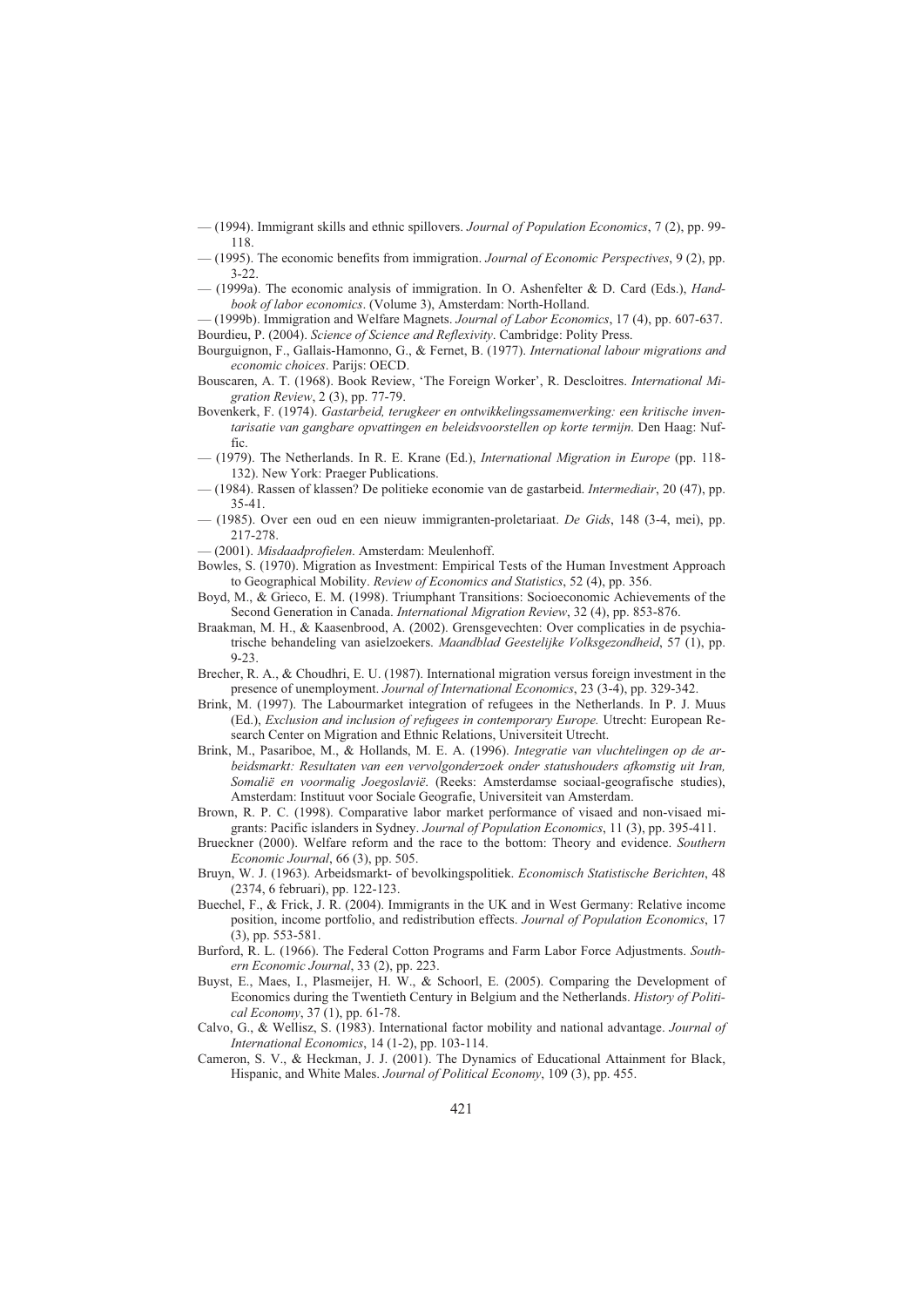- Campos, J. E. L., & Lien, D. (1995). Political instability and illegal immigration. *Journal of Population Economics*, 8 (1), pp. 23-33.
- Card, D. (2001). Immigrant Inflows, Native Outflows, and the Local Labor Market Impacts of Higher Immigration. *Journal of Labor Economics*, 19 (1), pp. 22.
- Carnevale, A. P., Fry, R. A., & Lowell, B. L. (2001). Understanding, Speaking, Reading, Writing, and Earnings in the Immigrant Labor Market. *American Economic Review*, 91 (2), pp. 159- 163.
- Carpenter, N. (1931). The New American Immigration Policy and the Labor Market. *Quarterly Journal of Economics*, 45 (4), pp. 720-723.
- Castles, S., & Kosack, G. (1973). *Immigrant workers and class structure in Western Europe*. Londen: Oxford University Press.
- Centro Studi Emigratione (1965). Selected Bibliography on the Various Problems of Foreign Workers in Switzerland. *International Migration Digest*, 2 (2), pp. 228-234.
- Cerda, R. (2005). On social security financial crisis. *Journal of Population Economics*, 18 (3), pp. 509-517.
- Chang, H.-C. (2004). The Impact of Immigration on the Wage Differential in Australia. *Economic Record*, 80 (248), pp. 49-57.
- Chen, K.-P., Chiang, S.-h., & Leung, S. F. (2003). Migration, Family, and Risk Diversification. *Journal of Labor Economics*, 21 (2), pp. 353.
- Cheng, L. K., & Wong, K.-Y. (1990). On the strategic choice between capital and labor mobility. *Journal of International Economics*, 28 (3-4), pp. 291-314.
- Chichilnisky, G. A. (1994). Social diversity, arbitrage, and gains from trade: A unified perspective on resource allocation. *American Economic Review*, 84 (2), pp. 427.
- Chiquiar, D., & Hanson, G. H. (2005). International Migration, Self-Selection, and the Distribution of Wages: Evidence from Mexico and the United States. *Journal of Political Economy*, 113 (2), pp. 239-281.
- Chiswick, B. R. (1978). The Effect of Americanization on the Earnings of Foreign-born Men. *Journal of Political Economy*, 86 (5), pp. 897-921.
- (1986). Is the New Immigration Less Skilled Than the Old? *Journal of Labor Economics*, 4 (2), pp. 168.
- (1991). Speaking, Reading, and Earnings among Low-skilled Immigrants. *Journal of Labor Economics*, 9 (2), pp. 149.
- (1993a). The Skills and Economic Status of American Jewry: Trends Over the Last Half-Century. *Journal of Labor Economics*, 11 (1), pp. 229.
- (1993b). Soviet Jews in the United States: An Analysis of Their Linguistic and Economic Adjustment. *International Migration Review*, 27 (2), pp. 260-285.
- (1998). Hebrew language usage: Determinants and effects on earnings among immigrants in Israel. *Journal of Population Economics*, 11 (2), pp. 253-271.
- (1999). Are Immigrants Favorably Self-Selected? *American Economic Review*, 89 (2), pp. 181- 185.
- Chiswick, B. R., Chiswick, C. U., & Miller, P. W. (1985). Are Immigrants and Natives Perfect Substitutes in Production? *International Migration Review*, 19 (4), pp. 674-685.
- Chiswick, B. R., Lee, Y., & Miller, P. W. (2005). Family matters: The role of the family in immigrants' destination language acquisition. *Journal of Population Economics*, 18 (4), pp. 631- 647.
- Chiswick, B. R., & Miller, P. W. (1985). Immigrant Generation and Income in Australia. *Economic Record*, 61 (173), pp. 540.
- (2002). Immigrant earnings: Language skills, linguistic concentrations and the business cycle. *Journal of Population Economics*, 15 (1), pp. 31-57.
- Choenni, C. E. S. (2000). Ontwikkeling van het rijksoverheidsbeleid voor etnische minderheden 1975-2000. In N. van Nimwegen & G. Beets (Eds.), *Bevolkingsvraagstukken in Nederland anno 2000*. (NIDI-rapport nr. 58), Den Haag: NIDI.
- Ciccone, A. (2001). Agglomeration Effects in Europe and the USA. *Els Opuscles del CREI*, (Centre de Recerca Economia Internacional, Barcelona), september 2001, nr. 9.
- Ciccone, A., & Hall, R. E. (1996). *Productivity and the Density of Economic Activity*. NBER Working Papers 4313, National Bureau of Economic Research.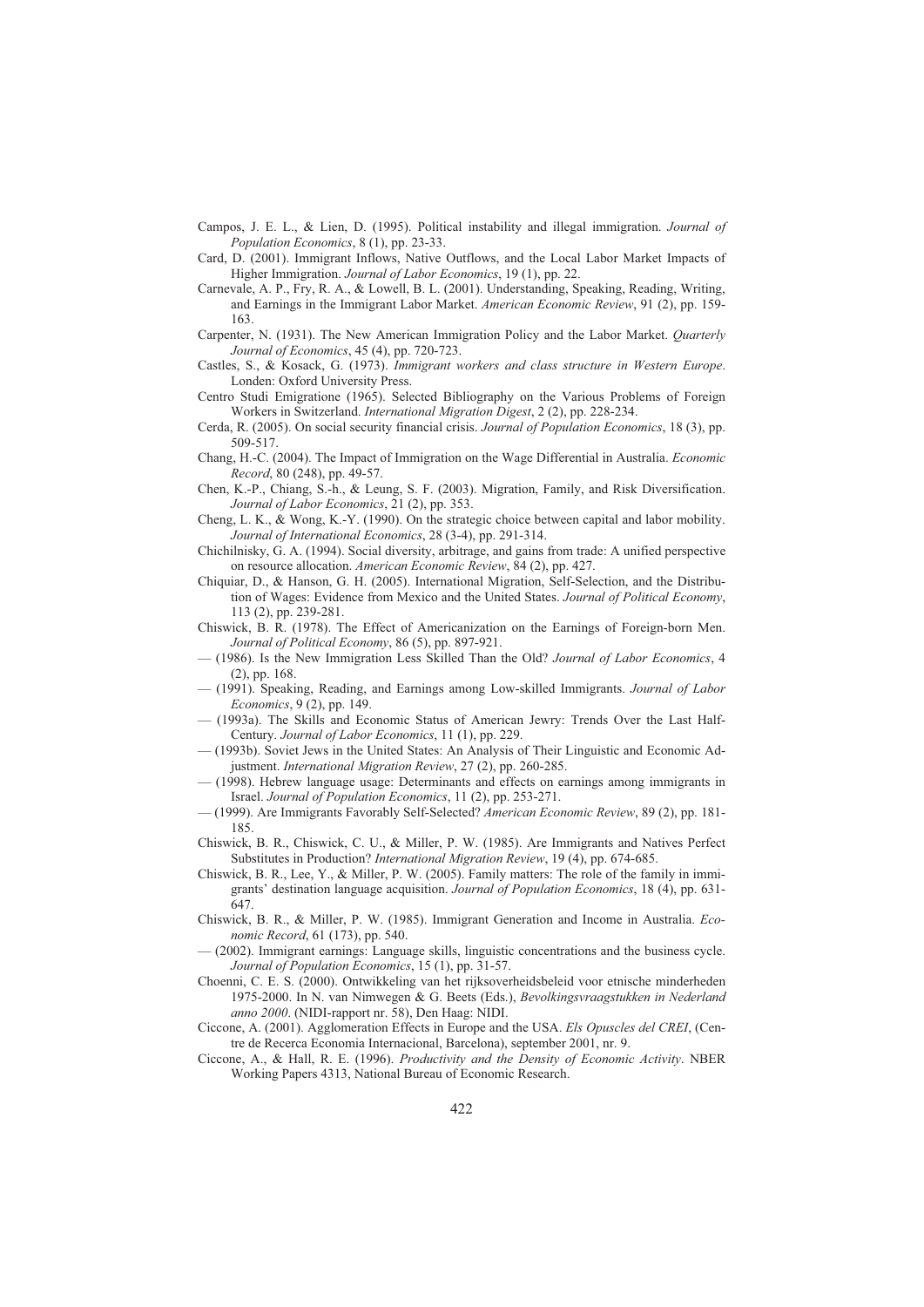- Claghorn, K. H. (1913). Book Reviews, 'The Immigrant Invasion', F. J. Warne; 'The New Immigration', P. Roberts; 'The Immigrant', F. J. Haskin. *American Economic Review*, 3 (3), pp. 686-688.
- Clarke, H. (1997). International labour migrations and the pseudoconvergence of national living standards. *Economic Record*, 73 (221), pp. 120.
- Clarke, H. R., & Ng, Y.-K. (1993). Immigration and economic welfare: Resource and environmental aspects. *Economic Record*, 69 (206), pp. 259.
- Cobb-Clark, D. A. (1993). Immigrant selectivity and wages: The evidence for women. *American Economic Review*, 83 (4), pp. 986.
- Cobb-Clark, D. A., & Connolly, M. D. (1997). The Worldwide Market for Skilled Migrants: Can Australia Compete? *International Migration Review*, 31 (3), pp. 670-693.
- Cobb-Clark, D. A., Connolly, M. D., & Worswick, C. (2005). Post-migration investments in education and job search: A family perspective. *Journal of Population Economics*, 18 (4), pp. 663-690.
- Cofone, A. J. (1983). Book Review, 'Labor and Immigration in Industrial America', R. D. Parmet. *International Migration Review*, 17 (1), pp. 158.
- Coleman, D. A. (1992). Does Europe Need Immigrants? Population and Work Force Projections. *International Migration Review*, 26 (2, Special Issue: The New Europe and International Migration), pp. 413-461.
- (2002). Replacement migration, or why everyone is going to have to live in Korea: A fable for our times from the United Nations. *Philosophical Transactions of the Royal Society B: Biological Sciences*, 357 (1420), pp. 583-598.
- Collado, M. D., Iturbe-Ormaetxe, I., & Valera, G. (2004). Quantifying the Impact of Immigration on the Spanish Welfare State. *Journal International Tax and Public Finance*, 11 (3), pp. 335-353.
- Commissie-Bakker (2001). *Met beleid te werk*. Rapportage van de Commissie Beleidsgeoriënteerde Toetsing van het Centraal Planbureau. Den Haag: Centraal Planbureau.
- Commissie-Blok (2004). *Bruggen bouwen: Eindrapport Tijdelijke Commissie Onderzoek Integratiebeleid.* (Handelingen van de Tweede Kamer, zitting 2003–2004, 28 689, nrs. 8–9), Den Haag: Sdu Uitgevers.
- Commissie-Borstlap (2007). *Focus op Beleid*. Rapport van de Commissie Beleidsgeoriënteerde Toetsing van het Centraal Planbureau. Den Haag: Centraal Planbureau.
- Commissie-Buurmeijer (1993). *Enquête naar het functioneren van de organen belast met de uitvoering van de sociale-verzekeringswetten.* (Handelingen van de Tweede Kamer, 22 730, nr. 7-10), Den Haag: Sdu Uitgevers.
- Commissie-De Jong (1993). *Raad op maat: Rapport van de Bijzondere Commissie Vraagpunten Adviesorganen*. (Handelingen van de Tweede Kamer, 21 427, nr. 29), Den Haag: Sdu Uitgevers.
- Commissie-Muntendam (1977). *Bevolking en welzijn in Nederland*. Rapport van de Staatscommissie Bevolkingsvraagstuk. Den Haag: Staatsuitgeverij.
- Commissie-Zimmermann (2003). *CPB in Focus*. (Rapport van de wetenschappelijke visitatiecommissie), Den Haag: Centraal Planbureau.
- Constant, A., & Massey, D. S. (2003). Self-selection, earnings, and out-migration: A longitudinal study of immigrants to Germany. *Journal of Population Economics*, 16 (4), pp. 631-653.
- Cornelis, B. (1990). Migratie naar Nederland. In H. B. Entzinger & P. J. J. Stijnen (Eds.), *Etnische minderheden in Nederland* (pp. 13-30). Amsterdam: Boom.
- Cornell, B., & Welch, I. (1996). Culture, information, and screening discrimination. *Journal of Political Economy*, 104 (3), pp. 542.
- CPB (1972). *Economische effecten voor Nederland van de werving van buitenlandse werknemers*. Den Haag: Sdu Uitgevers.
- (1992). *Nederland in drievoud: Een scenariostudie van de Nederlandse economie 1990-2015*. Den Haag: Centraal Planbureau.
- (2003). *Through the Looking Glass: A self-assessment of CPB Netherlands Bureau for Economic Policy Analysis*. Den Haag: Centraal Planbureau.
- Cremer, H., & Pestieau, P. (2002). *Factor Mobility and Redistribution: A Survey*. Toulouse: Institut d'Économie Industrielle (IDEI).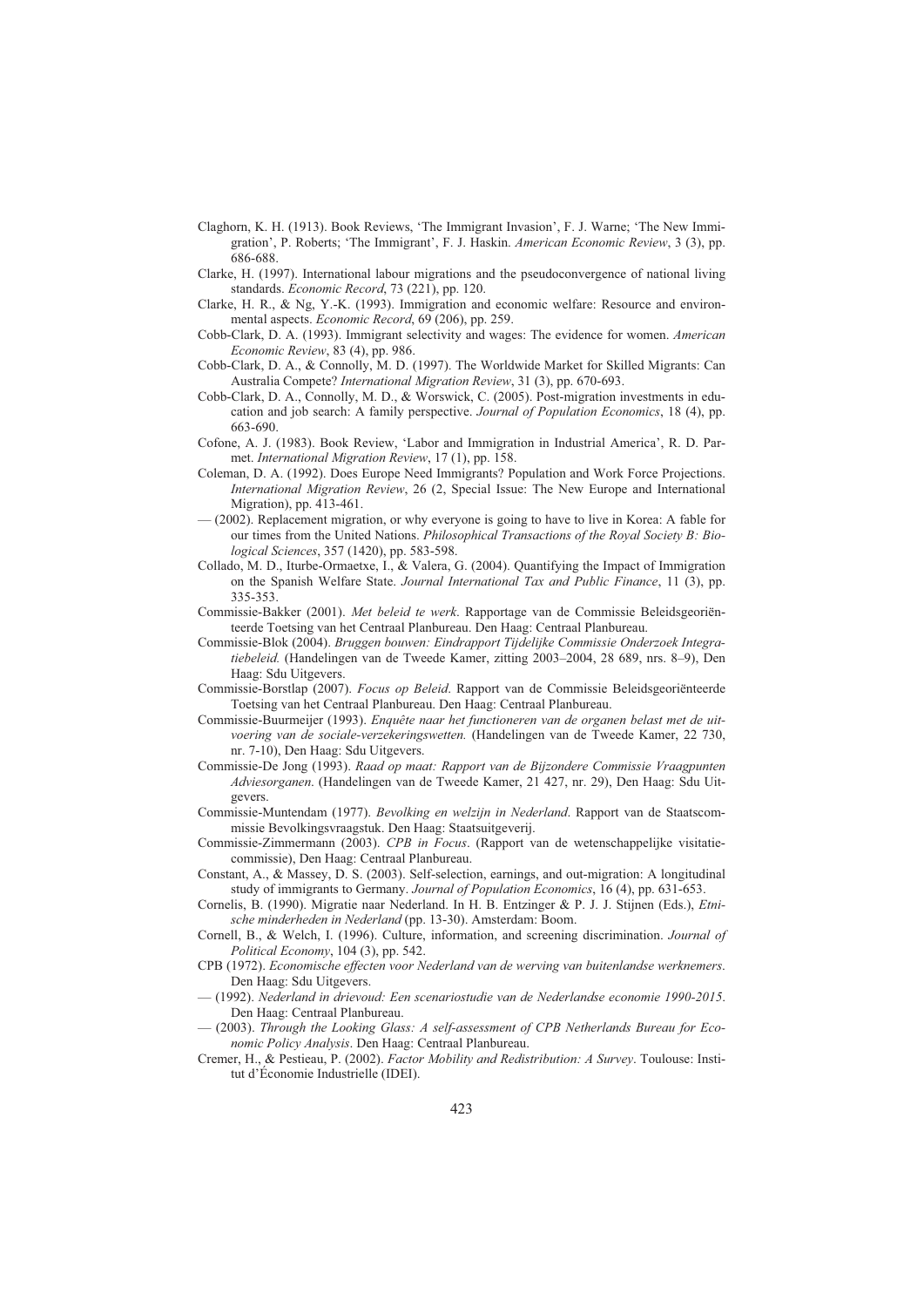Cruijsen, H. (1990). Buitenlandse migratie kan ontgroening en vergrijzing niet tegenhouden. *Maandstatistiek van de Bevolking*, 40 (4), pp. 10-11.

- Dagevos, J. M. (1995a). Allochtonen bij de rijksoverheid. Oorzaken voor het succes en falen van voorkeursbeleid. *Tijdschrift voor Arbeidsvraagstukken*, 11 (2), pp. 143-145.
- (1995b). *De rafelrand van de arbeidsmarkt. Dynamiek in het laagste segment en arbeidskansen van allochtonen*. Assen: Van Gorcum.
- (1997). Economen over de positie van allochtonen. *Migrantenstudies*, 13 (4), pp. 209-223.
- Dagevos, J. M., & Beljaarts, M. A. M. M. (1996). *Vijf jaar voorkeursbeleid. Instroom, doorstroom en uitstroom van minderheden bij de Rijksoverheid*. (Extern rapport in opdracht van het Ministerie van Binnenlandse Zaken), Den Haag: Ministerie van Binnenlandse Zaken.
- Dagevos, J. M., Martens, E. P., & Veenman, J. (1996). *Scheef verdeeld. Minderheden en hun maatschappelijke positie*. Assen: Van Gorcum.
- Dagevos, J. M., & Odé, A. W. M. (1999). Hoger opgeleide allochtonen op de arbeidsmarkt. Individuele kenmerken, zoekgedrag en uitsluiting. *Tijdschrift voor Arbeidsvraagstukken*, 15 (4), pp. 359-372.
- Dagevos, J. M., Van der Laan, L., & Veenman, J. (1997). *Verdringing op de arbeidsmarkt*. Assen: Van Gorcum.
- Daneshvary, N., Herzog, H. W., Jr., Hofler, R. A., & Schlottmann, A. M. (1992). Job Search and Immigrant Assimilation: An Earnings Frontier Approach. *Review of Economics and Statistics*, 74 (3), pp. 482-492.
- Danziger, S., & Gottschalk, P. (1987). Earnings Equality, the Spatial Concentration of Poverty, and the Underclass. *American Economic Review*, 77 (2), pp. 211.
- DaVanzo, J. (1977). Migration Patterns and Income Change: Implications for the Human Capital Approach to Migration: Comment. *Southern Economic Journal*, 44 (2), pp. 391.
- Davila, A., & Mora, M. (2005). Changes in the earnings of Arab men in the US between 2000 and 2002. *Journal of Population Economics*, 18 (4), pp. 587-601.
- De Beer, J. (1996). Immigratie kan vergrijzing niet tegenhouden. *Maandstatistiek van de Bevolking*, 46 (11), pp. 9.
- (1998). Welk effect heeft het immigratiebeleid? *Maandstatistiek van de Bevolking*, 48 (8), pp. 10-11.
- (1999). Relaties tussen demografische prognoses en overheidsbeleid. *Maandstatistiek van de Bevolking*, 49 (4), pp. 37-39.
- De Beer, J., & Beetsma, R. M. W. J. (1999). De vergrijzing is structureel! *Economisch Statistische Berichten*, 84 (4214, 30 juli), pp. 564-566.
- De Coulon, A., & Piracha, M. (2005). Self-selection and the performance of return migrants: The source country perspective. *Journal of Population Economics*, 18 (4), pp. 779-807.
- De Haan, I. (1997). *Na de Ondergang: De herinnering aan de Jodenvervolging in Nederland 1945-1995*. Den Haag: Sdu Uitgevers.
- De Jong, W. (2002). Drie WRR-raporten vergeleken. *Migrantenstudies*, 18 (2), pp. 78-86.
- De Lange, T., Verbeek, S., Cholewinski, R., & Doomernik, J. (2002). *Arbeidsimmigratie naar Nederland: Regulering en demografische en economische aspecten in internationaal vergelijk*. Literatuurstudie in opdracht van de Adviescommissie voor Vreemdelingenzaken, uitgevoerd door het IMES en het CMR, Den Haag: Adviescommissie voor Vreemdelingenzaken.
- De Schuite, A. D. S. (1980). De TOP-40 van Nederlandse economen. *Economisch Statistische Berichten*, 65 (3285, 17 december), pp. 1414-1415.
- De Vries, J. (1979). De twintigste eeuw. In J. H. van Stuijvenberg (Ed.), *De economische geschiedenis van Nederland*. Groningen: Wolters-Noordhoff.
- De Wolff, P. (1987). J. Tinbergen. In A. J. Vermaat, J. J. Klant & J. R. Zuidenma (Eds.), *Van liberalisten tot instrumentalisten: Anderhalve eeuw economisch denken in Nederland*. Leiden/Antwerpen: Stenfert Kroese.
- Delphiconsult (1995). *Goudmijn of Bodemloze Put? Over de kosten en opbrengsten van etnische minderheden voor de Nederlandse Staat*. Amsterdam: Delphiconsult.
- Den Hartog, H., & Falke, H. G. (1970). An explanation of investment in equipment by enterprises in the Netherlands. *European Economic Review*, 1 (4), pp. 447-481.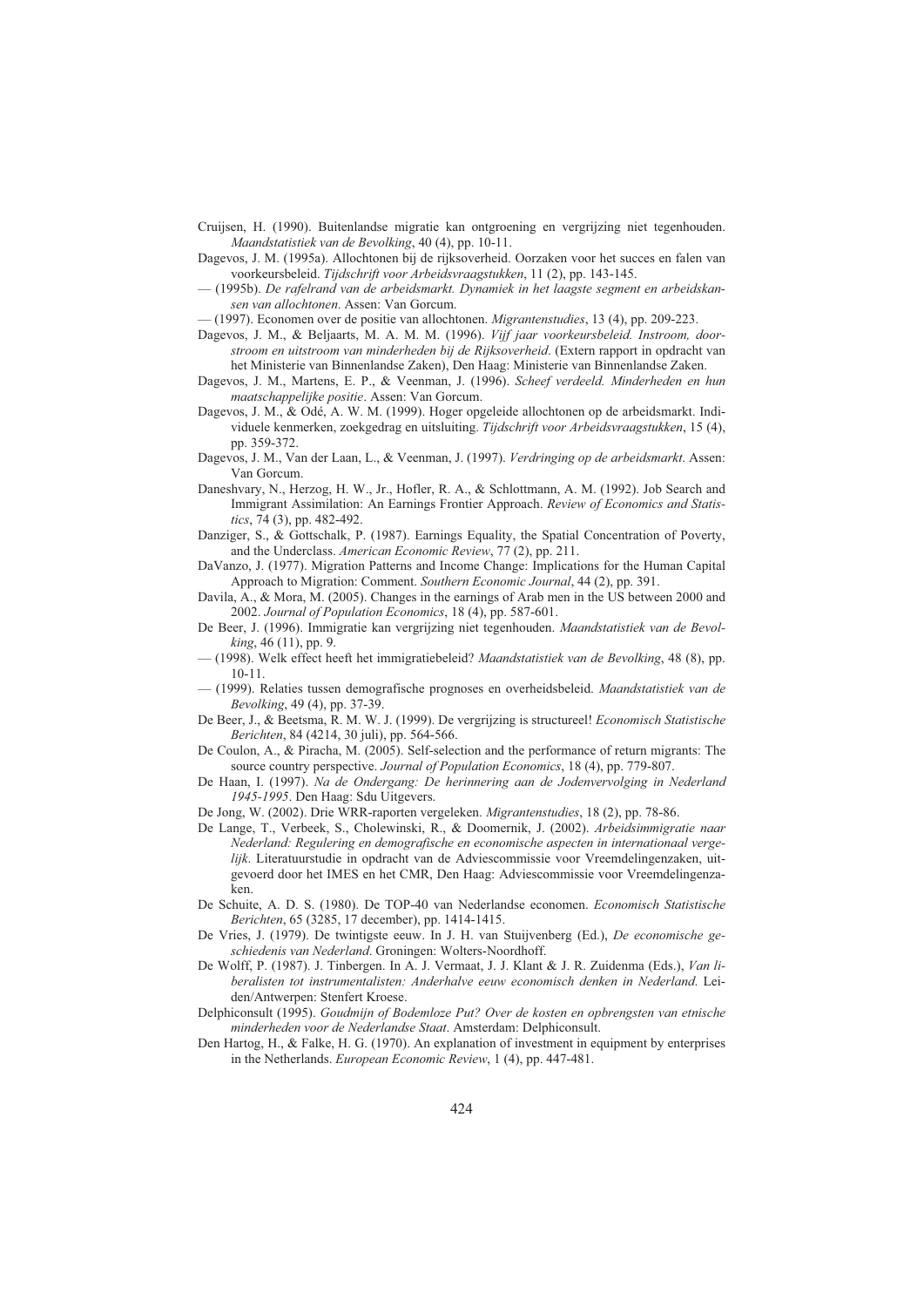- Den Uyl, J. M. (1970). De smalle marges van de democratie. *Socialisme & Democratie*, 7 (augustus).
- DeNew, J. P., & Zimmermann, K. F. (1994). Native wage impacts of foreign labor: A random effects panel analysis. *Journal of Population Economics*, 7 (2), pp. 177-192.
- Djajic, S. (2003). Assimilation of immigrants: Implications for human capital accumulation of the second generation. *Journal of Population Economics*, 16 (4), pp. 831-845.
- Dolado, J., Goria, A., & Ichino, A. (1994). Immigration, human capital and growth in the host country. *Journal of Population Economics*, 7 (2), pp. 193-215.
- Donders, J., & Graafland, J. (1998). CPB models and employment policy in the Netherlands. *Economic Modelling*, 15 (3), pp. 341-356.
- Doomernik, J., & Penninx, R. (1999). De inzet van asielzoekers op de arbeidsmarkt (Discussie onder redactie van M. Sie Dhian Ho en R. Torenvlied). *Tijdschrift voor Beleid, Politiek en Maatschappij*, 26 (4), pp. 287-291.
- Dorigo, G. W. T. (1983). Push Pull Migration Laws. *Annals of the Association of American Geographers*, 73 (1), pp. 1-17.
- Drewe, P. (1971). Rijnmond en de buitenlandse werknemers. *Economisch Statistische Berichten*, 56 (2822, 3 november), pp. 974.
- Drewe, P., & Heijke, J. A. M. (1973). Immigratie uit Middellandse Zeelanden: Sociaaleconomische variabelen en politiek. *Tijdschrift voor Maatschappijvraagstukken en Welzijnswerk*, 27 (15), pp. 375-388.
- Duleep, H. O., & Regets, M. C. (1996). Earnings convergence: Does it matter where immigrants come from or why? *Canadian Journal of Economics*, 29 (2), pp. 130.
- Dumont, J.-C., & Lemaître, G. (2005). *Counting Immigrants and Expatriates in OECD Countries: A New Perspective*. (OECD Social, Employment and Migration Working Papers nr. 25), Paris: OECD.
- Dunlevy, J. A. (1985). Factor Endowments, Heterogenous Labor and North-South Migration. *Southern Economic Journal*, 52 (2), pp. 446.
- (1993). Migrant stock vs. lagged migrant flow as a determinant of migrant settlement. *Journal of Population Economics*, 6 (2), pp. 181-188.
- Dunlevy, J. A., & Bellante, D. (1983). Net Migration, Endogenous Incomes and the Speed of Adjustment to the North-South Differential. *Review of Economics and Statistics*, 65 (1), pp. 66.
- Dunnewijk, B. (2001). Immigratie geen structurele oplossing voor arbeidsmarkt. *Economisch Statistische Berichten*, 86 (4311, 25 mei), pp. 448.
- Durkin, J. T. (1998). Immigration, assimilation and growth. *Journal of Population Economics*, 11 (2), pp. 273-291.
- Dustmann, C. (1993). Earnings adjustment of temporary migrants. *Journal of Population Economics*, 6 (2), pp. 153-168.
- (1994). Speaking fluency, writing fluency and earnings of migrants. *Journal of Population Economics*, 7 (2), pp. 133-156.
- Dyer, I. J. C., & Maher, M. D. (1979). Capitalization of Intrajurisdictional Differences in Local Tax Prices: Comment. *American Economic Review*, 69 (3), pp. 481-484.
- Easterlin, R. A. (1966). Economic-Demographic Interactions and Long Swings in Economic Growth. *American Economic Review*, 56 (5), pp. 1063.
- Easterly, W., & Levine, R. (1997). Africa's Growth Tragedy: Policies and Ethnic Divisions. *Quarterly Journal of Economics*, 112 (4), pp. 1203-1250.
- Ederveen, J. P., Van der Horst, A., & Tang, P. J. G. (2004). Aantrekkelijk Europa. *Economisch Statistische Berichten*, 89 (4444, 15 oktober), pp. 496.
- EEAG (2003). *Report on the European Economy 2003*. (Report by the European Economic Advisory Group), Munnich: Ifo Institute for Economic Research.
- Ekberg, J. (1999). Immigration and the public sector: Income effects for the native population in Sweden. *Journal of Population Economics*, 12 (3), pp. 411-430.
- Elbers, F., & Fennema, M. (1993). *Racistische partijen in West-Europa: Tussen nationale traditie en Europese samenwerking*. Leiden: Stichting Burgerschapskunde, Nederlands Centrum voor Politieke Vorming.
- Elderman, E. (1999). *Oriëntatie in het vluchtelingenrecht*. Utrecht: Nederlands Centrum Buitenlanders.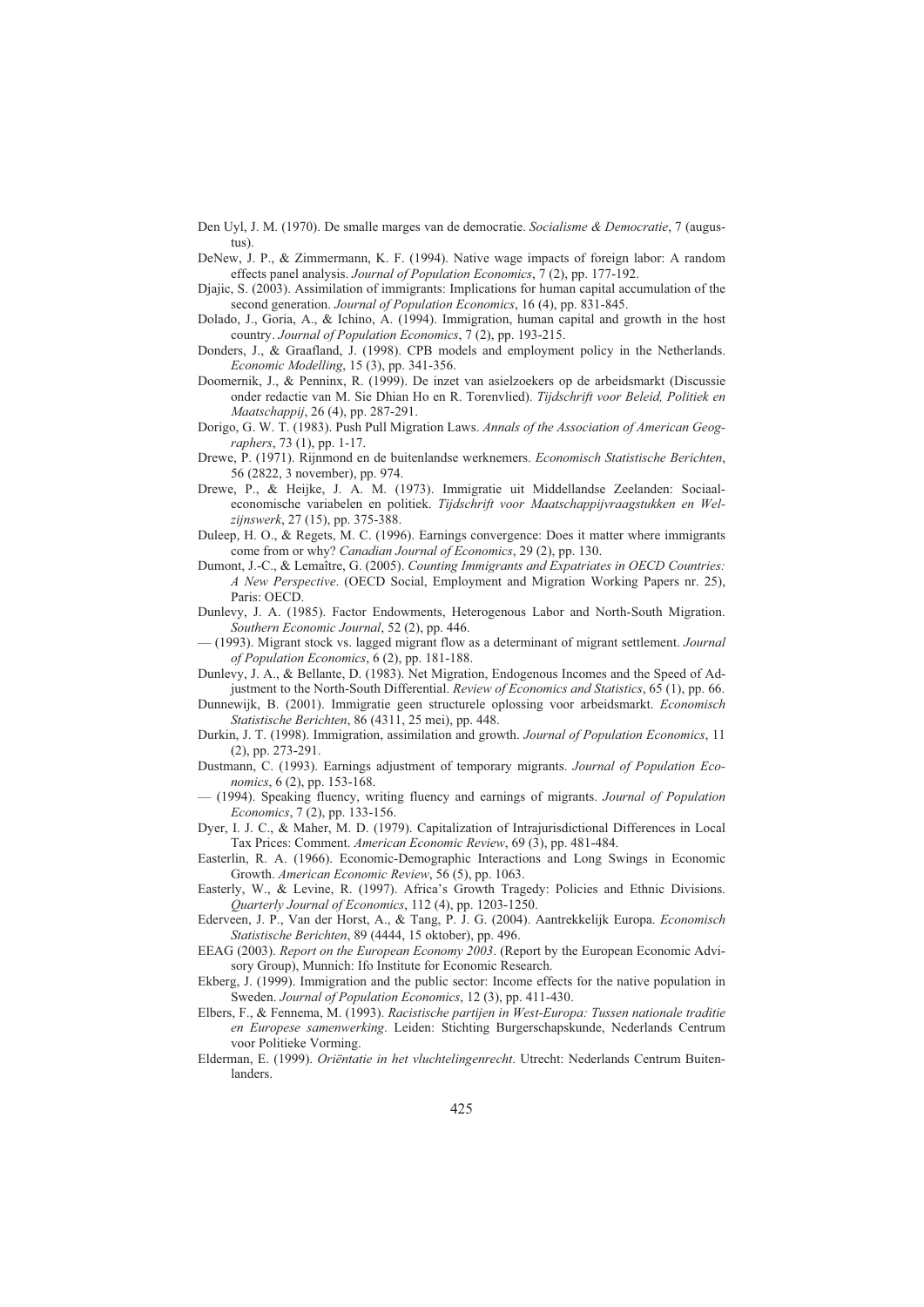- Ellemers, J. E. (1979). Problemen van de tweede generatie van minderheden in Nederland: Een sociologische analyse. In W. Kamerman (Ed.), *Gastarbeid en de tweede generatie*. Rotterdam: Futile.
- Ellis, M., & Wright, R. (1999). The Industrial Division of Labor among Immigrants and Internal Migrants to the Los Angeles Economy. *International Migration Review*, 33 (1), pp. 26-54.
- Enchautegui, M. E. (1997). Welfare Payments and Other Economic Determinants of Female Migration. *Journal of Labor Economics*, 15 (3), pp. 529.
- Engbersen, G., Snel, G., De Boom, J., & Heyl, E. (2003). *Migration, immigrants and policy in the Netherlands*. Report for the Continuous Reporting System on Migration (SOPEMI) of the Organisation of Economic Co-operation and Development (OECD), Rotterdam: RISBO.
- Engelen, E. (2003). Conceptualizing Economic Incorporation: From 'Institutional Linkages' to 'Institutional Hybrids', *Conceptual and Methodological Developments in the Study of International Migration*. Princeton University.
- (2004). Hoe openheid en bescherming te combineren? Pleidooi voor een 'burgerschapstrap'. *Migrantenstudies*, 20 (1), pp. 2-21.
- Engering-Aarts, L. E. B. (1992). Migranten op de politieke agenda. *Liberaal Reveil*, 1992 (1), pp. 3-9.
- Engerman, S. L., & Jones, R. W. (1997). International labor flows and national wages. *American Economic Review*, 87 (2), pp. 200.
- Entzinger, H., Siegers, J., & Tazelaar, F. (1994). *Immigrant ethnic minorities in the Dutch labour market: Analyses and policies*. Amsterdam: Thesis.
- Entzinger, H., & Van der Meer, J. (2004). Grenzeloze solidariteit. (Met bijdragen van Paul de Beer, Dennis Broeders, Aafke Komter, Joanne van der Leun, Paul Minderhoud, Gijs van Oenen en Pieter Pekelharing), Amsterdam: De Balie.
- Entzinger, H. B. (1975). Nederland immigratieland? Enkele overwegingen bij het overheidsbeleid inzake allochtone minderheden. *Beleid en Maatschappij*, 2 (12), pp. 326-336.
- (1981). De ACOM als voorbeeld van onderzoeksprogrammering: Maar wat levert het nu op aan kwaliteitsverhoging? In B. W. Frijling & C. E. Rottländer-Meyer (Eds.), *Sociaal beleidsonderzoek: Luxe of noodzaak?* Zoetermeer: Actaboek.
- (1984). *Het Minderhedenbeleid*. Meppel: Boom.
- (1990). Overheidsbeleid. In H. B. Entzinger & P. J. J. Stijnen (Eds.), *Migratie naar Nederland.* (pp. 244-264). Amsterdam: Boom.
- Epple, D., & Romer, T. (1991). Mobility and redistribution. *Journal of Political Economy*, 99 (4), pp. 828.
- Esping-Andersen, G. (1990). *The Three Worlds of Welfare Capitalism*. Cambridge: Polity Press.
- Europese Commissie (2007). *Attractive conditions for the admission and residence of highly qualified immigrants*. EC MEMO/07/423, 23 October 2007, Brussel: EC/EU.
- Euwals, R., & Nieuwenhuis, A. (2003). *Immigration and the labour market* (CPB Report 2003/2, pp. 29-34), Den Haag: Centraal Planbureau.
- Euwals, R., & Roodenburg, H. (2003). *A Note on the Redistributive Effect of Immigration*. (CPB memorandum 75), Den Haag: Centraal Planbureau.
- EVRM (2003). *Verdrag tot Bescherming van de Rechten van de Mens en de Fundamentele Vrijheden*. (Nederlandse vertaling van het EVRM, versie september 2003), URL per 13-12- 2007: http:// www.echr.coe.int/NR/rdonlyres/655FDBCF-1D46-4B36-9DAB-99F4CB59863C/0/DutchNéerlandais.pdf.
- Ewijk, C., & Ter Rele, H. (1999). Ageing and fiscal policy in the Netherlands. *De Economist*, 147 (4), pp. 523-534.
- Fairchild, H. P. (1911). Immigration and Crises. *American Economic Review*, 1 (4), pp. 753-765.
- (1912). The Restriction of Immigration. *American Economic Review*, 2 (1, Supplement, Papers and Proceedings of the Twenty-fourth Annual Meeting of the American Economic Association), pp. 53-62.
- (1922). Book Reviews, 'The Immigrantion Problem. A study of American Immigration Conditions and Needs', J. W. Jenks, W. J. Lauck & R. D. Smith; 'Immigration and Labor; the Economic Aspects of European Immigration to the United States', I. A. Hourwich. *American Economic Review*, 12 (3), pp. 523-524.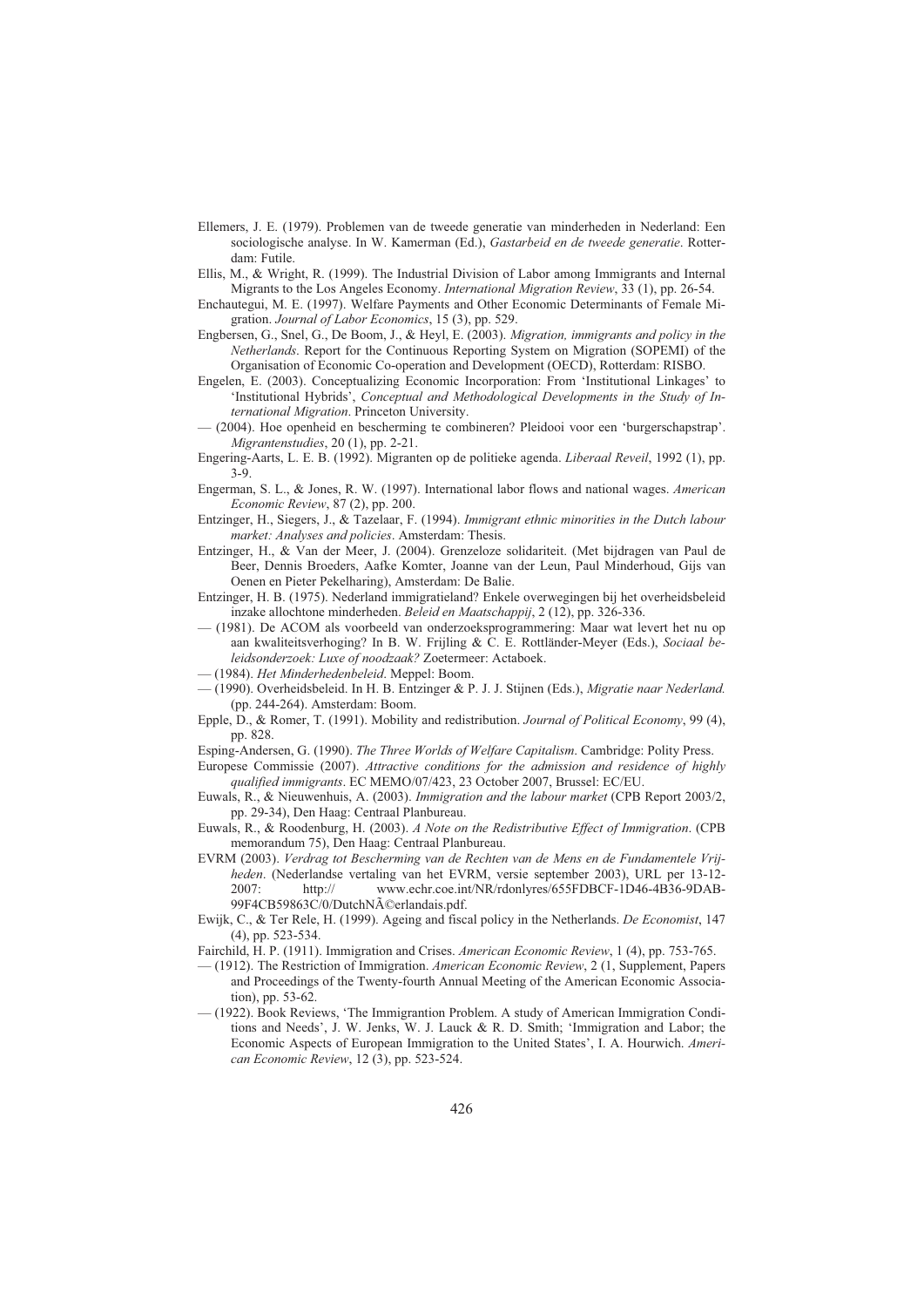- Falaris, E. M. (1982). Migration and Regional Wages. *Southern Economic Journal*, 48 (3), pp. 670.
- Farber, S. C. (1978). A Directional Flow Migration Model. *Southern Economic Journal*, 45 (1), pp. 205.
- (1983). Post-Migration Earnings Profiles: An Application of Human Capital and Job Search Models. *Southern Economic Journal*, 49 (3), pp. 693.
- Fenger, H. J. M. (2003). Over implementatie en beleidsverandering: 'Policy change and learning' van Paul Sabatier & Hank Jenkins-Smith. *Bestuurskunde*, 12 (3), pp. 123-131.
- Fennema, M., Tillie, J., Van Heelsum, A., Berge, M., & Wolff, R. (2001). De politieke integratie van etnische minderheden in Nederland. *Migrantenstudies*, 17 (3), pp. 142-157.
- Fermin, A. (1997). *Nederlandse politieke partijen over het minderhedenbeleid, 1977-1995*. (Dissertatie Universiteit van Amsterdam), Amsterdam: Thesis Publishers.
- Fields, G. S. (1976). Labor Force Migration, Unemployment and Job Turnover. *Review of Economics and Statistics*, 58 (4), pp. 407.
- Fischer, F. (1995). *Evaluating Public Policy*. Belmont: Wadsworth.
- Fleisher, B. M. (1963). Some Economic Aspects of Puerto Rican Migration to the United States. *Review of Economics and Statistics*, 45 (3), pp. 245-253.
- Flick, U. (1998). *An Introduction to Qualitative Research*. London/Thousand Oaks/New Delhi: SAGE Publications.
- Florence, E., & Martiniello, M. (2005). Social Science Research and Public Policies: The Case of Immigration in Belgium. *International Journal on Multicultural Societies*, 7 (1), pp. 49-67.
- Florida, R. (2004). *The rise of the creative class: And how it's transforming work, leisure, community and everyday life*. New York: Basic Books
- Foerster, R. F. (1913). Hourwich's Immigration and Labor. *Quarterly Journal of Economics*, 27 (4), pp. 656-671.
- Fortney, J. (1972). Immigrant Professional: A Brief Historical Survey. *International Migration Review*, 6 (1, American Immigration and Population Growth), pp. 50-62.
- Fortuyn, W. S. P. (2002). *De puinhopen van acht jaar Paars: Een genadeloze analyse van de collectieve sector en aanbevelingen voor een krachtig herstelprogramma*. Uithoorn: Karakter.
- Freeman, G. P. (1986). Migration and the Political Economy of the Welfare State. *Annals of the American Academy of Political and Social Science*, 485 (1), pp. 51-63.
- Freeman, G. P., & Kessler, A. K. (2008). Political Economy and Migration Policy. *Journal of Ethnic and Migration Studies*, 34 (4), pp. 655-678.
- Friedberg, R. M. (2000). You Can't Take It With You? Immigrant Assimilation and the Portability of Human Capital. *Journal of Labor Economics*, 18 (2), pp. 221-251.
- Fujii, E. T., & Mak, J. (1983). On the Specifications of the Income Equation for Immigrants. *Southern Economic Journal*, 49 (4), pp. 1141.
- Gaisford, J. D. (1995). International capital mobility, the factor content of trade and Leontief paradoxes. *Journal of International Economics*, 39 (1-2), pp. 175-183.
- Galor, O. (1992). The choice of factor mobility in a dynamic world. *Journal of Population Economics*, 5 (2), pp. 135-144.
- Gandal, N., Hanson, G. H., & Slaughter, M. J. M. J. (2004). Technology, trade, and adjustment to immigration in Israel. *European Economic Review*, 48 (2), pp. 403-428.
- Gang, I. N., & Rivera-Batiz, F. L. (1994). Labor market effects of immigration in the United States and Europe. *Journal of Population Economics*, 7 (2), pp. 157-175.
- Gang, I. N., & Stuart, R. C. (2000). Does Background Matter? The Transmission of Human Capital from a Planned to a Market Economy. *International Migration Review*, 34 (2), pp. 511- 537.
- Geelhoed, L. A. (1994). *Eindrapport van de heroverwegingswerkgroep 'Asielzoekersbeleid'*. (Begrotingsvoorbereiding 1995; deelrapport nr. 6), Den Haag: Ministerie van Financiën.
- Geertz, C. (1993). *The Interpretation of Cultures*. (1e druk 1973), London: Fontana Press.
- Gelbach, J. B. (2004). Migration, the Life Cycle, and State Benefits: How Low Is the Bottom? *Journal of Political Economy*, 112 (5), pp. 1091-1130.
- Gerking, S. D., & Mutti, J. H. (1983). Factor rewards and the international migration of unskilled labor: A model with capital mobility. *Journal of International Economics*, 14 (3-4), pp. 367-380.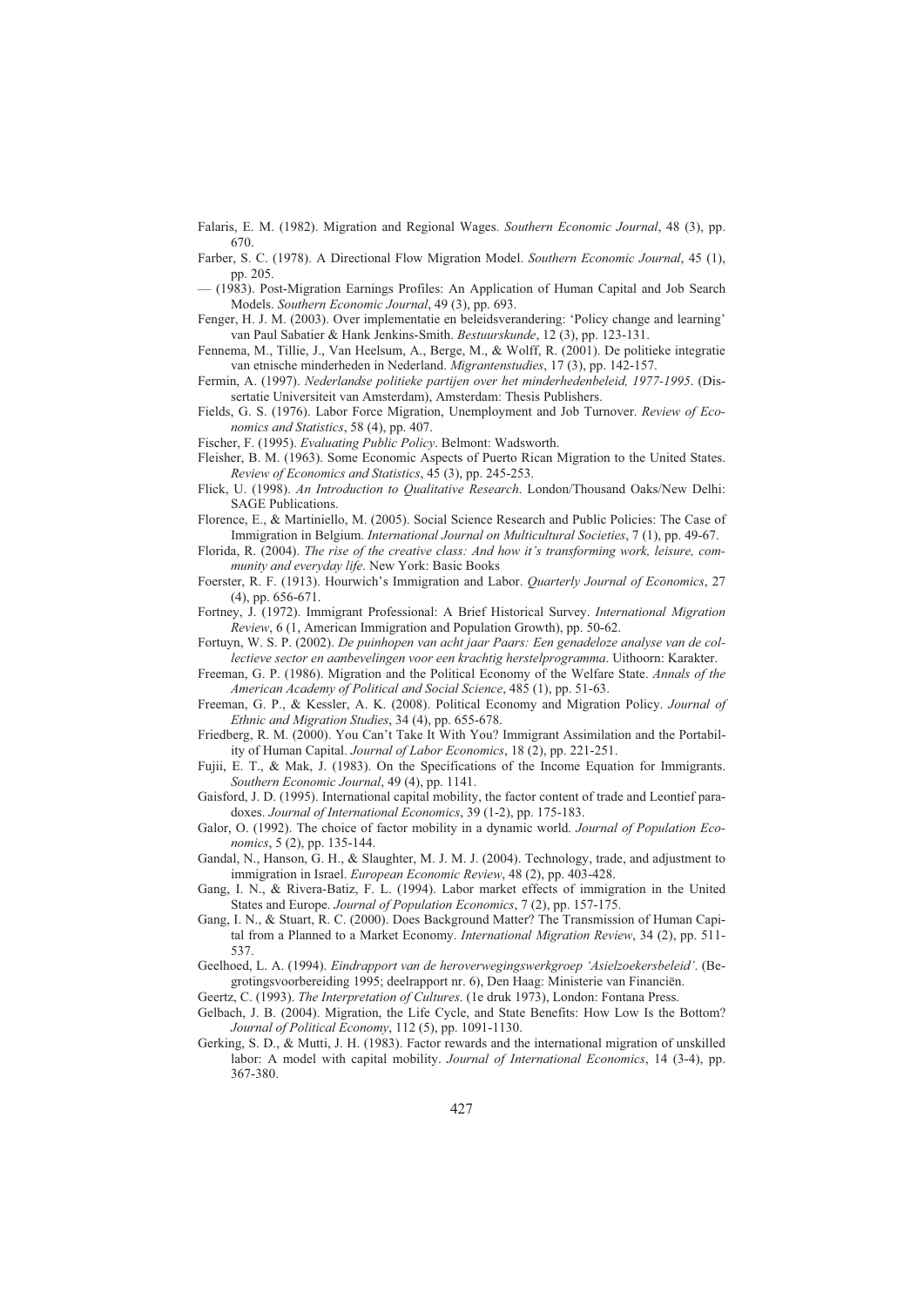Gerritsen, J. H. (2001). *Vreemdelingenwetgeving: Internationale regelingen.* (Editie Schuurmans & Jordens 86-II), Deventer: Kluwer.

Geyer, R. F. (1967). *Buitenlandse arbeidskrachten: Resultaten van een onderzoek onder Spaanse en Nederlandse werknemers in het Rijnmondgebied*. Rotterdam: Stichting tot onderzoek van de arbeidssituatie in het Rijnmondgebied.

Giddens, A. (1998). *The Third Way: The Renewal of Social Democracy*. Cambridge: Polity Press.

- Gijsberts, M., & Dagevos, J. (2005). *Uit elkaars buurt: De invloed van etnische concentratie op integratie en beeldvorming*. Den Haag: Sociaal en Cultureel Planbureau.
- Gillis, M., Roemer, M., Perkins, D. H., & Snodgrass, D. (1996). *Economics of development*. New York: Norton & Company.
- Gjaltema, T., & Broekman, R. (2001). Vijftig jaar bevolkingsprognoses: Voorspelling van migratie. *Maandstatistiek van de Bevolking*, 49 (12), pp. 7-19.
- Gnehm, A. H. (1966). *Ausländische Arbeitskräfte*. Bern: Haupt.
- Godfroid, D. J., & Vinckx, Y. (1999). *Mensensmokkel*. Amsterdam: Meulenhof.
- Godschalk, J. J. (1991). *The modern welfare state and poverty.* Amsterdam Working Papers in Sociology 91/2, Amsterdam: Universiteit van Amsterdam.
- Golladay, F., & Haveman, R. (1976). Regional and Distributional Effects of a Negative Income Tax. *American Economic Review*, 66 (4), pp. 629.
- Gould, D. M. (1994). Immigrant Links to the Home Country: Empirical Implications for U.S. Bilateral Trade Flows. *Review of Economics and Statistics*, 76 (2), pp. 302-316.
- Green, D. A. (1999). Immigrant Occupational Attainment: Assimilation and Mobility over Time. *Journal of Labor Economics*, 17 (1), pp. 49.
- Greenwood, M. J. (1969). An Analysis of the Determinants of Geographic Labor Mobility in the United States. *Review of Economics and Statistics*, 51 (2), pp. 189-194.
- Greenwood, M. J., & McDowell, J. M. (1991). Differential Economic Opportunity, Transferability of Skills, and Immigration to the United States and Canada. *Review of Economics and Statistics*, 73 (4), pp. 612-623.
- Grenier, G. (1987). Earnings by language group in Quebec in 1980 and emigration from Quebec between 1976 and 1981. *Canadian Journal of Economics*, 20 (4), pp. 774.
- Grifhorst, P., & Van Ewijk, M. (2000). Als er niets verandert, blijven we ziek: Asielzoekers en de Nederlandse gezondheidszorg. *Tijdschrift voor de Sociale Sector*, 54 (2), pp. 28-33.
- Grin, J., & Van de Graaf, H. (1996). Technology Assessment as Learning. *Technology & Human Values*, 21 (1), pp. 72-99.
- Grin, J., Van de Graaf, H., & Hoppe, R. (1997). *Interactieve Technology Assessment: Een eerste gids voor wie het wagen wil*. (Werkdocument nr. 57), Den Haag: Rathenau Instituut.
- Grossman, G. M. (1984). The gains from international factor movements. *Journal of International Economics*, 17 (1-2), pp. 73-83.
- Grossman, G. M., & Shapiro, C. (1982). A Theory of Factor Mobility. *Journal of Political Economy*, 90 (5), pp. 1054-1069.
- Grossman, J. B. (1982). The Substitutability of Natives and Immigrants in Production. *Review of Economics and Statistics*, 64 (4), pp. 596.
- Grubel, H. G., & Scott, A. D. (1966a). The Immigration of Scientists and Engineers to the United States, 1949-61. *Journal of Political Economy*, 74 (4), pp. 368-378.
- (1966b). The International Flow of Human Capital. *American Economic Review*, 56 (2), pp. 268.
- (1967). The Characteristics of Foreigners in the U.S. Economics Profession. *American Economic Review*, 57 (1), pp. 131.
- Gustafsson, B., & Asterberg, T. (2001). Immigrants and the public sector budget accounting exercises for Sweden. *Journal of Population Economics*, 14 (4), pp. 689-708.
- Haberfeld, Y. (1993). Immigration and Ethnic Origin: The Effect of Demographic Attributes on Earnings of Israeli Men and Women. *International Migration Review*, 27 (2), pp. 286-305.
- Halbertsma, H. A. (1973). *Arbeiders te gast*. Utrecht: Het Spectrum.
- Hall, P. A. (1993). Policy Paradigms, Social Learning, and the State: The Case of Economic Policymaking in Britain. *Comparative Politics*, 25 (3), pp. 275-296.
- Hall, P. F. (1912). Book Review, 'The Immigration Problem', J. W. Jenks & W. J. Lauck. *American Economic Review*, 2 (3), pp. 675-677.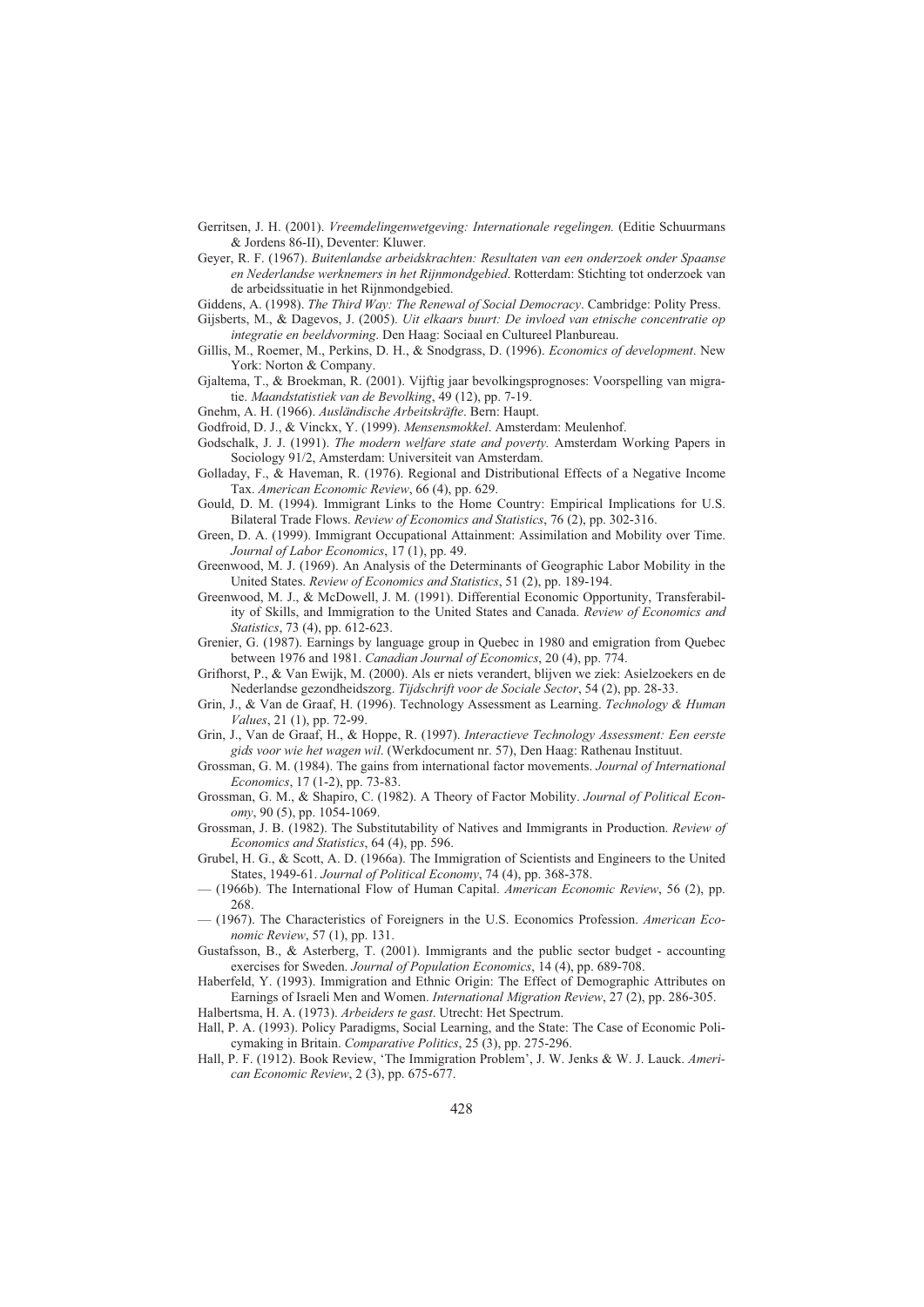- (1913a). Book Review, 'Immigration', H. P. Fairchild. *American Economic Review*, 3 (4), pp. 955-956.
- (1913b). The Recent History of Immigration and Immigration Restriction. *Journal of Political Economy*, 21 (8), pp. 735-751.
- (1918). Book Review, 'The Immigration Problem', J. W. Jenks & W. J. Lauck. *American Economic Review*, 8 (2), pp. 391-392.
- Hamilton, B. W. (1979). Capitalization of Intrajurisdictional Differences in Local Tax Prices: Reply. *American Economic Review*, 69 (3), pp. 485-485.
- Hammar, T. (1980). Immigration Research in Sweden. *International Migration Review*, 14 (1), pp. 93-115.
- Hansen, J. D. (2003). Immigration and income redistribution in welfare states. *European Journal of Political Economy*, 19 (4), pp. 735-746.
- Hansen, N. A., & Kessler, A. S. (2001). The Political Geography of Tax H(e)avens and Tax Hells. *American Economic Review*, 91 (4), pp. 1103.
- Haraway, D. (1988). Situated Knowledges: The Science Question in Feminism as a Site of Discourse on the Privilege of Partial Perspective. *Feminist Studies*, 14 (3), pp. 575-599.
- Harris, M. (1993). *Culture, People, Nature: An Introduction to General Anthropology*. (Sixth edition), New York: HarperCollins College Publishers.
- Harrison, D. S. (1984). The Impact of Immigration on a Depressed Labour Market: The South Australian Experience. *Economic Record*, 60 (168), pp. 57.
- Hartog, J. (2002a). Grenzen in de economie. *Economisch Statistische Berichten*, 83 (4135, 16 januari), pp. 27.
- (2002b). Grenzen in de economie. *Economisch Statistische Berichten*, (Column) 83 (4135, 16 januari), pp. 27.
- (2002c). Nederland Immigratieland? Nee! In H. van Dalen & F. Kalshoven (Eds.), *Meesters van de welvaart* (pp. 91-103). Amsterdam: Balans.
- (2002d). Ongegrond. *Economisch Statistische Berichten*, 87 (4362, 24 mei), pp. 403.
- (2002e). Ongegrond. *Economisch Statistische Berichten*, (Column) 87 (4362, 24 mei), pp. 403.
- (2005a). Krimp als groeistrategie. *Economisch Statistische Berichten*, (Column) 90 (4463, 17 juni), pp. 267.
- (2005b). Krimp als groeistrategie. *Economisch Statistische Berichten*, 90 (4463, 17 juni), pp. 267.
- Hartog, J., & Kee, P. (1995). De determinanten van integratie na emigratie. *Maandschrift Economie*, 59, pp. 424-432.
- Hartog, J., Nicolaas, H., Sprangers, A., & Zorlu, A. (2003). *Economische effecten van immigratie: Ontwikkeling van een databestand en eerste analyses*. Rapport aan het Ministerie van Financiën.
- Hartog, J., & Teulings, C. (1994). Preadvies Arbeidsmarktaspecten In A. van der Zwan & H. Entzinger (Eds.), *Beleidsopvolging Minderhedenbeleid: Advies in opdracht van de minister van Binnenlandse Zaken*.
- Hartog, J., & Vriend, N. (1987). *Young Mediterraneans in the Dutch labour market: A comparative analysis of allocation and earnings*. Research memorandum, Department of Economics, University of Amsterdam, nr. 8716.
- (1989). Postwar International Labour Mobility: The Netherlands. In A. P. Thirlwall (Ed.), *European Factor Mobility: Trends and Consequences* (pp. 74-94). London: Macmillan.
- (1990). Young Mediterraneans in the Dutch labour market: A comparative analysis of allocation and earnings. *Oxford Economic Papers*, 42, pp. 379-401.
- Hartog, J., & Winkelmann, R. (2000a). Comparing Migrants to Non-Migrants. *June 2000*.
- (2000b). *Dutch migrants in New Zealand: Did they fare well?* CEPR Discussion Paper no. 2596.
- (2003). Comparing migrants to non-migrants: The case of Dutch migration to New Zealand. *Journal of Population Economics*, 16 (3), pp. 683-705.
- Hartog, J., & Zorlu, A. (1999). Turkish clothing in Amsterdam: The rise and fall of a perfectly competitive labour market. *De Economist*, 147 (2), pp. 151-181.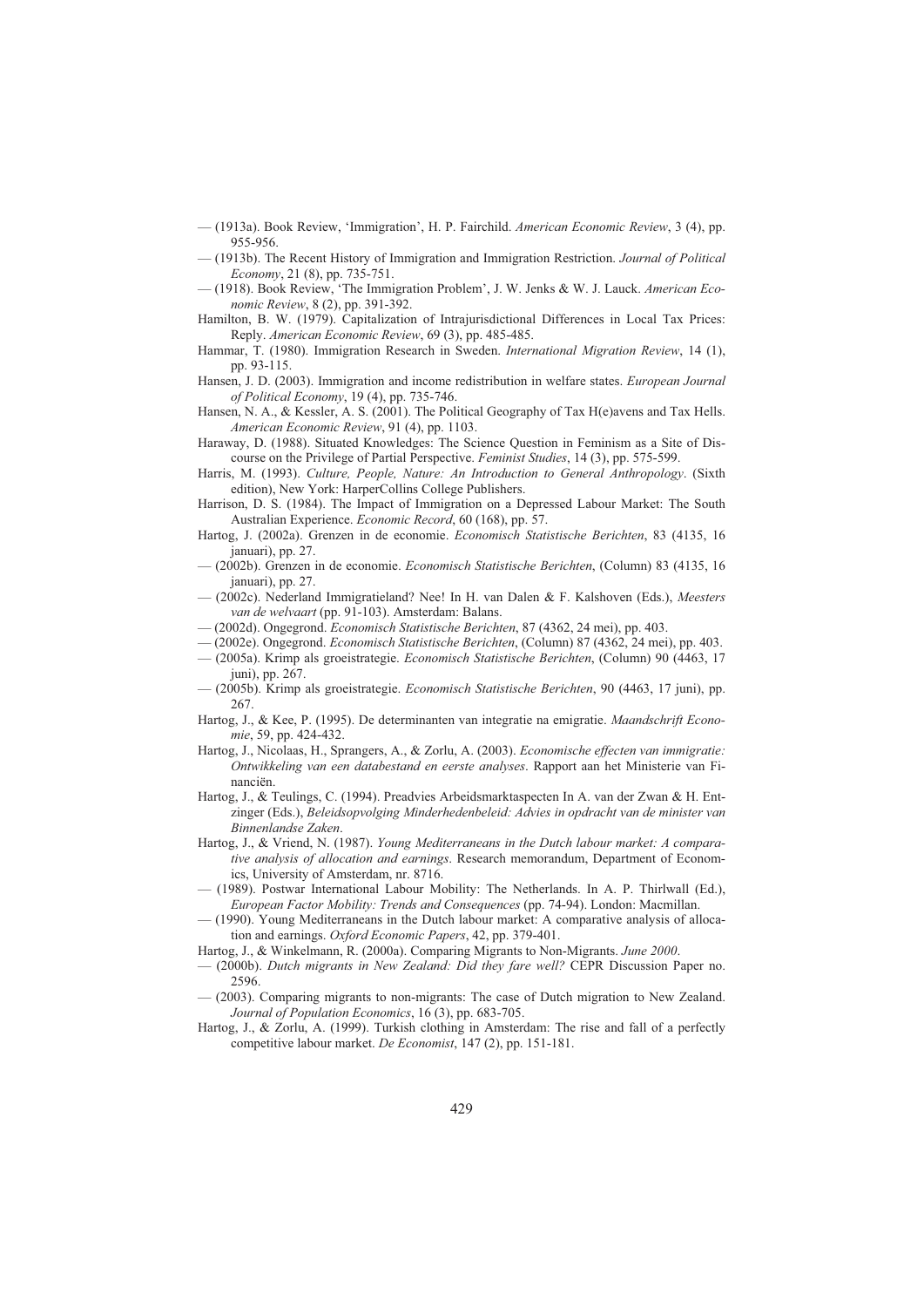- (2002). *The effect of immigration on wages in three European countries*. IZA Discussion Papers 642, Bonn: Institute for the Study of Labor (Forschungsinstitut zur Zukunft der Arbeit, IZA).
- Hatton, T. J. (2000). How much did immigrant "quality" decline in late nineteenth century America? *Journal of Population Economics*, 13 (3), pp. 509-525.
- (2005). Explaining trends in UK immigration. *Journal of Population Economics*, 18 (4), pp. 719-740.
- Hatton, T. J., & Bailey, R. E. (2002). Natives and migrants in the London labour market, 1929- 1931. *Journal of Population Economics*, 15 (1), pp. 59-81.
- Haus, L. (1999). Labor Unions and Immigration Policy in France. *International Migration Review*, 33 (3), pp. 683-716.
- Hayfron, J. E. (1998). The performance of immigrants in the Norwegian labor market. *Journal of Population Economics*, 11 (2), pp. 293-303.
- Head, K., & Ries, J. (1998). Immigration and Trade Creation: Econometric Evidence from Canada. *Canadian Journal of Economics*, 31 (1), pp. 47-62.
- Heaton, H. (1926). Progress and Problems of Australian Economics. *American Economic Review*, 16 (2), pp. 235.
- Hedström, P., & Stern, C. *Rational Choice and Sociology*. (Paper to be published in *The New Palgrave Dictionary of Economics*).
- Heijke, J. A. M. (1971). *Een evaluatie van de immigratie van buitenlandse werknemers*. Rotterdam: Nederlands Economisch Instituut.
- (1972). De economische effecten van buitenlandse werknemers. *Economisch Statistische Berichten*, 57 (28 juni), pp. 620-621.
- (1973a). Book review "Gastarbeid in Nederland", M. van Overeem (1972) Den Haag: Stichting Maatschappij en Onderneming. *Economisch Statistische Berichten*, 58 (2882, 10 oktober), pp. 37-38.
- (1973b). Book Review, 'Gastarbeid in Nederland', M. van Overeem. *Economisch Statistische Berichten*, 58 (2882, 10 oktober), pp. 37-38.
- (1973c). Buitenlandse werknemers, effecten en beleid. *Bouw*, 20 januari 1973 (3), pp. 83-86.
- (1976). Enige sociaal-economische aspecten van de gastarbeid, *Rapport van de werkgroep III "Migratie" uitgebracht ten behoeve van de Staatscommissie Bevolkingsvraagstuk* (pp. 56- 99). (Ministerie van Volksgezondheid en Milieuhygiëne, Verslagen, Adviezen, Rapporten 1976, Rapport nr. 61), Den Haag: Staatsuitgeverij.
- (1977). *Gastarbeid en economische structuur*. (Rapport nr. 5 Staatscommissie Bevolkingsvraagstuk), Rotterdam: Nederlands Economisch Instituut.
- (1979). *Sociaal-economische aspecten van gastarbeid*. (Dissertatie Erasmus Universiteit Rotterdam), Rotterdam: Nederlands Economisch Instituut.
- (1986). *Migratie van mediterranen: Economie en arbeidsmarkt*. Leiden/Antwerpen: Stenfert Kroese.
- (1995). *Economische aspecten van migratie uit het Middellandse-Zeegebied*. (Bouwstenen voor intercultureel onderwijs, nr. 54), 's-Hertogenbosch: Katholiek Pedagogisch Centrum.
- Herman, B. (1975). *The Optimal International Division of Labour*. Geneva: International Labour Office.
- Herman, B., & Tinbergen, J. (1969). *The International Division of Labour: A Quantitative Illustration*. Rotterdam: Nederlands Economisch Instituut.
- Hisschemöller, M. (1988). *Een bleek bolwerk*. Amsterdam: Pegasus.
- Hisschemöller, M., Loewenthal, T., & Vuijsje, M. (1988). Het slopen van het bolwerk. In M. Hisschemöller (Ed.), *Een bleek bolwerk* (pp. 137-150). Amsterdam: Pegasus.
- Hobson, C. K. (1920). Book Review, 'Immigration and Americanisation', P. Davis. *Economic Journal*, 30 (119), pp. 370-373.
- Hoff, S., & Jehoel-Gijsbers, G. (1998). *Een bestaan zonder baan. Een vergelijkende studie onder werklozen, arbeidsongeschikten en werkenden (1974-1995)*. Rijswijk: Sociaal en Cultureel Planbureau.
- Hollifield, J. F. (1992). *Immigrants, markets, and states: The political economy of postwar Europe*. Cambridge, Massachusetts: Harvard University Press.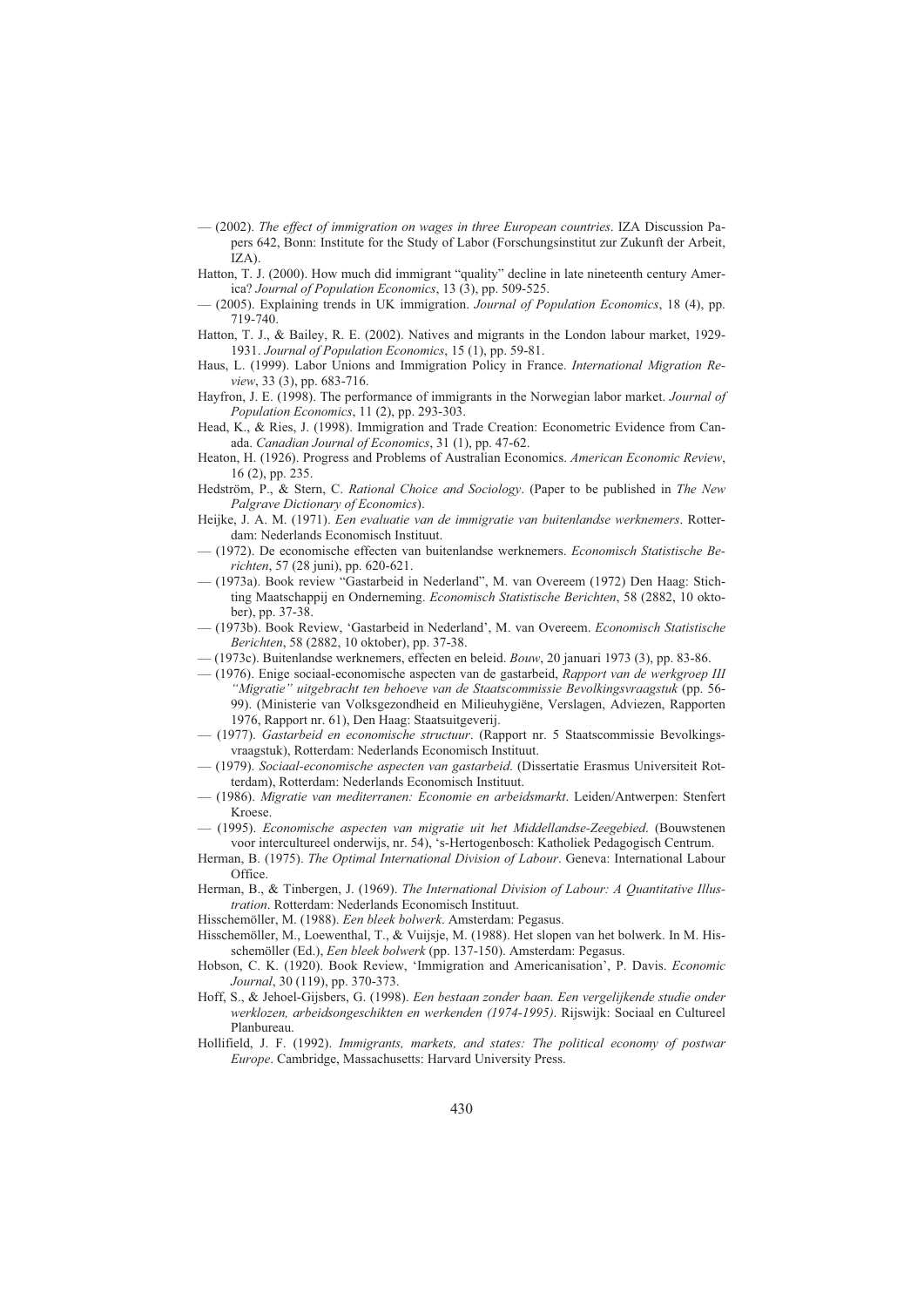- Hollis, M. (1994). *The Philosophy of Social Science: An Introduction*. Cambridge: Cambridge University Press.
- Holterman, T. (1999). *Vreemdelingenrecht: Toelating en verblijf van vreemdelingen in Nederland*. Deventer: Tjeenk Willink.
- Hoofdlijnenakkoord (2003). Handelingen van de Tweede Kamer, zitting 2002-2003, 28 637, nr. 19.
- Hoppe, R. (1987). Veertig jaar minderhedenbeleid: Van onbedoelde beleidsevolutie tot gefrustreerde beleidsopvolging. In R. Hoppe (Ed.), *Etniciteit, politiek en beleid in Nederland* (pp. 23-70). Amsterdam: VU Uitgeverij.
- (1993). Political judgement and the policy cycle: the case of ethnicity policy arguments in the Netherlands. In F. Fischer & J. Forester (Eds.), *The Argumentative Turn in Policy Analysis and Planning* (pp. 77 – 100). Durham & London: Duke University Press.
- (2005). Rethinking the science-policy nexus: From knowledge utilization and science technology studies to types of boundary arrangements. *Poiesis Praxis*, 3 (3), pp. 199–215.
- Hoppe, R., & Grin, J. (2000). Traffic goes through the TA machine: A culturalist comparison. In N. J. Vig & H. Passchen (Eds.), *Parliaments and Technology: the Development of Technology Assessment in Europe* (pp. 273-324). New York: SUNY Press.
- Hourwich, I. A. (1912). *Immigration and Labour*. New York: G. P. Putnam's Sons.
- Hueber, S., Van Waveren, B., & Van Geuns, R. (1995). *Vervolgonderzoek ex-asielzoekers in de Bijstand: Eindrapport*. (Onderzoek in opdracht van het Ministerie van Sociale Zaken en het Ministerie van Volksgezondheid, Welzijn en Sport), Amsterdam: Regioplan.
- Huijsmans, H. A. C., & Gelderman, E. A. (1973). Kritiek op Tinbergens theorie van internationale arbeidsverdeling. *Economisch Statistische Berichten*, 58 (2910, 25 juli), pp. 667-670.
- Huizinga, F., & Westerhout, E. (1999). Vergrijzing: Een reactie. *Maandschrift Economie*, 63, pp. 391-395.
- Hunt, G. L., & Mueller, R. E. (2004). North American Migration: Returns to Skill, Border Effects, and Mobility Costs. *Review of Economics and Statistics*, 86 (4), pp. 988-1007.
- Hunt, J. C., & Kau, J. B. (1985). Migration and Wage Growth: A Human Capital Approach. *Southern Economic Journal*, 51 (3), pp. 697.
- IISH (2009). *Website International Institute of Social History*. URL per 28-10-2009: http://www.iisg.nl/archives/en/files/r/10778546full.php.
- Inglis, P. A., & Stromback, T. (1986). Migrants' Unemployment: The Determinants of Employment Success. *Economic Record*, 62 (178), pp. 310.
- Instellingswet WRR (1976). WET van 30 juni 1976 tot instelling van een Wetenschappelijke Raad voor het Regeringsbeleid (Instellingswet WRR). *Staatsblad*, 413, 5 augustus 1976 (Laatstelijk gewijzigd bij de wet van 11 december 1997, Staatsblad 1998 nr.27).
- Iredale, R. (2000). Migration Policies for the Highly Skilled in the Asia-Pacific Region. *International Migration Review*, 34 (3), pp. 882-906.
- Isaac, J. (1947). *Economics of migration*. London: Kegan Paul, Trench, Trubner & Co
- Jasso, G., & Rosenzweig, M. R. (1990). Self-selection and the earnings of immigrants: Comment. *American Economic Review*, 80 (1), pp. 298.
- Jeffrey, W. H. (1893). Immigration. *Journal of Political Economy*, 1 (3), pp. 433-435.
- Jenkins, J. C. (1977). Push/Pull in Recent Mexican Migration to the U.S. *International Migration Review*, 11 (2), pp. 178-189.
- Jenxs, J. W., & Lauck, W. J. (1912). *The Immigration Problem*. New York: Funk & Wagnalls Company.
- Jepma, C. J., Jager, H., & Kamphuis, E. (1996). *Introduction to International Economics*. New York: Longman Publishing.
- Jerome, H. (1926). *Migration and business cycles*. New York: NBER.
- Johnson, D. G. (1953). Comparability of Labor Capacities of Farm and Nonfarm Labor. *American Economic Review*, 43 (3), pp. 296.
- Johnson, W. R. (1988). Income Redistribution in a Federal System. *American Economic Review*, 78 (3), pp. 570.
- Jones, L. B. (1970). Alien Commuters in United States Labor Markets. *International Migration Review*, 4 (3, U.S. Immigration, 1970: Policies, Procedures, Problems), pp. 65-89.
- Kabinetsstandpunt (1990). Handelingen van de Tweede Kamer, zitting 1989-1990, 21 472, nr. 2.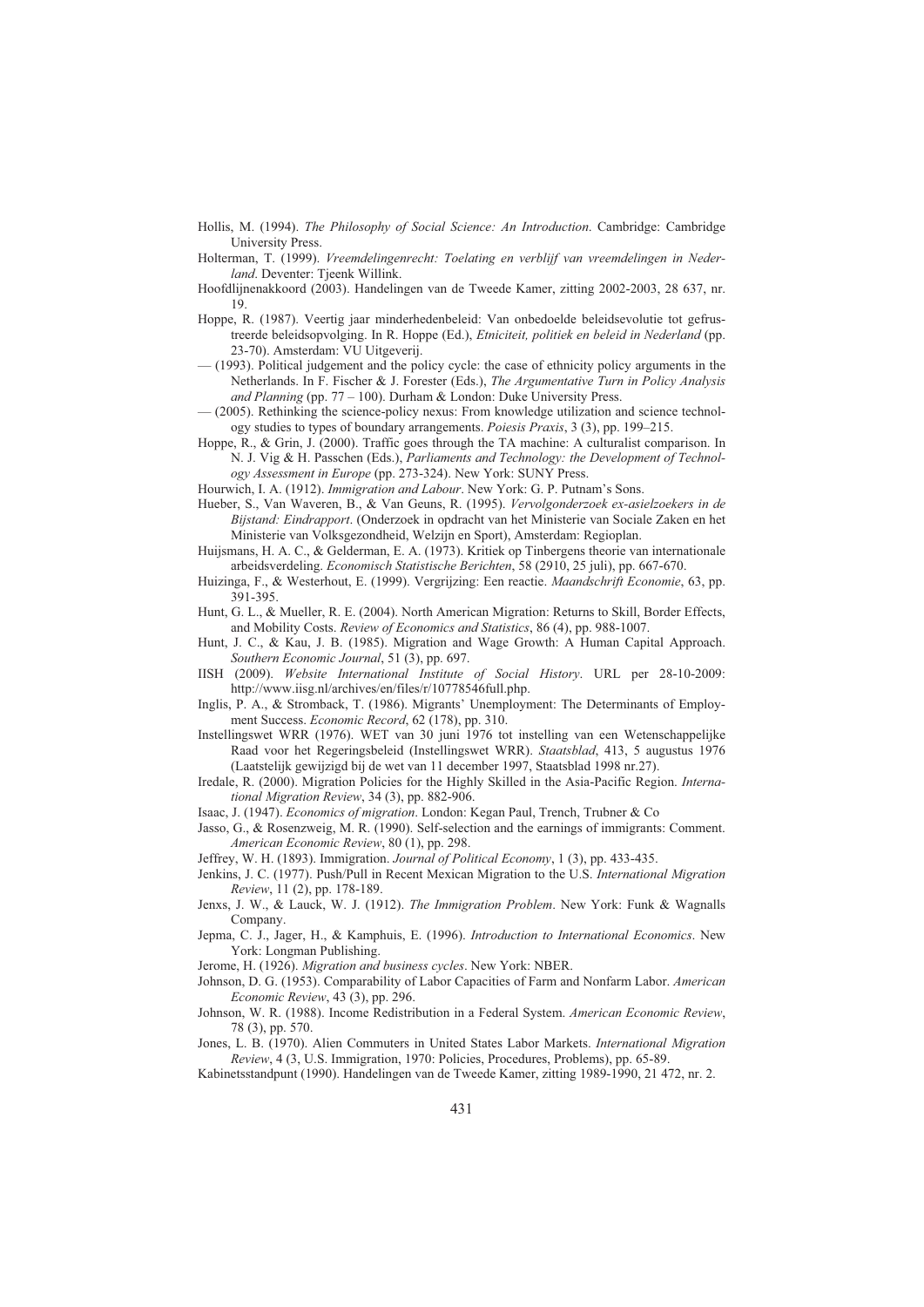- Kaestner, R., & Kaushal, N. (2005). Immigrant and native responses to welfare reform. *Journal of Population Economics*, 18 (1), pp. 69-92.
- Kahn, L. M. (2004). Immigration, skills and the labor market: International evidence. *Journal of Population Economics*, 17 (3), pp. 501-534.
- Kalaitzidakis, P., Mamuneas, T. P., & Stengos, T. (2001). *Rankings of Academic Journals and Institutions in Economics*. Report tot the European Economic Association.
- (2003). Rankings of Academic Journals and Institutions in Economics. *Journal of the European Economic Association*, 1 (6), pp. 1346-1366.
- Kamps, H. (1985). Gastarbeid. *Economisch Statistische Berichten*, 70 (3498, 2 mei), pp. 265.
- Kanjanapan, W. (1995). The Immigration of Asian Professionals to the United States: 1988-1990. *International Migration Review*, 29 (1, Special Issue: Diversity and Comparability: International Migrants in Host Countries on Four Continents), pp. 7-32.
- Kantrowitz, N. (1968). Social Mobility of Puerto Ricans: Education, Occupation, and Income Changes among Children of Migrants, New York, 1950-1960. *International Migration Review*, 2 (2, The Puerto Rican Experience on the United States Mainland), pp. 53-72.
- Katz, E., & Stark, O. (1986). Labor Migration and Risk Aversion in Less Developed Countries. *Journal of Labor Economics*, 4 (1), pp. 134.
- Katz, L. F., & Meyer, B. D. (1990). Unemployment Insurance, Recall Expectations, and Unemployment Outcomes. *Quarterly Journal of Economics*, 105 (4), pp. 973-1002.
- Kaushal, N. (2005). New Immigrants' Location Choices: Magnets without Welfare. *Journal of Labor Economics*, 23 (1), pp. 59-80.
- Kee, P. (1989). *Immigrant wages in the Netherlands*. (Paper presented at the 1989 Econometric Society European Meeting, Ludwig-Maximilians-Universität München).
- (1993). *The economic status of male immigrants in the Netherlands*. (Dissertatie Universiteit van Amsterdam).
- (1997). De verklaring van de relatief hoge werkloosheid onder immigranten in Nederland. *Migrantenstudies*, 13 (4), pp. 198-223.
- Kelley, A. C. (1965). International Migration and Economic Growth: Australia, 1865-1935. *Journal of Economic History*, 25 (3), pp. 333-354.
- Kelley, A. C., & Schmidt, R. M. (1979). Modelling the Role of Government Policy in Post-War Australian Immigration. *Economic Record*, 55 (149), pp. 127.
- Keuzenkamp, H. (1999). Exit Lakeman. *Economisch Statistische Berichten*, 84 (4205, 21 mei), pp. 381.
- Khoo, S.-E. (1994). Correlates of Welfare Dependency among Immigrants in Australia. *International Migration Review*, 28 (1), pp. 68-92.
- Kiker, B. F. (1966). The Historical Roots of the Concept of Human Capital. *Journal of Political Economy*, 74 (5), pp. 481-499.
- Kim, S. (1973). Rural-Urban Migration and Technological Changes in the Agriculture of a Developing Country. *Economic Record*, 49 (125), pp. 15.
- King, G., Keohane, R. O., & Verba, S. (1994). *Designing Social Inquiry: Scientific Inference in Qualitative Research*. Princeton: Princeton University Press.
- Kirk, D. (1946). *Europe's Population in the Interwar Years*. Princeton: Princeton University Press.
- Kirwin, F. X., & Nairn, A. G. (1983). Migrant Employment and the Recession: The Case of the Irish in Britain. *International Migration Review*, 17 (4), pp. 672-681.
- Klaassen, L. H. (1971). Gastarbeidersfilosofie. *Economisch Statistische Berichten*, 56 (2817, 29 september), pp. 857.
- Klamer, A. (1990). *Verzuilde dromen: 40 jaar SER*. Amsterdam: Uitgeverij Balans.
- Klaver, J., & Odé, A. (2002). *Arbeidsmigratie naar Nederland: Nieuwe visies voor veranderende condities*. Amsterdam: Regioplan.
- Kleinknecht, A. H., & Naastepad, C. W. M. (2002). Is loonmatiging goed voor de export? *Economisch Statistische Berichten*, 87 (4373, 6 september), pp. 624.
- (2004). Loonmatiging schaadt productiviteitsontwikkeling wel. *Economisch Statistische Berichten*, 89 (4441, 3 september), pp. 413.
- Kloosterman, R., Van der Leun, J., & Rath, R. (1997). De valse verlokkingen van de kansenzone. *Economisch Statistische Berichten*, 82 (4098, 19 maart), pp. 233.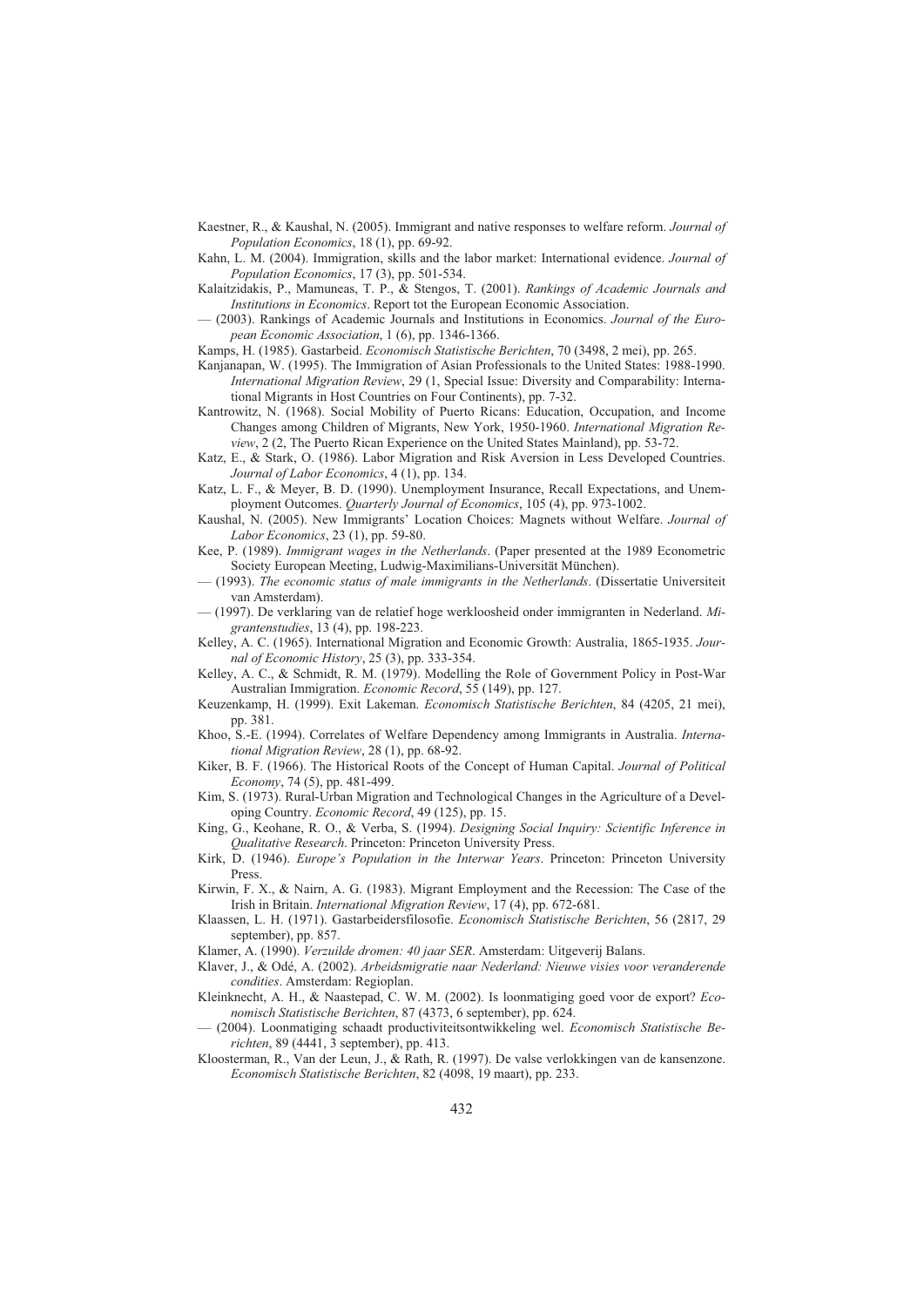- Klop, C. J. (1982). De islam in Nederland: Angst voor een nieuwe zuil? *Christen Democratische Verkenningen*, 11, pp. 526-534.
- Köbben, A. J. F. (1980). *Het heilig vuur: Over moeilijkheden en mogelijkheden bij onderzoek inzake minderheden*. Oratie ter aanvaarding van de Cleveringa-leerstoel aan de Rijksuniversiteit Leiden.
- Kohler, M. J. (1914). Some Aspects of the Immigration Problem. *American Economic Review*, 4 (1), pp. 93.
- (1915). Book Review, 'Jewish Immigration to the United States from 1881 to 1910', S. Joseph. *American Economic Review*, 5 (1), pp. 123-125.
- Kohli, U. (2002). Migration and foreign trade: Further results. *Journal of Population Economics*, 15 (2), pp. 381-387.
- Kolnaar, A. H. J. (1999). Vergrijzing. *Maandschrift Economie*, 63, pp. 81-83.
- Kondo, H. (1989). International factor mobility and production technology. *Journal of Population Economics*, 2 (4), pp. 281-299.
- Kool, J., & Kaasenbrood, A. (2002). Asielzoeker: Klant tegen wil en dank. *Maandblad Geestelijke volksgezondheid*, 57, pp. 24-34.
- Koopman, E. R. (2002). *Wezenlijk Nederlands belang en economische migratie: Nationaal toelatingsbeleid ten aanzien van buitenlandse werknemers en zelfstandigen*. (Dissertatie Universiteit van Amsterdam).
- Koopmans, R. (2002). Zachte heelmeesters ... Een vergelijking van de resultaten van het Nederlandse en Duitse integratiebeleid en wat de WRR daaruit niet concludeert. *Migrantenstudies*, 18 (2), pp. 87-92.
- Kooreman, P. (2007). *Meten en geweten in de gezondheidseconomie*. Inaugurale rede uitgesproken op 23 november 2007 bij de aanvaarding van het ambt van hoogleraar Gezondheidseconomie aan de Universiteit van Tilburg.
- Korpi, W. (1996). Eurosclerosis and the Sclerosis of Objectivity: On the Role of Values Among Economic Policy Experts. *The Economic Journal*, 106 (439), pp. 1727-1746.
- Kossoudji, S. A. (1988). English Language Ability and the Labor Market Opportunities of Hispanic and East Asian Immigrant Men. *Journal of Labor Economics*, 6 (2), pp. 205.
- Kotan, M. (2007). De allochtone economie van het CPB. *Economisch Statistische Berichten*, 92 (4524, 14 december), pp. 740-743.
- Krauss, M. B. (1976). Commodity Trade and Factor Mobility: Reply. *American Economic Review*, 66 (4), pp. 669.
- Krausse, G. (1979). Economic Adjustment of Migrants in the City: The Jakarta Experience. *International Migration Review*, 13 (1, Special Issue: Caribbean Migration to New York), pp. 46-70.
- Krebbers, E. (1999). Afrekenen met migranten en gehandicapten. *De Fabel van de Illegaal*, (Online tijdschrift), URL per 10-12-2007: http://www.gebladerte.nl/10583f35.htm, Aflevering 35, juli/augustus 1999.
- Krugman, P. (2007). *Introduction to 'The General Theory of Employment, Interest, and Money', by John Maynard Keynes*. New York: Prometheus Books
- Kuijlaars, A. M. (1999). *Het huis der getallen: De institutionele geschiedenis van het Centraal Bureau voor de Statistiek (CBS) en de Centrale Commissie voor de Statistiek (CCS), 1899- 1996*. Voorburg: CBS.
- Kurthen, H. (1997). Immigration and the Welfare State in Comparison: Differences in the Incorporation of Immigrant Minorities in Germany and the United States. *International Migration Review*, 31 (3), pp. 721-731.
- Kwok, P., & Leland, H. (1984a). Migration and Asymmetric Information: Comment. *American Economic Review*, 74 (3), pp. 533.
- (1984b). Migration and Asymmetric Information: Reply. *American Economic Review*, 74 (3), pp. 535.
- Laber, G., & Chase, R. X. (1971). Interprovincial Migration in Canada as a Human Capital Decision. *Journal of Political Economy*, 79 (4), pp. 795-804.
- Lakeman, P. (1999). *Binnen zonder kloppen: Nederlandse immigratiepolitiek en de economische gevolgen*. Amsterdam: Meulenhof.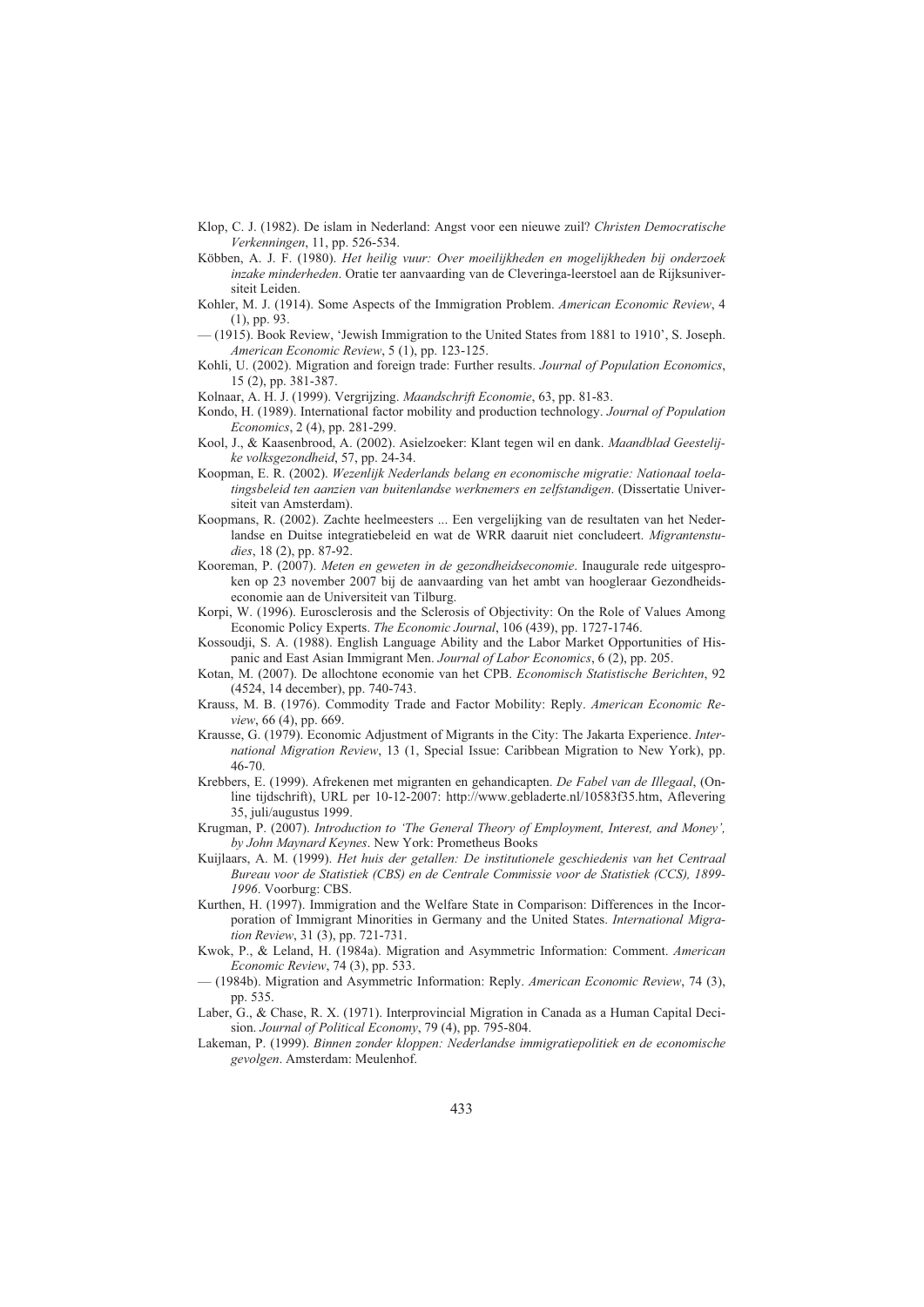- Lam, K.-C., & Pak-Wai, L. (2002). Earnings Divergence of Immigrants. *Journal of Labor Economics*, 20 (1), pp. 86.
- Lauck, W. J. (1910). The Economic Investigations of the United States Immigration Commission. *Journal of Political Economy*, 18 (7), pp. 525-549.
- Lazear, E. P. (1999). Culture and language. *Journal of Political Economy*, 107 (6), pp. 95.
- Lee, E. S. (1966). A Theory of Migration. *Demography*, 3 (1), pp. 47-57.
- Leers, T. (2000). Nederland kan niet vol genoeg! *Economisch Statistische Berichten*, 85 (4239, 21 januari), pp. 55.
- Leeuwinga, A. (1996). *Zelfwerkzaamheid in asielzoekerscentra: Bezuiniging of therapie? Een onderzoek naar de activiteiten voor asielzoekers in het AZC Utrecht en de invloed van deze activiteiten op hun psychisch welbevinden*. Utrecht: Universiteit Utrecht, Faculteit Algemene Sociale Wetenschappen.
- Leontief, W. (1982). Academic Economics. *Science*, 217 (4555), pp. 104-107.
- Lindblom, C. E. (1979). Still muddling, not yet through. *Public Administration Review*, 39 (6), pp. 517-526.
- Loeffen, R. (1994). *Nederland, open u.* Amsterdam: Ravijn.
- Lof, E. (1998). *Een nieuwe Gouden Eeuw: De demografische en economische noodzaak van immigratie*. Utrecht: Forum.
- Long, J. E. (1980). The Effect of Americanization on Earnings: Some Evidence for Women. *Journal of Political Economy*, 88 (3), pp. 620-629.
- Longhi, S., Nijkamp, P., & Poot, J. (2005). A meta-analytical assessment of the effect of immigration on wages. *Journal of Economic Surveys*, 19 (3), pp. 451-477.
- Longva, P., & Raaum, O. (2003). Earnings assimilation of immigrants in Norway: A reappraisal. *Journal of Population Economics*, 16 (1), pp. 177-193.
- Lowry, I. (1966). *Migration and metropolitan growth: Two analytical models*. San Francisco: Chandler.
- LSBBW (1968). *De buitenlanders en hun begeleiding*. (Verslag 1967), Utrecht: LSBBW.
- (1970). Begrip voor menselijke aspecten ontbreekt ten enen male. *Nesbic Bulletin: Tijdschrift voor Internationale Ontwikkelingssamenwerking*, 5 (januari 1970), pp. 37-43.
- Lucas, R. E. (1976). Econometric Policy Evaluation: A Critique. In K. Brunner & A. Meltzer (Eds.), *The Phillips Curve and Labor Markets* (pp. 21-46). (Carnegie-Rochester Conferences On public Policy, Deel 1), Amsterdam: North Holland.
- Lucassen, J., & Penninx, R. (1994). *Nieuwkomers, Nakomelingen, Nederlanders: Immigranten in Nederland, 1550-1993*. Amsterdam: Het Spinhuis.
- Lucassen, L., & Köbben, A. J. F. (1992). *Het partiële gelijk: Controverses over Onderwijs in Eigen Taal en Cultuur en de rol daarbij van Wetenschap en Beleid, 1951- 1991*. Amsterdam: Swets & Zeitlinger.
- Lundberg, S., & Startz, R. (1998). On the Persistence of Racial Inequality. *Journal of Labor Economics*, 16 (2), pp. 292.
- Lutz, V. (1963). Foreign Workers and Domestic Wage Levels with an Illustration from the Swiss Case. *Banca Naz. Lavoro Quart. Rev.*, Mar. 1963 (16), pp. 3-68.
- Maillat, D., Jeanrenaud, C., & Widmer, J. P. (1978). Reactions of Swiss Employers to the Immigration Freeze. *International Labour Review*, 117 (6), pp. 733-745.
- Marey, P., Diephuis, B. J., Dupuy, A., Dijksman, S., & Golsteyn, B. (2002). *De arbeidsmarkt voor kenniswerkers*. (ROA-R-2002/9, Rapport geschreven in opdracht van het Ministerie van Economische Zaken), Maastricht: Researchcentrum voor Onderwijs en Arbeidsmarkt.
- Markusen, J. R. (1983). Factor movements and commodity trade as complements. *Journal of International Economics*, 14 (3-4), pp. 341-356.
- Marr, B., & Siklos, P. (1999). Immigrant Class and the Use of Unemployment Insurance by Recent Immigrants in Canada: Evidence from a New Data Base, 1980 to 1995. *International Migration Review*, 33 (3), pp. 561-593.
- Marshall, A. (1973). *The import of labour: The case of the Netherlands*. Rotterdam: Rotterdam University Press.
- Martens, E. P. (1995). *Minderheden in beeld. Kerncijfers uit de survey Sociale Positie en Voorzieningengebruik Allochtonen 1994*. (Extern rapport in opdracht van Ministerie van Binnenlandse Zaken), Rotterdam: Erasmus Universiteit Rotterdam.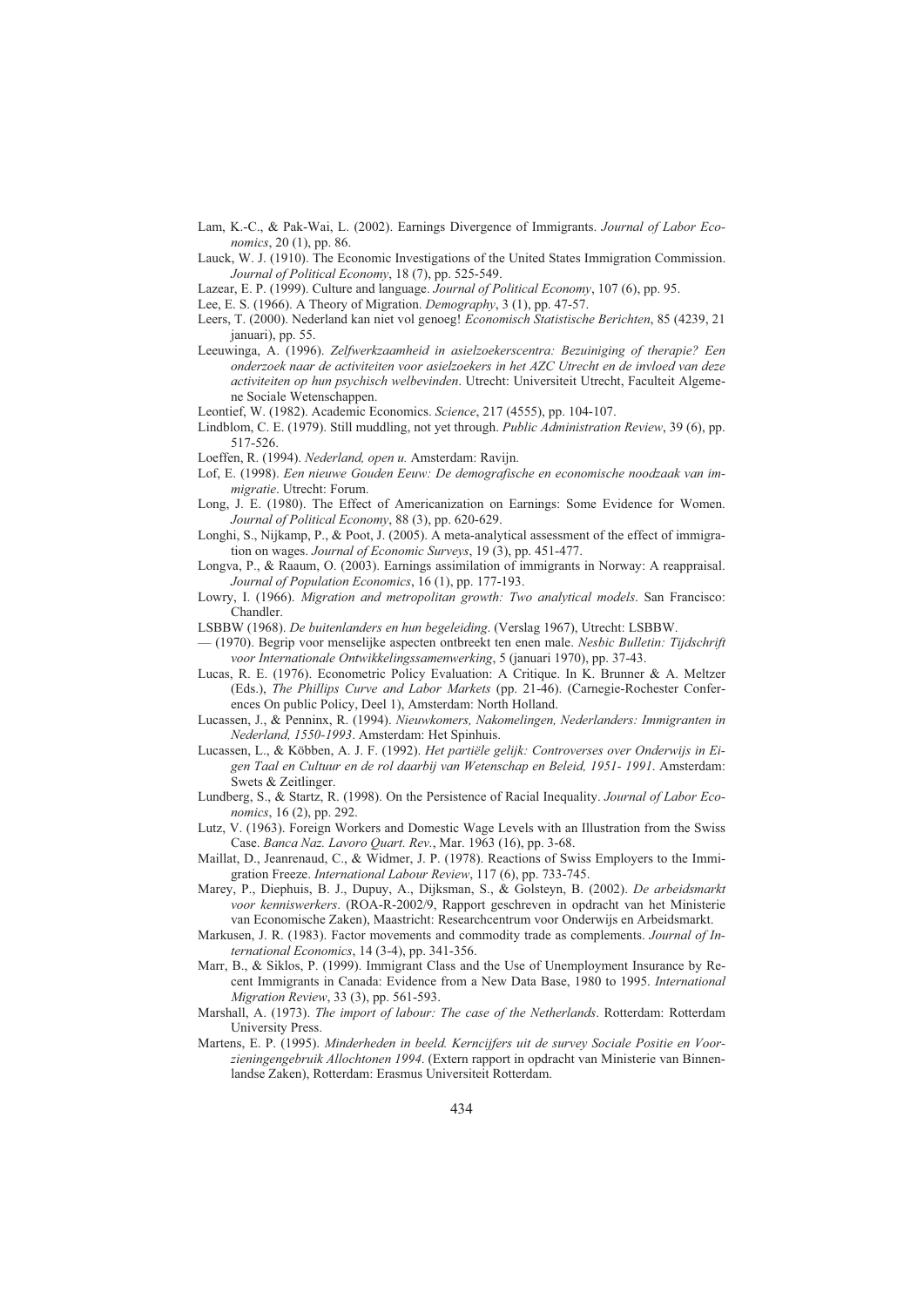- Martens, E. P., & Veenman, J. (1998). De betekenis van generieke en etnisch-specifieke factoren bij de verklaring van achterstand van etnische minderheden. *Mens en Maatschappij*, 73 (1), pp. 62-74.
- Martin, W. T., & Poston, D. L., Jr. (1977). Differentials in the Ability to Convert Education into Income: The Case of the European Ethnics. *International Migration Review*, 11 (2), pp. 215-231.
- Matta, B. N., & Popp, A. V. (1988). Immigration and the Earnings of Youth in the U.S. *International Migration Review*, 22 (1), pp. 104-116.
- Mayer, J., & Riphahn, R. T. (2000). Fertility assimilation of immigrants: Evidence from count data models. *Journal of Population Economics*, 13 (2), pp. 241-261.
- McAllister, I. (1995). Occupational Mobility among Immigrants: The Impact of Migration on Economic Success in Australia. *International Migration Review*, 29 (2), pp. 441-468.
- McDonald, P. (2000). The Shape of an Australian Population Policy. *Australian Economic Review*, 33 (3), pp. 272.
- McManus, W., Gould, W., & Welch, F. (1983). Earnings of Hispanic Men: The Role of English Language Proficiency. *Journal of Labor Economics*, 1 (2), pp. 101.
- Mears, E. G. (1923). Financial Aspects of American Immigration. *The Economic Journal*, 33 (131), pp. 332-342.
- Melvin, J. R. (1989). Trade in Producer Services: A Heacksher-Ohlin Approach. *Journal of Political Economy*, 97 (5), pp. 1180.
- Meng, X., & Gregory, R. G. (2005). Intermarriage and the Economic Assimilation of Immigrants. *Journal of Labor Economics*, 23 (1), pp. 135-175.
- Meseguer, C. (2006). Learning and economic policy choices. *European Journal of Political Economy*, 22, pp. 156-178.
- Messing, F. (1988). Het economische leven in Nederland, 1945-1980. In J. A. de Jonge, T. van Tijn & J. C. Boogman (Eds.), *Geschiedenis van het moderne Nederland: politieke, economische en sociale ontwikkelingen*. Houten: De Haan.
- Miller, P. W. (1992). The Earnings of Asian Male Immigrants in the Canadian Labor Market. *International Migration Review*, 26 (4), pp. 1222-1247.
- (1999). Immigration Policy and Immigrant Quality: The Australian Points System. *American Economic Review*, 89 (2), pp. 192.
- Millis, H. A. (1915). Some of the Economic Aspects of Japanese Immigration. *American Economic Review*, 5 (4), pp. 787-804.
- Min. AZ (1987). Adviesaanvraag 'Etnische Minderheden'. In WRR (1979) *Etnische minderheden* (pp. 207-208), Den Haag: Staatsuitgeverij.
- Min. BiZa (1980). Brief aan de Minister van Cultuur, Recreatie en Maatschappelijk Werk betreffende onderzoek onder minderheden, d.d. 1 november 1978. In ACOM (Ed.), *Minderhedenonderzoek en Privacy*. Rijswijk: Ministerie van Cultuur, Recreatie en Maatschappelijk Werk.
- (1981). *Ontwerp-Minderhedennota*. Den Haag: Ministerie van Binnenlandse Zaken.
- (1983). *Minderhedennota*. Handelingen van de Tweede Kamer, zitting 1982-1983, 16 102, nrs. 20-21.
- (1992). *Maatschappelijk Debat Integratie*. Den Haag: Ministerie van Binnenlandse Zaken, Directie Coördinatie Minderhedenbeleid.
- (1994). *Integratiebeleid etnische minderheden: Contourennota*. Handelingen van de Tweede Kamer, zitting 1993-1994, 23 684, nr. 1.
- Min. Fin. (1988). *Rapport van de Heroverwegingswerkgroep "De positie van niet-Nederlanders in Nederlandse stelsels van sociale en culturele voorzieningen"*. (Begrotingsvoorbereiding 1989, deelrapport nr. 3), Den Haag: Ministerie van Financiën.
- Min. GSI (1999). *Kansen krijgen, kansen pakken: Integratiebeleid 1999-2002*. Den Haag: minister voor Grotesteden en Integratiebeleid.
- (2002). *Integratie in het perspectief van immigratie*. Handelingen van de Tweede Kamer, zitting 2001-2002, 28 198, nrs. 1-2.
- Min. SZ (1973). *Nota buitenlandse werknemers: Memorie van Antwoord*. Handelingen van de Tweede Kamer, zitting 1973-1974, 10 504, nrs. 9-10.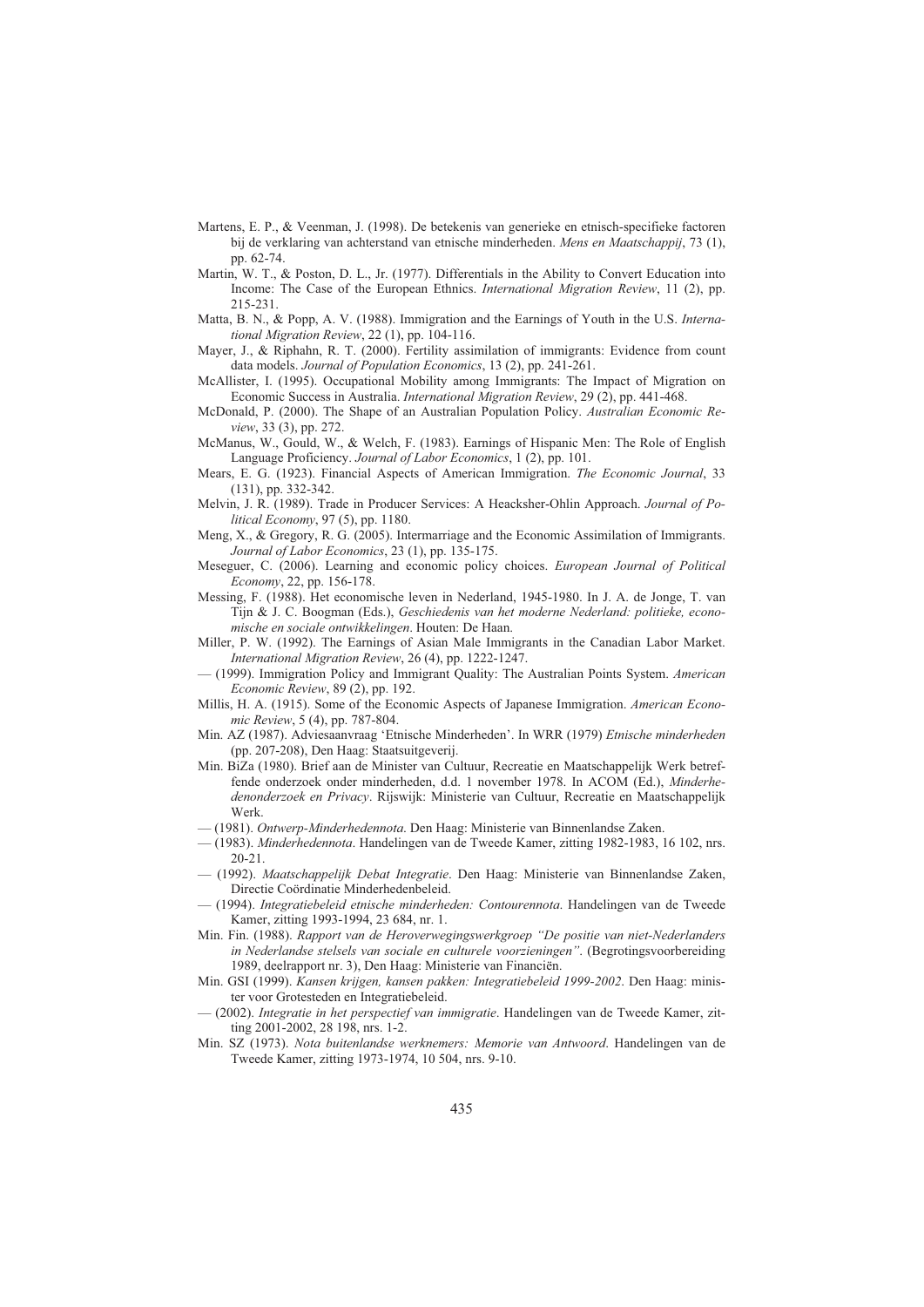- (1974). *Nota buitenlandse werknemers: Nota naar aanleiding van het Eindverslag*. Handelingen van de Tweede Kamer, zitting 1974-1975, 10 504, nr. 12.
- Min. SZ&V (1970). *Nota buitenlandse werknemers*. Handelingen van de Tweede Kamer, zitting 1969-1970, 10 504, nr. 2.
- Min. SZ&W (1993). *Werk en minderheden*. Handelingen van de Tweede Kamer, zitting 1992- 1993, 22 825, nrs. 1-2.
- Min.V&I (2004). Herziening van het inburgeringsstelsel: Contourennota. Handelingen van de Tweede Kamer, zitting 2004-2005, 29 543, nr. 2.
- Mincer, J. (1958). Investment in Human Capital and Personal Income Distribution. *Journal of Political Economy*, 66, pp. 281.
- (1978). Family Migration Decisions. *Journal of Political Economy*, 86 (5), pp. 749-773.
- Moldofsky, N. (1980). Book Reviews, 'Studies in the Immigration of the Highly Skilled', M. J. Salter; 'Communal Endeavours', R. Unikoski. *Economic Record*, 56 (155), pp. 384.
- Mont, D. (1989). Two earner family migration: A search theoretic approach. *Journal of Population Economics*, 2 (1), pp. 55-72.
- Morgan, T. (1988). Theory versus Empiricism in Academic Economics: Update and Comparisons. *The Journal of Economic Perspectives*, 2 (4), pp. 159-164.
- Moyaert, P. (1998). *De mateloosheid van het christendom: Over naastenliefde, betekenisincarnatie en mystieke liefde*. Nijmegen: SUN.
- Mutti, J., & Gerking, S. (1983). Changes in income distribution and welfare from greater immigration of unskilled workers. *European Economic Review*, 23 (1), pp. 103-116.
- Muus, P. J. (1984). *Overzichtsstudie arbeidsmarktpositie minderheden*. Den Haag: Ministerie van Sociale Zaken en Werkgelegenheid
- (1986). Ontwikkelingen in de arbeidsmarktpositie van de eerste generatie mannen. In L. van den Berg-Eldering (Ed.), *Van gastarbeider tot immigrant, Marokkanen en Turken in Nederland* (pp. 112-118). Alphen aan den Rijn/Brussel: Samsom.
- (1992). *Migratie, Arbeidsmarkt en Sociale Zekerheid*. Den Haag: SER.
- (1994). *Immigratie van invloed op integratiebeleid*. Preadvies in opdracht van de Directie Coordinatie Minderhedenbeleid van het Ministerie van Binnenlandse Zaken.
- (1995). *De wereld in beweging: Internationale migratie, mensenrechten en ontwikkeling*. Utrecht: Van Arkel.
- (2005). Migration, immigrants and labour markets in EU Member States. In J. Pflegerl & S. Trnka (Eds.), *Migration and the Family in the European Union*: Österreichisches Institut für Familienforschung (ÖIF), ÖIF Schriften Heft nr. 13/2005.
- Muus, P. J., & Penninx, M. J. (1989). Kanttekeningen bij de wetenschappelijkheid van het WRRrapport 'Allochtonenbeleid'. *Migrantenstudies*, 5 (4), pp. 2-12.
- Myers, G. C. (1971). Book Review, 'The International Migration of High-Level Manpower: Its Impact on the Development Process', The Committee on the International Migration of Talent. *International Migration Review*, 5 (4, Naturalization and Citizenship: U.S. Policies, Procedures and Problems), pp. 510-511.
- Nahuis, R., & De Groot, H. L. F. (2003). *Rising Skill Premia: You ain't seen nothing yet?* (CPB discussion paper nr. 20), Den Haag: Sdu Uitgevers.
- Nannestad, P. (2007). Immigration and welfare states: A survey of 15 years of research. *European Journal of Political Economy*, 23 (2), pp. 512-532.
- Nationaal Programma Demografisch Onderzoek (1978). *Rapport van de ad hoc werkgroep migratie*. Den Haag: Staatsuitgeverij.
- Nationale Raad van Advies inzake Hulpverlening aan Minder Ontwikkelde Landen (1973). *Advies gastarbeiders*. Den Haag: Staatsuitgeverij.
- Nederlandse Stichting voor Statistiek (1971). *De buitenlandse arbeider in Nederland*. (Vertrouwelijk rapport van onderzoek uitgevoerd in opdracht van het Ministerie van Sociale Zaken en het Ministerie van Cultuur, Recreatie en Maatschappelijk Werk), Den Haag: Staatsuitgeverij.
- Nelissen, C., & Tromp, H. (1990). Over de vrijheid van de universitaire opdrachtonderzoeker. In F. Bovenkerk, F. Buijs & H. Tromp (Eds.), *Wetenschap en partijdigheid: Opstellen voor André Köbben* (pp. 319-328). Assen: Van Gorcum.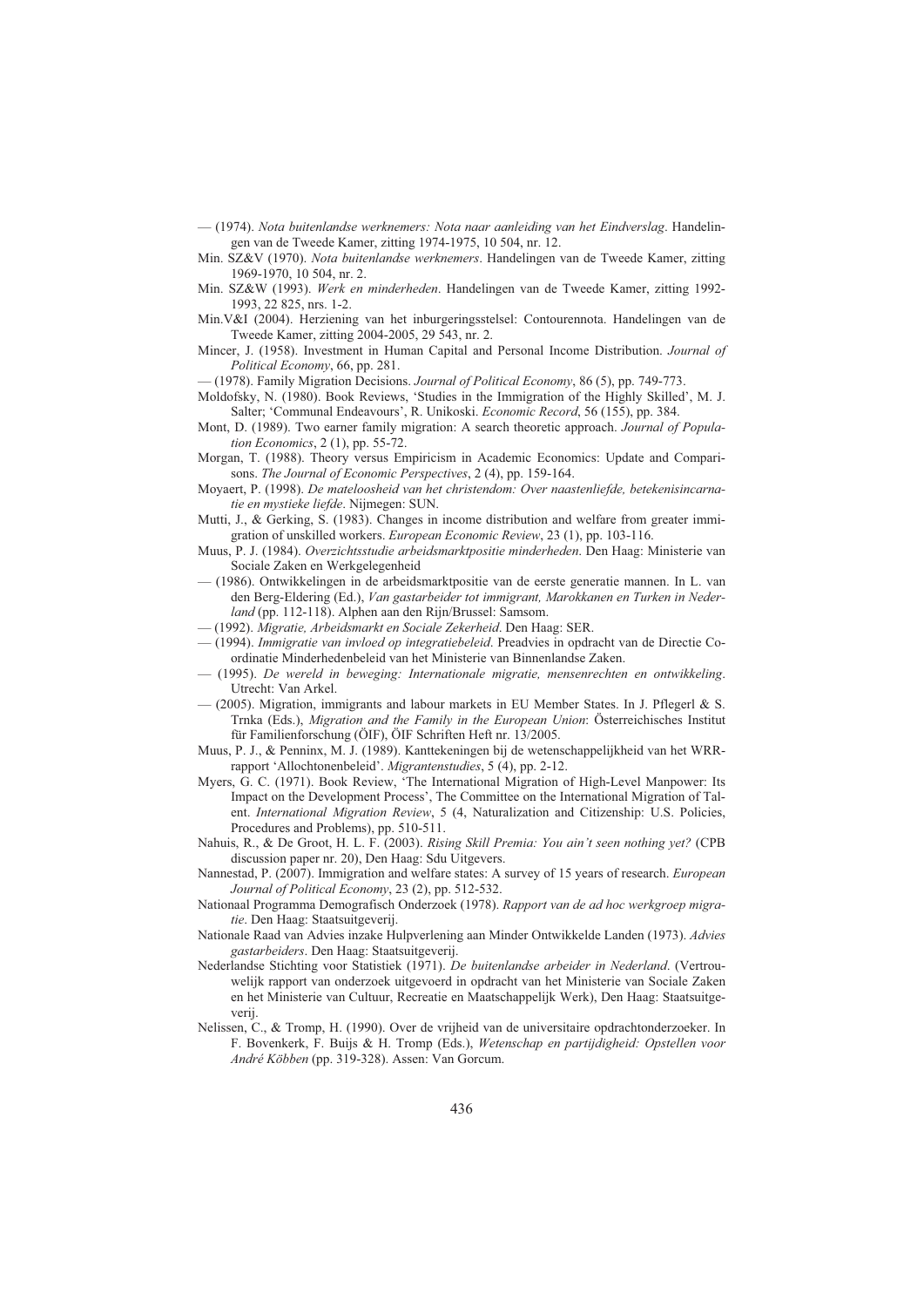Nelissen, J. (1983). Een economisch verklaringsmodel voor de migratie van en naar Nederland. *Economisch Statistische Berichten*, 68 (3412, 6 juli), pp. 601.

- Nicolaas, H., Sprangers, A., Zorlu, A., & Hartog, J. (2004). Migranten: Wie komen, wie gaan terug en wie laten hun gezin overkomen? *Bevolkingstrends*, 52 (2), pp. 36-42.
- Nicolaas, H., Zorlu, A., Hartog, J., & Sprangers, A. (2005). De arbeidsmarktpositie van nieuwe immigranten. *Economisch Statistische Berichten*, 90 (4451, 28 januari), pp. 31-33.
- Nielsen, H. S., Rosholm, M., Smith, N., & Husted, L. (2003). The school-to-work transition of 2nd generation immigrants in Denmark. *Journal of Population Economics*, 16 (4), pp. 755-786.
- Niesing, W. (1993). *The labor market position of ethnic minorities in The Netherlands*. (Dissertatie Erasmus Universiteit Rotterdam).
- Niesing, W., Van Praag, B. M. S., & Veenman, J. (1994). The unemployment of ethnic minority groups in the Netherlands. *Journal of Econometrics*, 61, pp. 173-196.
- Nieuwenhuis, A. (2003). *De macro-economische gevolgen van immigratie volgens MIMIC*. (Memorandum 1/2003/01), Den Haag: Centraal Planbureau.
- Nieuwenhuizen, R. D. J. (1982). Gastarbeid: Betekenis voor de arbeidsmarkt en economische effecten. *Economisch Statistische Berichten*, 67 (3348, 24 maart), pp. 307.
- Nijkamp, P., & Spiess, K. (1993). *International Migration in Western Europe: Macro Trends in the Past, the Present and the Future*. Research Memorandum 1993-72 VU: Amsterdam.
- Nijkamp, P., & Voskuilen, M. (1995). *Urban Migrant Absorption: Theories and Polities on the Absorption of Immigrants on the Local Market of Host Areas*. Research Memorandum 1995-4 VU: Amsterdam.
- Odé, A. W. M., & Dagevos, J. M. (1999). *Vreemd kapitaal: Hoger opgeleide minderheden op de arbeidsmarkt*. Den Haag: Elsevier.
- Odé, A. W. M., & Hezemans, M. L. (1997). *Structuurwijzigingen en verdringing op de Rotterdamse arbeidsmarkt*. Rotterdam: ISEO.
- (1998). De positie van lager-opgeleiden op de Rotterdamse arbeidsmarkt. *Tijdschrift voor Arbeidsvraagstukken*, 14 (3), pp. 260-269.
- Odé, A. W. M., & Martens, E. P. (2000). Langzaam hoger op de ladder. *Economisch Statistische Berichten*, 85 (4272, 22 september), pp. 744-746.
- Odé, A. W. M., & Van der Laan, L. (1997). Ageing, migration and economic growth. In L. van der Laan (Ed.), *Labour market and spatial effects of long term demo-economic developments* (pp. 35-55). Rotterdam: ECLA.
- OECD (2006). *Trends in International Migration: Annual report, 2006 Edition*. Parijs: OECD.
- Olfers, S. K. (2004). *Arbeidsmigrant of vluchteling? Achtergronden van de Spaanse migratie naar Nederland, 1960-1980*. (Working Paper 5), Amsterdam: Centrum voor de Geschiedenis van Migranten.
- Oswald, A. J. (1991). Progress and Microeconomic Data. *The Economic Journal*, 101 (404), pp. 75-80.
- Overkleeft-Verburg, M. (1995). *De Wet persoonsregistraties: Norm, toepassing en evaluatie*. (Dissertatie Katholieke Universiteit Brabant, Tilburg).
- Ozawa, T. (1976). Commodity Trade and Factor Mobility: Comment. *American Economic Review*, 66 (4), pp. 668.
- Page, T. W. (1911). The Causes of Earlier European Immigration to the United States. *Journal of Political Economy*, 19 (8), pp. 676-693.
- (1912). Some Economic Aspects of Immigration Before 1870: I. *Journal of Political Economy*, 20 (10), pp. 1011-1028.
- (1913). Some Economic Aspects of Immigration Before 1870: II. *Journal of Political Economy*, 21 (1), pp. 34-55.
- Passenier, J. (1994). *Van planning naar scanning: Een halve eeuw Planbureau in Nederland*. Groningen: Wolters-Noordhoff.
- Peelen, G. J. (1988). *Kennen en kunnen: Ontwikkelingen in het economisch denken en doen*. Alphen aan de Rijn: Samsom.
- Penninx, M. J. A. (1977). *Internationale arbeidsmigratie*. (SUN-schrift 124), Nijmegen: SUN.
- (1979). Naar een algemeen etnisch minderhedenbeleid? In WRR (Ed.), *Etnische minderheden* (pp. 1-174). Den Haag: Staatsuitgeverij.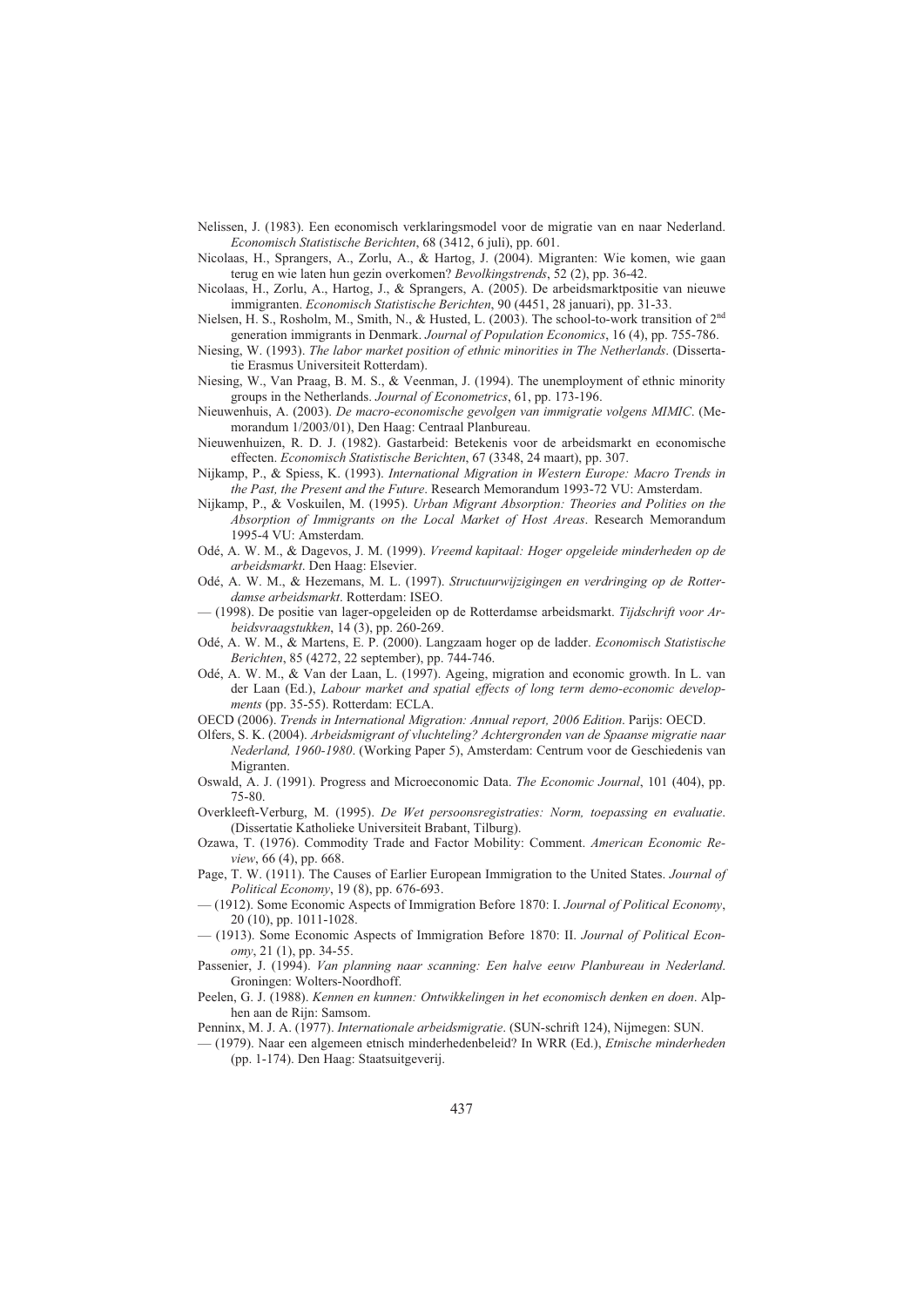- (1988a). *Minderheidsvorming en emancipatie: Balans van kennisverwerving ten aanzien van immigranten en woonwagenbewoners*. (Dissertatie Universiteit van Amsterdam), Alphen aan de Rijn: Samson.
- (1988b). *Wie betaalt, bepaalt? De ontwikkeling en programmering van onderzoek naar migranten, etnische minderheden en woonwagenkampbewoners, met speciale aandacht voor de overheid*. Amsterdam: Universiteit van Amsterdam.
- (1992). *Wie betaalt en wie bepaalt? Onderzoeksbeleid van de overheid m.b.t. minderheden en de invloed van onderzoek op beleid.* Den Haag: Ministerie van Binnenlandse Zaken, Directie Coördinatie Minderhedenbeleid.
- (2005). Bridges between Research and Policy? The Case of Post-War Immigration and Integration Policies in the Netherlands. *International Journal on Multicultural Societies*, 7 (1), pp. 33-48.
- Penninx, M. J. A., Garcés-Mascareñas, B., & Scholten, P. (2005). *Policymaking related to immigration and integration: A review of the literature of the Dutch case*. (IMISCOE workingpaper nr. 15: Country Report on The Netherlands), URL per 10-12-2007: http://www.imiscoe.org/ workingpapers/documents/country\_report\_netherlands.pdf
- Penninx, M. J. A., Schoorl, J., & Van Praag, C. (1993). *The impact of international migration on receiving countries: The case of the Netherlands*. Amsterdam: Swets & Zeitlinger.
- Penninx, M. J. A., & Van Velzen, L. (1976). *Kaste-vorming in Nederland? Buitenlandse arbeiders in de Nederlandse ekonomie: Ontwikkelingen en beleid*. Den Haag: NUFFIC/IMWOO.
- Peter, M. W., & Verikios, G. (1996). The Effect of Immigration on Residents' Income in Australia: Some Issues Reconsidered. *Australian Economic Review* (114), pp. 171.
- Pietikäinen, P. (2004). Truth Hurts: The Sociobiology Debate, Moral Reading and the Idea of 'Dangerous Knowledge'. *Social Epistemology*, 18 (2-3), pp. 165–179.
- Pischke, J.-S., & Velling, J. (1997). Employment Effects of Immigration to Germany: An Analysis Based on Local Labor Markets. *Review of Economics and Statistics*, 79 (4), pp. 594-604.
- Plasmeijer, H. W., & Schoorl, E. (1999). Postwar Dutch Economics: Internationalization and Homogenization. In A. W. Coats (Ed.), *The Development of Economics in Western Europe since 1945* (pp. 67-93). London: Routledge.
- (2000). The neo-classical synthesis in the Netherlands: A demand and supply analysis. In M. Psalidopoulos (Ed.), *The Canon in the History of Economics* (pp. 220-244). London: Routledge.
- Ploeg, R. (2001). Integratie? Inburgerprogramma's zuiver theorie. *Idee*, 2001 (april), pp. 18.
- Pope, D. (1968). Empire Migration to Canada, Australia and New Zealand, 1910-1929. *Australian Economic Papers*, 7 (11), pp. 167.
- (1981). Modelling the Peopling of Australia: 1900-1930. *Australian Economic Papers*, 20 (37), pp. 258.
- Poston, D. L., Jr. (1994). Patterns of Economic Attainment of Foreign-Born Male Workers in the United States. *International Migration Review*, 28 (3), pp. 478-500.
- Price, S. W. (2001). The employment adjustment of male immigrants in England. *Journal of Population Economics*, 14 (1), pp. 193-220.
- Prins, B. (1997). *The standpoint in question: Situated knowledges in the Dutch minorities discourse*. (Dissertatie Universiteit Utrecht).
- (2002). Het lef om taboes te doorbreken: Nieuw realisme in het Nederlandse discours over multiculturalisme. *Migrantenstudies*, 18 (4), pp. 241-254.
- Projectgroep Gastarbeiders Katholieke Hogeschool Tilburg (1970). Gastarbeiders, herstructurering en ontwikkelingshulp. *Nesbic Bulletin: Tijdschrift voor Internationale Ontwikkelingssamenwerking*, 5 (januari 1970), pp. 44-49.
- Pronk, J. P. (1968). Waarom een internationale ontwikkelingsstrategie? *Nesbic Bulletin: Tijdschrift voor Internationale Ontwikkelingssamenwerking*, 3, pp. 114-119.
- (1970a). Buitenspel. *Economisch Statistische Berichten*, 55 (2738, 18 maart), pp. 295.
- (1970b). Mediterraan ontwikkelingsfonds. *Economisch Statistische Berichten*, 55 (2751, 17 juni), pp. 591.
- Quandt, R. E. (1976). Some Quantitative Aspects of the Economics Journal Literature. *Journal of Political Economy*, 84 (4), pp. 741-756.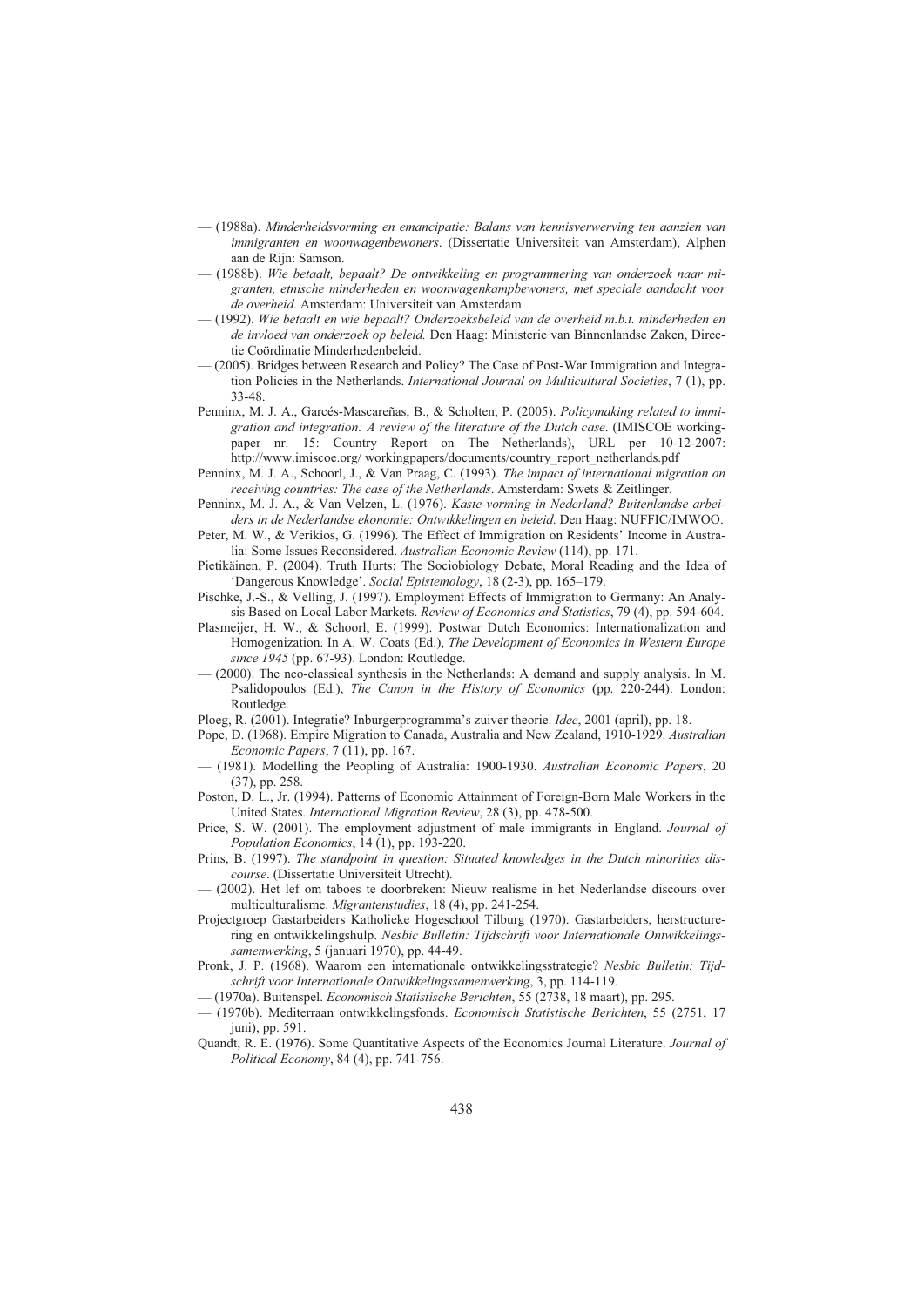- Raad van Nederlandse Werkgeversverbonden (1962). Brief aan minister-president De Quay betreffende de uitwijzing van Spaanse vrouwen, d.d. 15 november 1962. In R. Wentholt (Ed.), *Buitenlandse arbeiders in Nederland* (pp. 222-224). Leiden: Spruyt, Van Mantgem & De Does NV.
- (1965). Brief aan de minister-president betreffende de tewerkstelling van buitenlandse arbeiders, d.d. 3 december 1965. In R. Wentholt (Ed.) (pp. 225-228). Leiden: Spruyt, Van Mantgem & De Does NV.
- Raad voor de Arbeidsmarkt (1970). *Advies inzake de nota 'Buitenlandse werknemers'*. (Voorlopig advies, uitgebracht 12 januari 1970), Den Haag: SER.
- Ragin, C. C. (1994). Introduction to Qualitative Comparative Analysis. In T. Janoski & A. M. Hicks (Eds.), *The comparative Political Economy of the State* (pp. 299-319). Cambridge: Cambridge University Oress.
- Raijman, R., & Semyonov, M. (1995). Modes of Labor Market Incorporation and Occupational Cost among New Immigrants to Israel. *International Migration Review*, 29 (2), pp. 375- 394.
- Rath, J. (1990). De overheid en het 'minderhedenonderzoek.' In F. Bovenkerk, F. Buijs & H. Tromp (Eds.), *Wetenschap en partijdigheid: Opstellen voor André Köbben* (pp. 225-240). Assen: Van Gorcum.
- (1991). *Minorisering: De sociale constructie van 'etnische minderheden'*. (Dissertatie Universiteit van Amsterdam), Amsterdam: Sua.
- (1992). De tegenbedoelde effecten van de geleide integratie van 'etnische minderheden'. *Beleid en Maatschappij*, 19 (5, september/oktober), pp. 252-265.
- (2001). Research on immigrant ethnic minorities in the Netherlands. In P. Ratcliffe (Ed.), *The Politics of Social Science Research: 'Race', Ethnicity and Social Change* (pp. 137-159). Houndmills, Basingstoke, Hampshire: Palgrave.
- Rath, J., & Kloosterman, R. (1997). Een zaak van buitenstaanders: Het onderzoek naar immigrantenondernemerschap. *Migrantenstudies*, 13 (4), pp. 224-239.
- (1998). Bazen van Buiten: Naar een nieuwe benadering voor het zelfstandig ondernemerschap van immigranten. In J. Rath & R. Kloosterman (Eds.), *Rijp en Groen: Het zelfstandig ondernemersschap van immigranten in Nederland* (pp. 1-23). Amsterdam: Het Spinhuis.
- (2000). Outsiders business: A critical Review of Research on Immigrant entrepreneurship. *International Migration Review*, 34 (3), pp. 656-680.
- Rath, J., & Schuster, J. (1999). De glazen bol onder de loep: Voorspellingen over de multietnische samenleving. *Migrantenstudies*, 15 (4), pp. 216-222.
- Ravenstein, E. (1876). The birthplaces of the people and the laws of migration. *Geographical Magazine*, 3, pp. 173-177, 201-206, 229-233.
- (1885). The laws of migration. *Journal of the Statistical Society*, 48, pp. 167-235
- (1889). The laws of migration: Second paper. *Journal of the Royal Statistical Society*, 52, pp. 241-305.
- Regeringsreactie (1980). *Regeringsreactie op het rapport 'Etnische minderheden' van de WRR*. Handelingen van de Tweede Kamer, zitting 1980-1981, 16 102, nr. 6.
- Reimers, C. W. (1983). Labor Market Discrimination against Hispanic and Black Men. *Review of Economics and Statistics*, 65 (4), pp. 570.
- Rettab, B. (1995). *Economic performance of the immigrant workforce: A case study of Moroccans in the Netherlands*. (Dissertatie Erasmus Universiteit Rotterdam).
- Rex, J. (1995). Sociale Wetenschappen, etnische minderheden en immigratiebeleid. *Migrantenstudies*, 11 (1), pp. 58-65.
- Rijkschroeff, R., Duyvendak, J. W., & Pels, T. (2004). *Bronnenonderzoek Integratiebeleid*. (Handelingen van de Tweede Kamer, zitting 2003-2004, 28 689, nr. 11-12), Den Haag: Sdu Uitgevers.
- Ringeling, A. (1989). Verboden beleidsalternatieven. In H. van de Braak (Ed.), *Taboe* (pp. 68-83). Rotterdam: Ad Donker.
- Rinkel, T. N. (1992). Het asielrelaas. *Justitiële Verkenningen*, 18 (9), pp. 40-83.
- Riphahn, R. T. (2003). Cohort effects in the educational attainment of second generation immigrants in Germany: An analysis of census data. *Journal of Population Economics*, 16 (4), pp. 711-737.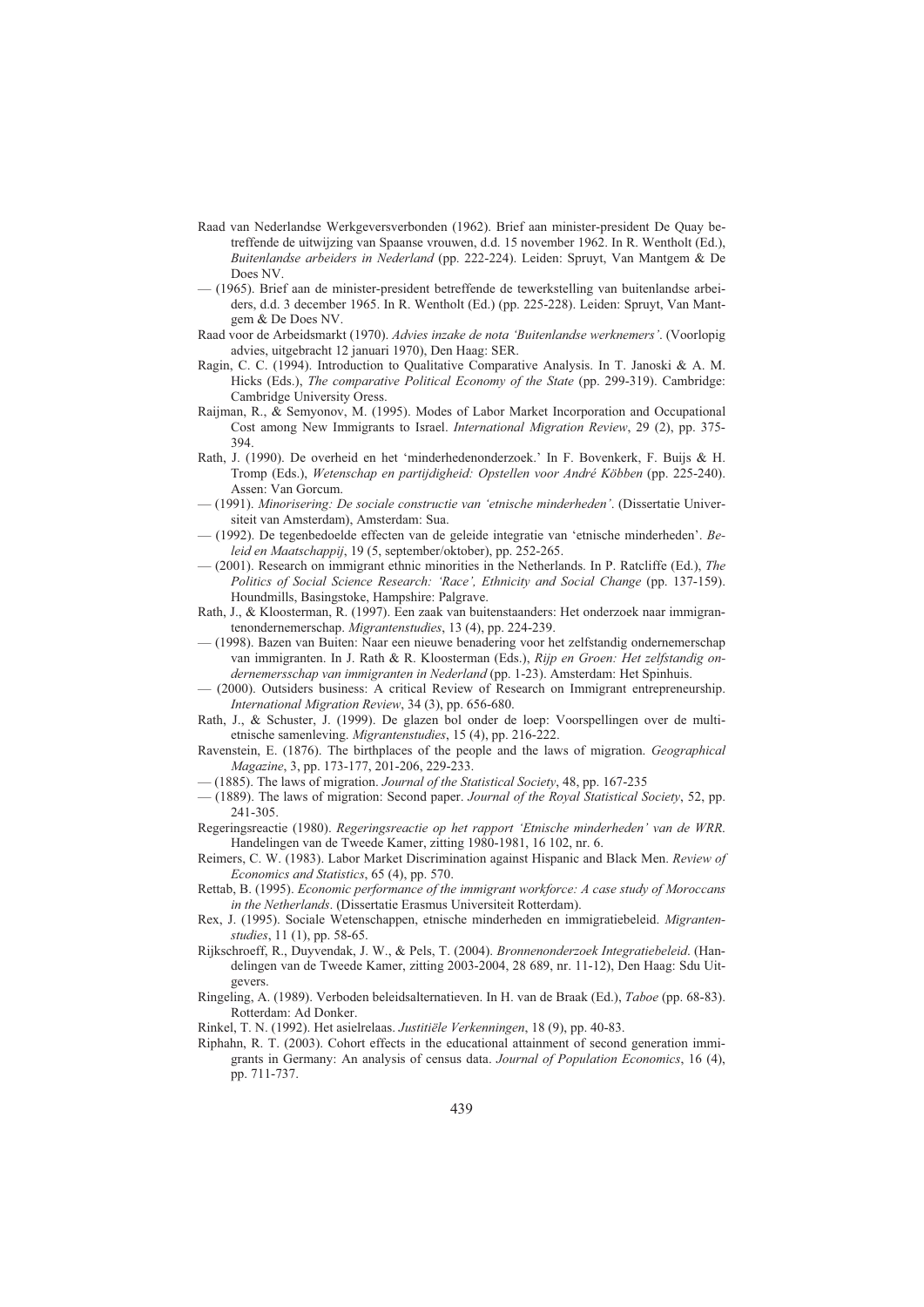- Ritzen, J. (1988a). Draining or training *Economisch Statistische Berichten*, 73 (3670, 24 augustus), pp. 775.
- (1988b). Draining or training. *Economisch Statistische Berichten*, 73 (3670, 24 augustus), pp. 775.
- Ritzen, J., & Van Dalen, H. P. (1988). *The economic consequences of selective immigration policies*. (Discussion Paper Serie A, nr. 196, University of Bonn, Germany).
- (1992). The economic consequences of selective immigration policies. In K. F. Zimmermann (Ed.), *Migration and Economic Development* (pp. 231-264). Berlin: Springer Verlag.
- Romans, T., & Subrahmanyam, G. (1979). State and Local Taxes, Transfers and Regional Economic Growth. *Southern Economic Journal*, 46 (2), pp. 435.
- Rood, J. J. E. (1970). Gastarbeiders in onze economie. *Economisch Statistische Berichten*, 55 (2775, 2 december), pp. 1174-1175.
- Roodenburg, H. (2000). Immigratie in Nederland: Economische gevolgen. In N. van Nimwegen & G. Beets (Eds.), *Bevolkingsvraagstukken in Nederland anno 2000* (pp. 197-215). (NIDIrapport nr. 58), Den Haag: NIDI.
- Roodenburg, H., & Euwals, R. (2004). A Note on the Redistributive Effect of Immigration. *Economics Letters*, 85 (2), pp. 241-246.
- Roodenburg, H., Euwals, R., & Ter Rele, H. (2004). Effects of Immigration on Labour Markets and Government Budgets: The Case of the Netherlands. *European Economic Review*, 12 (3), pp. 377-398.
- Roodenburg, H., Euwals, R., & Ter Rele, H. J. M. (2003). *Immigration and the Dutch Economy*. (CPB Special Publication, nr. 47), Den Haag: Sdu Uitgevers.
- Roodenburg, H., & Reininga, T. (1999). *Asylumseekers and the Budget*. (CPB Report 99/4, pp. 27-31), Den Haag: Sdu Uitgevers.
- Roodenburg, H. J. (2001). Immigratiesurplus. *Economisch Statistische Berichten*, 86 (4319, 27 juli), pp. 610.
- Rooduijn, M. J. (1987). Waarom Turken en Marokkanen veel minder vaak werk hebben dan Nederlanders: Een multi-variate analyse. *Sociaal-economisch Kwartaalbericht (CBS)*, 9 (2), pp. 9-13.
- Rooth, D.-O., & Ekberg, J. (2003). Unemployment and earnings for second generation immigrants in Sweden: Ethnic background and parent composition. *Journal of Population Economics*, 16 (4), pp. 787-814.
- Rooth, D.-O., & Saarela, J. (2007). Selection in migration and return migration: Evidence from micro data. *Economics Letters*, 94 (1), pp. 90-95.
- RVZ (2006). *Zinnige en duurzame zorg*. (Advies aan de minister van Volksgezondheid, Welzijn en Sport) Zoetermeer: Raad voor de Volksgezondheid en Zorg.
- Saavedra-Rivano, N., & Wooton, I. (1983). The choice between international labour and capital mobility in a dynamic model of North-South trade. *Journal of International Economics*, 14 (3-4), pp. 251-261.
- Sabatier, P. A., & Jenkins-Smith, H. C. (1999). The Advocacy Coalition Framework: An Assessment. In P. A. Sabatier (Ed.), *Theories of the Policy Process* (pp. 117-166). Boulder: Westview Press.
- Sabatier, P. A., & Weible, C. M. (2007). The Advocacy Coalition Framework: Innovations and Clarifications. In P. A. Sabatier (Ed.), *Theories of the Policy Process (Second Edition)* (pp. 189-220). Boulder: Westview Press.
- Sahota, G. S. (1968). An Economic Analysis of Internal Migration in Brazil. *Journal of Political Economy*, 76 (2), pp. 218-245.
- Salt, J. (1983). High Level Manpower Movements in Northwest Europe and the Role of Careers: An Explanatory Framework. *International Migration Review*, 17 (4), pp. 633-652.
- (1992). The Future of International Labor Migration. *International Migration Review*, 26 (4), pp. 1077-1111.
- Samuel, H. (1905). Immigration. *Economic Journal*, 15 (59), pp. 317-339.
- Sana, M. (1999). Migrants, Unemployment and Earnings in the Buenos Aires Metropolitan Area. *International Migration Review*, 33 (3), pp. 621-639.
- Sandell, S. H. (1977). Women and the Econometrics of Family Migration. *Review of Economics and Statistics*, 59 (4), pp. 406.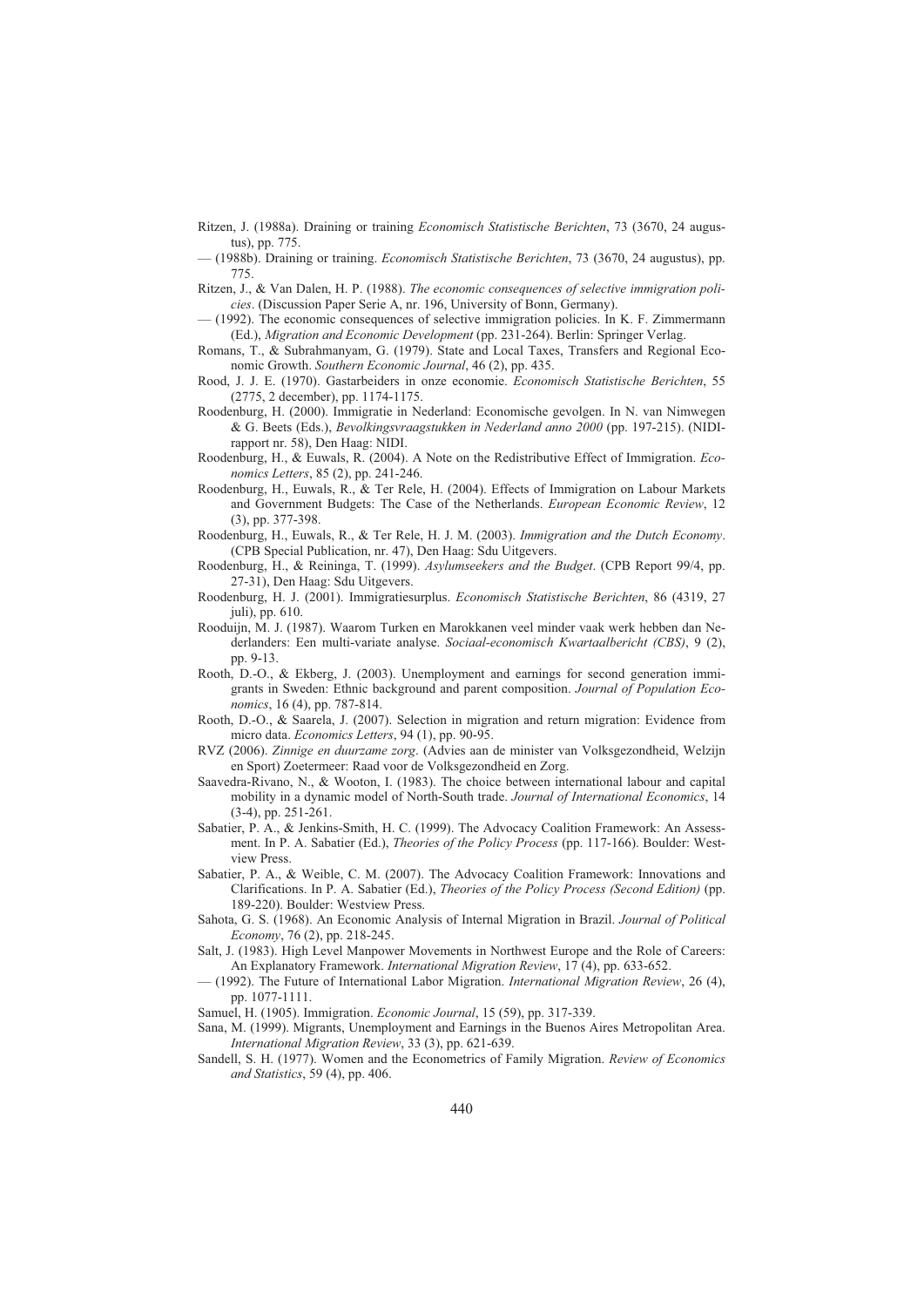- Schaafsma, J., & Sweetman, A. (2001). Immigrant Earnings: Age at Immigration Matters. *Canadian Journal of Economics*, 34 (4), pp. 1066-1099.
- Scheffer, P. (2000). *Het multiculturele drama*. Jaarboek Koninklijke Vereniging voor Staathuishoudkunde 1999/2000.
- Schiff, M. (2002). Love thy neighbor: Trade, migration, and social capital. *European Journal of Political Economy*, 18 (1), pp. 87-107.
- Schilder, N. A. C. (2002). Inburgerblues. *Economisch Statistische Berichten*, 87 (4375, 20 september), pp. 669.
- Schnabel, P. (2000). *De multiculturele illusie. Een pleidooi voor aanpassing en assimilatie*. Utrecht: Forum.
- Scholten, P. (2007). *Constructing Immigrant Policies: Research-policy relations and immigrant integration in the Netherlands (1970-2004)*. (Dissertatie Universiteit Twente, Enschede).
- Scholten, P., & Timmermans, A. (2004). Doorbraken en zachte landingen in het Nederlandse immigrantenbeleid: Een theoretische analyse van beleidsdynamiek. *Beleidswetenschap*, 18 (1), pp. 3-30.
- Schoo, H. J. (2000). *De verwarde natie: Dwarse notities over immigratie*. Amsterdam: Promotheus.
- Schoorl, J. J., Van de Klundert, M., & Van den Bedem, R. F. A. (1994). *Een partner van verre: De cijfers*. (Reeks Onderzoek en Beleid, nr. 136, WODC), Arnhem: Gouda Quint.
- Schouten, D. B. J. (2000). De financiering van de vergrijzing. *Maandschrift Economie*, 64, pp. 178-190.
- Schultz, T. P. (1998). Immigrant quality and assimilation: A review of the US literature. *Journal of Population Economics*, 11 (2), pp. 239-252.
- Schultz, T. W. (1961). Investment in Human Capital. *American Economic Review*, 51 (1), pp. 1.
- Schuster, J. (1999). *Poortwachters over immigranten: Het debat over immigratie in het naoorlogse Groot-Brittannië en Nederland*. Amsterdam: Het Spinhuis.
- Schutjes, V. A. J. M., Van Kempen, R., & Wiendels, B. (1998). *Werk-geïnduceerde migratie over lange afstand: Een vooronderzoek*. Utrecht: Elinkwijk.
- Schwartz, A. (1973). Interpreting the Effect of Distance on Migration. *Journal of Political Economy*, 81 (5), pp. 1153-1169.
- Sengers, L. (2002). Aan lage lonen heeft niemand iets. *Intermediair*, 42 (17 oktober 2002).
- SER (1966). *Advies over de arbeid van vrouwen in Nederland in het kader van de situatie op de arbeidsmarkt en het te voeren arbeidsmarktbeleid*. Den Haag: SER.
- (1969). *Advies over het arbeidsmarktbeleid*. Den Haag: SER.
- (1974). *Advies over de werving en tewerkstelling van buitenlandse werknemers*. Den Haag: SER.
- Shea, K. L., & Woodfield, A. E. (1996). Optimal immigration, education and growth in the long run. *Journal of International Economics*, 40 (3-4), pp. 495-506.
- Shroder, M. (1995). Games the States Don't Play: Welfare Benefits and the Theory of Fiscal Federalism. *Review of Economics and Statistics*, 77 (1), pp. 183-191.
- Shumway, J. M., & Hall, G. (1996). Self-Selection, Earnings and Chicano Migration: Differences between Return and Onward Migrants. *International Migration Review*, 30 (4), pp. 979- 994.
- Siebert, H. (2003). *Germany an Immigration Country*. (Kiel Working Paper nr. 1189), Kiel: Kiel Institute for World Economics.
- Sigg, R., & Behrendt, C. (2002). *Social Security in the Global Village*. New Brunswick, Londen: Transaction Publishers.
- Simon, J. (1990). Auction the right to be an immigrant. In J. Simon (Ed.), *Population matters: people, resources, environment and immigration*. New Brunswick: Transactions Press.
- Sjaastad, L. A. (1962). The Costs and Returns of Human Migration. *Journal of Political Economy*, 70 (5, Part 2: Investment in Human Beings), pp. 80-93.
- Slichter, S. H. (1929). The Current Labor Policies of American Industries. *Quarterly Journal of Economics*, 43 (3), pp. 393-435.
- Smeets, H. M. A. G. (1995). Het glazen huis van de betrokkenheid. Een beschouwing over zaakwaarnemers, zaakgelastigden en onderzoekers. In F. Bovenkerk, F. Buijs & H. Tromp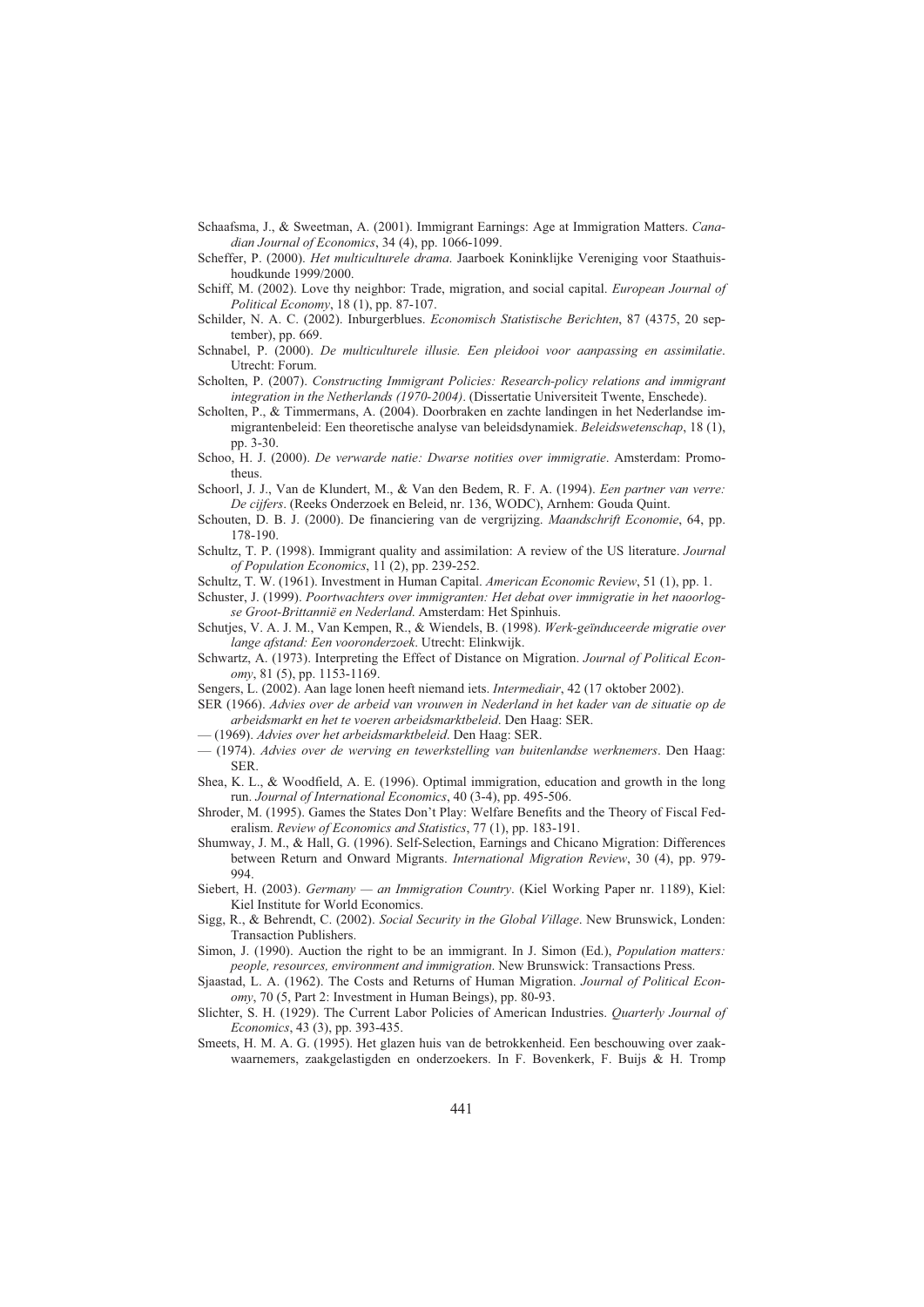(Eds.), *Wetenschap en partijdigheid: Opstellen voor André Köbben* (pp. 453-474). Assen: Van Gorcum.

- Smit , L. M. (2001a). Migratie is schijnantwoord. *Economisch Statistische Berichten*, 86 (4300, 16 maart), pp. 256.
- Smit, L. M. (2001b). Migratie is schijnantwoord. *Economisch Statistische Berichten*, 86 (4300, 16 maart), pp. 256.
- Smithies, A. (1965). Argentina and Australia. *American Economic Review*, 55 (2), pp. 17.
- Snoeij, S. (1998). *Verblijfstitel op grond van seksueel geweld?* Doctoraalscriptie, Universiteit Utrecht, Faculteit rechtsgeleerdheid.
- Socialistiese Partij (1983). *Gastarbeid en Kapitaal*. Rotterdam: Socialistiese Partij.
- Soltow, L., & Van Zanden, J. L. (1998). *Income and wealth inequality in the Netherlands, 16th-20th century*. Amsterdam: Het Spinhuis.
- Spengler, J. J. (1935). Malthusianism in Late Eighteenth Century America. *American Economic Review*, 25 (4), pp. 691-707.
- (1956). Some Economic Aspects of Immigration into the United States. *Law Contemp. Probl.*, 21 (2), pp. 236-255.
- Spierings, M. (1967). *Buitenlandse Arbeiders in de Zaanstreek: Een statistische verkenning*. Utrecht: Geografisch Instituut Universiteit Utrecht.
- Spijkerboer, T. (1993). In R. Gowricharn (Ed.), *Binnen de grenzen: Immigratie, etniciteit en integratie in Nederland*. Utrecht: De Tijdstroom.
- Spit, W. J. L., & Van Eekert, H. (1971). *Beleidsnotitie inzake de problematiek van de Antilliaanse en Surinaamse werknemers in Nederland*. Utrecht: Bijl.
- Stark, O., & Yitzhaki, S. (1988). Labour migration as a response to relative deprivation. *Journal of Population Economics*, 1 (1), pp. 57-70.
- Steiner, J. F. (1929). Book Reviews, 'Immigration Restriction', R. L. Garis; 'Immigration Crossroads', C. Panunzio. *Journal of Political Economy*, 37 (3), pp. 371-372.
- Stewart, J. Q. (1947). Empirical Mathematical Rules concerning the Distribution and Equilibrium of Population. *Geographical Review*, 37 (3), pp. 461-485.
- Stone, J. H., & Wade, B. H. (2007). *Overcoming Disciplinary and Institutional Barriers: An Interdisciplinary Course in Economic and Sociological Perspectives on Health Issues*. (Spelman College Atlanta, February 23, 2007, URL per 14-02-2009: http://ssrn.com/abstract=968285).
- Storesletten, K. (2000). Sustaining Fiscal Policy Through Immigration. *Journal of Political Economy*, 108 (2), pp. 300-322.
- (2003). Fiscal implications of immigration: A net present value approach. *Scandinavian Journal of Economics*, 105 (3), pp. 487.
- Straubhaar, T. (1992). Allocational and Distributional Aspects of Future Immigration to Western Europe. *International Migration Review*, 26 (2, Special Issue: The New Europe and International Migration), pp. 462-483.
- Suen, W. (2000). Estimating the effects of immigration in one city. *Journal of Population Economics*, 13 (1), pp. 99-112.
- Suzuki, K. (1989). Choice between international capital and labor mobility for diversified economies. *Journal of International Economics*, 27 (3-4), pp. 347-361.
- SWOV (2008). *Kosten-batenanalyse van verkeersveiligheidsmaatregelen*. (SWOV-Factsheet 4, juni 2008) Leidschendam: Stichting Wetenschappelijk Onderzoek Verkeersveiligheid.
- Tachi, M. (1965). Regional Income Disparity and Internal Migration of Population in Japan. *International Migration Digest*, 2 (1), pp. 22-40.
- Taussig, F. W. (1916). Minimum Wages for Women. *Quarterly Journal of Economics*, 30 (3), pp. 411-442.
- Taylor, P. S. (1930). Some Aspects of Mexican Immigration. *Journal of Political Economy*, 38 (5), pp. 609-615.
- Te Velde, H. (2008). De Partij van Oud en Wiegel. In P. Van Schie & G. Voerman (Eds.), *Zestig jaar VVD*. Amsterdam: Boom.
- Ten Doesschate, J. W. (1993). *Asielbeleid en belangen: Het Nederlandse toelatingsbeleid ten aanzien van vluchtelingen in de jaren 1968-1982*. (Dissertatie Radboud Universiteit Nijmegen), Hilversum: Verloren.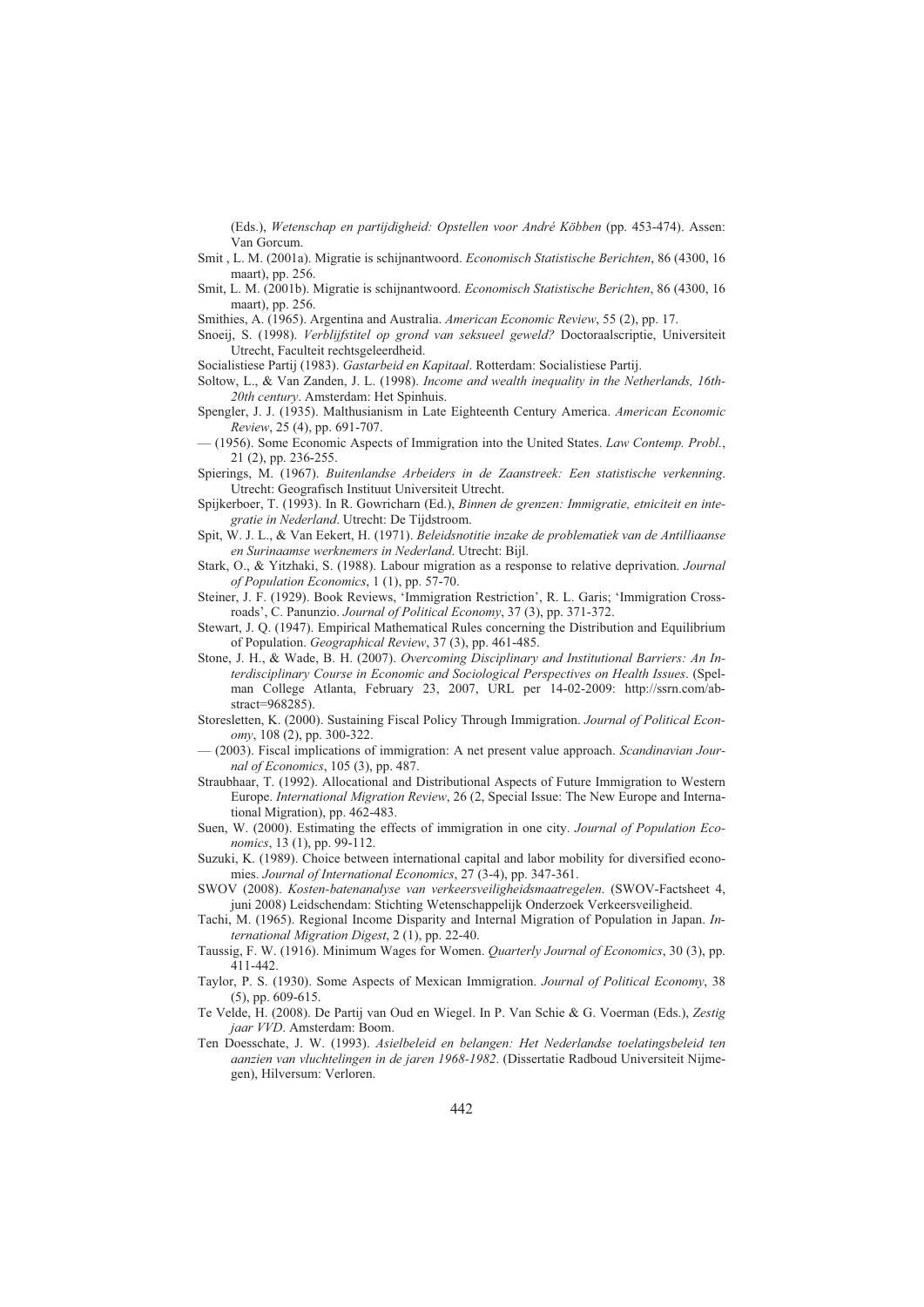- (1994). Strijdige belangen bij het Nederlandse asielbeleid in de jaren 1968-1982. *Justitiële Verkenningen*, 20 (3), pp. 59-79.
- Ter Rele, H. J. M. (2003). *The Fiscal Impact of Immigration*. (CPB Report 2003/2, pp. 23-29), Den Haag: Centraal Planbureau.
- Ter Rele, H. J. M., & Roodenburg, H. J. (2001). Hoe meer zielen, hoe minder vreugd. *Economisch Statistische Berichten*, 86 (4330, 19 oktober), pp. 808-810.
- Tesser, P. T. M. (1993). *Rapportage minderheden 1993*. Den Haag: VUGA/Sociaal en Cultureel Planbureau.
- Teulings, C. (1995). Solidariteit en uitsluiting: De keerzijden van een en dezelfde medaille. In G. Engbertsen & R. Gabriëls (Eds.), *Sferen van integratie: Naar een gedifferentieerd allochtonenbeleid* (pp. 48-73). (Beleid en Maatschappij Jaarboek 1994/1995), Amsterdam/Meppel: Boom.
- Teulings, C., Van der Veen, R., & Trommel, W. (1997). *Dilemma's van sociale zekerheid*. Den Haag: VUGA.
- Theunis, J. M. (1968). *Gastarbeiders-lastarbeiders: Discriminatie? Gemiste kansen? Ongewenste vreemdelingen?* Hilversum: Brand.
- (1970). *Gastarbeiders*. (AO-reeks 1333), Lelystad: Uitgeverij AO-reeks.
- Tholen, J. H. M. M. (1997). *Vreemdelingenbeleid en rechtvaardigheid? Een wijsgerige studie naar onze beoordelingen van immigratie- en naturalisatiebeleid*. (Reeks: Recht en Samenleving, nr. 15, Dissertatie Universiteit Utrecht).
- (1998). Migratievrijheid, asiel en de deugd van rechtvaardigheid. *Migrantenstudies*, 14 (4), pp. 212-221.
- Thomas, B. (1954). *Migration and Economic Growth: A Study of Great Britain and the Atlantic Economy*. Cambridge: Cambridge University Press.
- Timmermans, A., & Scholten, P. (2006). The Political Flow of Wisdom: Science Institutions as Policy Venues in The Netherlands. *Journal for European Public Policy*, 13 (7), pp. 1104- 1118.
- Tinbergen, J. (1970). De ontwikkeling van de plangedachte. In E. van Cleeff (Ed.), *25 jaar Centraal Planbureau* (pp. 23-29). Den Haag: Staatsuitgeverij.
- (1973). Commentaar van Prof. Dr. Jan Tinbergen. *Economisch Statistische Berichten*, 58 (2910, 25 juli), pp. 669-679.
- (1981). The Use of Models: Experience and Prospects. *The American Economic Review*, 71 (6), pp. 17-22.
- TK (1970). *Voorlopig Verslag van de Bijzondere Commissie Nota buitenlandse werknemers*. Handelingen van de Tweede Kamer, zitting 1970-1971, 10 504, nr. 5.
- (1974). *Eindverslag van de Bijzondere Commissie Nota buitenlandse werknemers*. Handelingen van de Tweede Kamer, zitting 1973-1974, 10 504, nr. 11.
- Todaro, M. P. (1969). A Model of Labor Migration and Urban Unemployment in Less Developed Countries. *American Economic Review*, 59 (1), pp. 138.
- Trejo, S. J. (1997). Why do Mexican Americans earn low wages? *Journal of Political Economy*, 105 (6), pp. 1235.
- Treyz, G. I., Rickman, D. S., Hunt, G. L., & Greenwood, M. J. (1993). The Dynamics of U.S. Internal Migration. *Review of Economics and Statistics*, 75 (2), pp. 209-214.
- Tzeng, R. (1995). International Labor Migration Through Multinational Enterprises. *International Migration Review*, 29 (1, Special Issue: Diversity and Comparability: International Migrants in Host Countries on Four Continents), pp. 139-154.
- UNDP (2006). *Beyond scarcity: Power, poverty and the global water crisis*. Human Development Report 2006, United Nations Development Programme (UNDP), New York: Palgrave Macmillan.
- UNHCR (1992). *Handbook on Procedures and Criteria for Determining Refugee Status under the 1951 Convention and the 1967 Protocol relating to the Status of Refugees*. (Reedited English version, January 1992, HCR/IP/4/Eng/REV.1, original publication UNHCR 1979), Geneva: UNHCR.
- (2001). *Asylum Applications in Industrialized Countries, 1980-1999: Trends in Asylum Applications Lodged in 37, mostly Industrialized, Countries*. Geneva: UNHCR, Population Data Unit, Population and Geographic Data Section.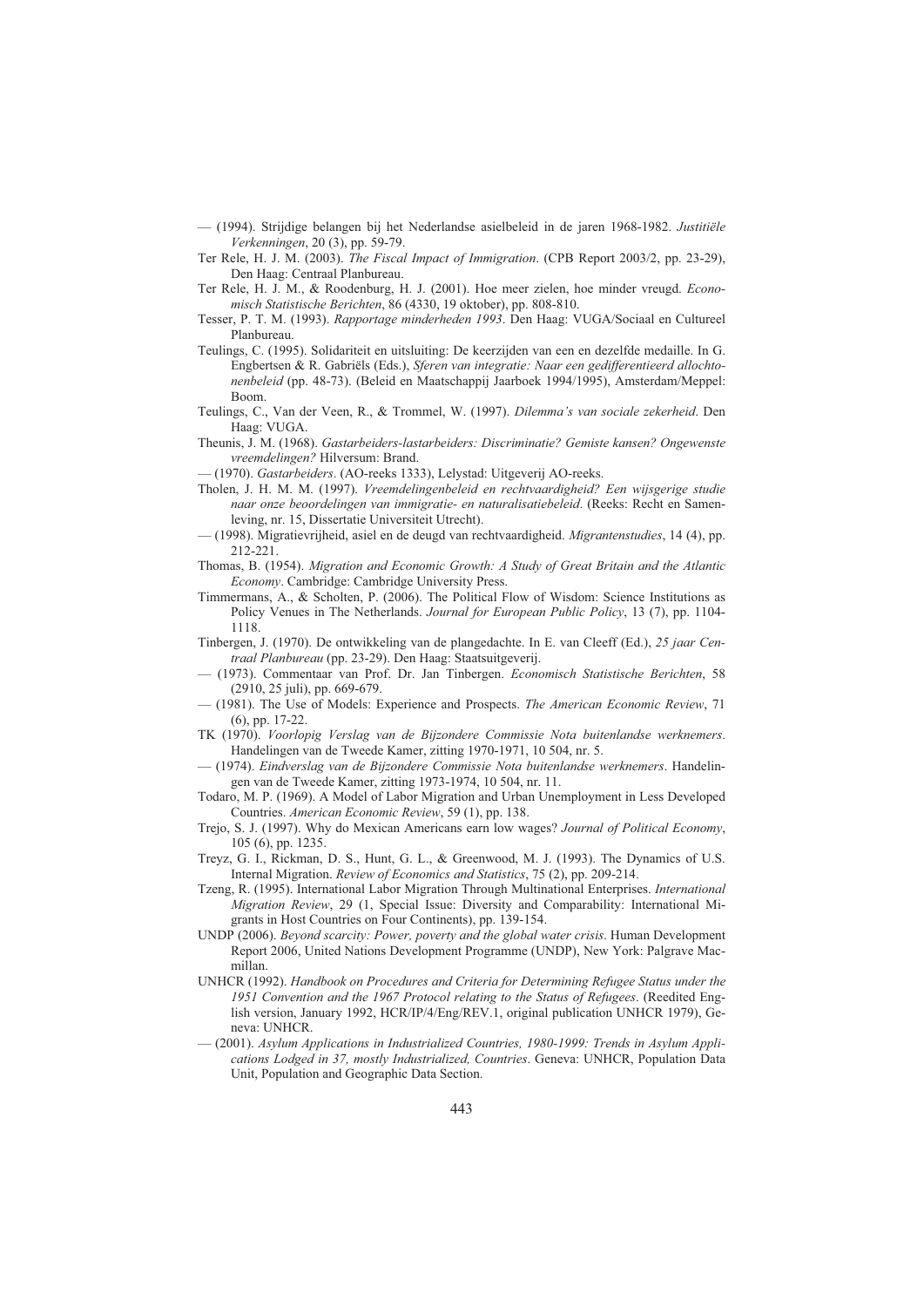- (2005). *2005 Global Refugee Trends Statistical Overview of Populations of Refugees, Asylum-Seekers, Internally Displaced Persons, Stateless Persons, and Other Persons of Concern to UNHCR*. Geneva: UNHCR.
- United Nations (2000). *Replacement migration: Is it a solution to declining and ageing populations?* (URL per 10-12-2007: http://www.un.org/esa/population/publications/migration/migration.htm), New York: United Nations
- Urbanus, R. (1983). *Reacties op de Ontwerp-Minderhedennota: Een analyse van de commentaren op de Ontwerp-Minderhedennota*. Leiden: Centrum voor Onderzoek van Maatschappelijk Tegenstellingen, Universiteit Leiden.
- US Census Bureau (2006). *Population, Housing Units, Area Measurements, and Density: 1790 to 1990 (Table 2)*. URL per 10-12-2007: http://www.census.gov/population/censusdata/table-2.pdf, Washington, D.C.: U.S. Bureau of the Census, Population Division.
- US Department of Homeland Security (2004). *Immigration to the United States: Fiscal Years 1820-2004*. URL per 09-12-2007: http://www.dhs.gov/xlibrary/assets/statistics/yearbook/ 2004/table1.xls, Washington D.C.: U.S. Department of Homeland Security.
- US Department of Labor (2006). *Consumer Price Index: All Urban Consumers (CPI-U), U.S. city average*. URL per 10-12-2007: ftp://ftp.bls.gov/pub/special.requests/cpi/cpiai.txt, Washington: U.S. Department of Labor, Bureau of Labor Statistics.
- Van Amersfoort, H. (1983). Migratie-onderzoek, overheidsfinanciering en beleid: Aantekeningen van een participant. *Grafiet*, 4, pp. 130-154.
- Van Bergeijk, P. A. G. (1999). *Systeembreuken: Staat de econoom nu écht met lege handen?* (Research Memorandum 9901, Rede in verkorte vorm uitgesproken bij de aanvaarding van het ambt van bijzonder hoogleraar economische politiek in de Faculteit der Economische Wetenschappen van de Erasmus Universiteit Rotterdam op donderdag 4 maart 1999), Rotterdam: OCFEB (Erasmus University Rotterdam).
- Van Dalen, H., & Klamer, A. (2005). Economen en de tucht van de aandachtseconomie. In W. A. Dolfsma & R. Nahuis (Eds.), *Media & Economie: Preadviezen voor de Koninklijke Vereniging voor de Staathuishoudkunde* (pp. 177-194). Utrecht: Lemma.
- Van Dalen, H. P. (1993). International Migration, Economic Policy and Human Capital Accumulation. *Economic Modelling*, 10 (4), pp. 417-429.
- (2001a). Immigratie: Vloek of zegen voor de Nederlandse economie? *Bevolking en Gezin*, 30 (3), pp. 3-36.
- (2001b). Nederland en het dilemma van de barmhartige Samaritaan. *Socialisme & Democratie*, 58 (10/11), pp. 27-33.
- (2001c). Participatie van immigranten: De economische dimensie. In WRR (Ed.), *Nederland als immigratiesamenleving* (pp. 95-135). (Wetenschappelijke Raad voor het Regeringsbeleid, Rapporten aan de Regering, nr. 60), Den Haag: Sdu Uitgevers.
- (2002a). Rentmeesters in multicultiland. *Economisch Statistische Berichten*, 87 (4360, 10 mei), pp. 368-369.
- (2002b). Rentmeesters in multicultiland. *Economisch Statistische Berichten*, 87 (4360, 10 mei).
- Van Dalen, H. P., & Broeders, D. (2002). Kathedersocialisten en sociale ingenieurs in migratiezaken. *Socialisme & Democratie*, 59, pp. 56-65.
- Van Dalen, H. P., & Esveldt (2003). Migratie 'Out of Africa': Krachten en tegenkrachten. *Maandschrift Economie*, 67, pp. 254-265.
- Van Dalen, H. P., & Henkens, K. (2005). The rationality behind immigration policy preferences. *De Economist*, 153 (1, maart), pp. 67-83.
- Van Dalen, H. P., & Kalshoven, F. (2002). Meesters van de welvaart: Top economen over Nederland. Amsterdam: Balans.
- Van Dalen, H. P., & Klamer, A. (1996). *Telgen van Tinbergen*. Amsterdam: Balans.
- Van Dalen, H. P., & Teulings, C. (2003). Prikkelend Duits migratiebeleid. *Economisch Statistische Berichten*, 88 (4400, 18 april), pp. 185.
- Van den Berg-Eldering , L. (1978). *Marokkaanse gezinnen in Nederland*. (Dissertatie Universiteit van Amsterdam), Alphen aan den Rijn: Samsom.
- Van den Berg, C. A., & Helmink, A. (1968). *De plaats van de buitenlandse arbeiders in het bedrijfsleven van Enschede*. (Serie: Uitgaven van de werkgroep buitenlandse werknemers), Utrecht: Geografisch Instituut der Rijksuniversiteit Utrecht.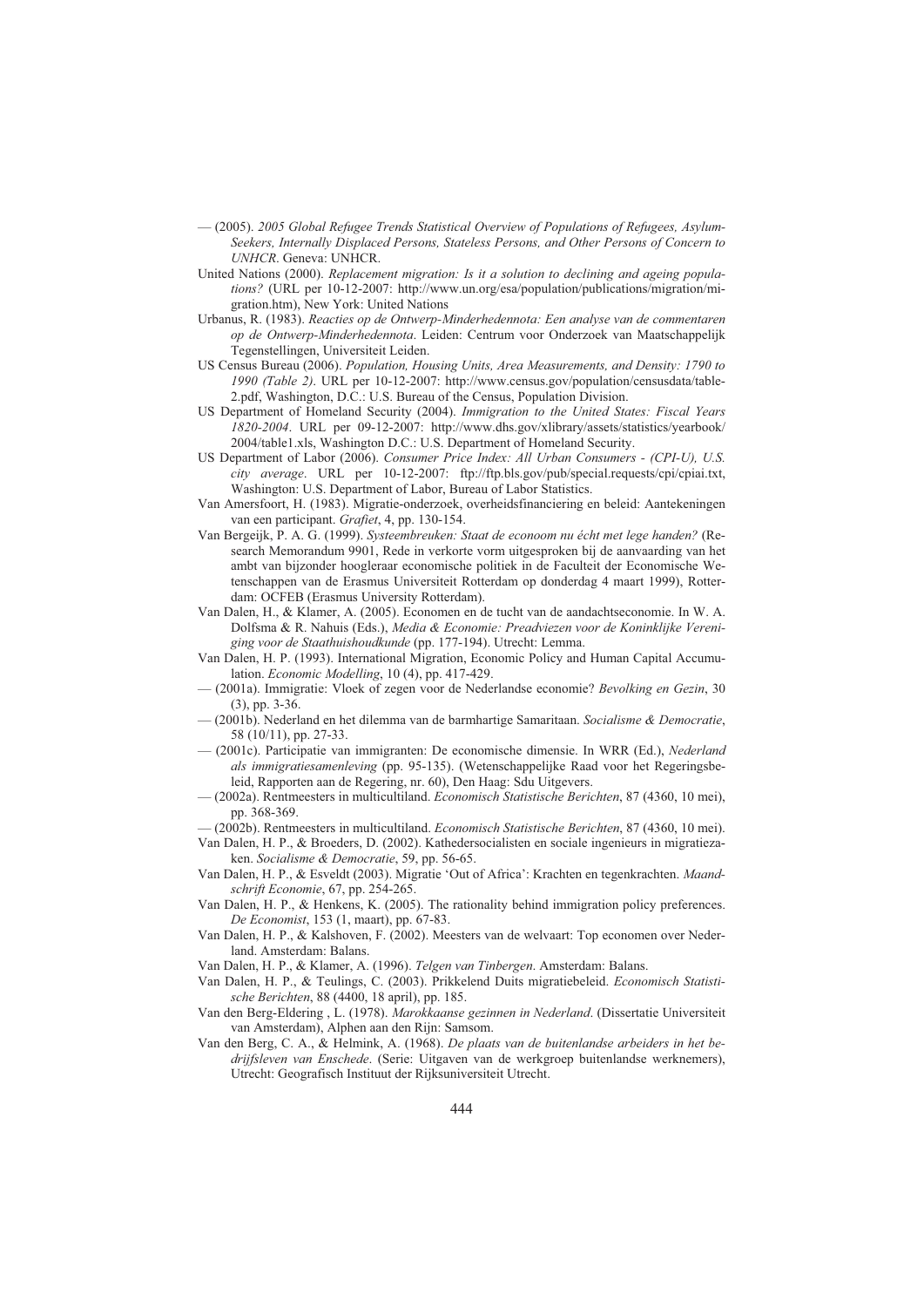- Van den Berg, P. C. M. (1992). Nederland in drievoud. *Economisch Statistische Berichten*, 77 (3873, 19 augustus), pp. 793-797.
- Van den Bogaard, A. A. (1998). *Configuring the economy: The emergence of a modelling practice in the Netherlands, 1920-1955*. (Dissertatie Universiteit van Amsterdam), Amsterdam: Thela/Thesis.
- Van der Brug, W. (2007). *Een crisis van de partijendemocratie?* (Rede uitgesproken bij de aanvaarding van het ambt van hoogleraar Algemene Politicologie in het bijzonder politieke processen en politiek gedrag aan de Universiteit van Amsterdam op woensdag 28 november 2007 door Wouter van der Brug), Amsterdam: Vossiuspers UvA.
- Van der Geest, L. (1991). Gast aan tafel. *Economisch Statistische Berichten*, 76 (3836, 27 november), pp. 1173.
- Van der Veer, G. (1989). Om gek van te worden: De psychische gevolgen van het asielbeleid. *Jeugd en Samenleving*, 1989 (2/3), pp. 160-164.
- Van der Zwan, A. (2002). Waar blijft de ombuiging van het immigratiebeleid? *Socialisme & Democratie*, 59 (4).
- Van der Zwan, A., & Entzinger, H. (1994). *Beleidsopvolging Minderhedenbeleid: Advies in opdracht van de minister van Binnenlandse Zaken*.
- Van Dijk, J. (1986). *Migratie en arbeidsmarkt*. (Dissertatie Universiteit Groningen), Assen: Van Gorcum.
- Van Dijk, J., & Folmer, H. (1986). The Consequences of Interregional Labor Migration for the Regional Labor Market: Theory, Methodology and Dutch Experience. *Review of Economics and Statistics*, 68 (1), pp. 74-83.
- Van Dijk, J., Folmer, H., Herzog, H. W. J., Schlottmann, A. M., Gorter, C., & Poot, J. (1998). Migration and earnings attainment: A comparison between the US and The Netherlands. In P. Nijkamp (Ed.), *Crossing borders - regional and urban perspectives on international migration* (pp. 359-376). Aldershot: Ashgate.
- Van Duijn, J. J. (1981). De Nieuwe Nederlandse Economen Top-30. *Economisch Statistische Berichten*, 66 (3331, 18 november), pp. 1144-1146.
- Van Eijk, D. (1994). De werving van gastarbeiders als resultante: Een sociaal probleem in arenaperspectief. *Amsterdams Sociologisch Tijdschrift*, 21 (2).
- Van Gemert, F. (1998). *Ieder voor zich: Kansen, cultuur en criminaliteit van Marokkaanse jongens*. (Dissertatie Universiteit van Amsterdam), Amsterdam: Het Spinhuis.
- Van Ginkel, R. (1992). Typically Dutch ... Ruth Benedict on the 'national character' of the Netherlanders. *Netherlands' Journal of Social Sciences*, 28 (1), pp. 50-71.
- (1993). Ruth Benedict on Netherlanders. *Ethnologia Europaea*, 33 (2), pp. 177-184.
- Van het Loo, M. (2001). *A comparison of American and Dutch immigration and integration experiences: What lessons can be learned?* (WRR Werkdocument nr. 120), Den Haag.
- Van Imhoff, E., & Van Nimwegen, N. (2000). Migratie GEEN remedie tegen vergrijzing. *Demos*, 16 (2), pp. 9-10.
- Van Nimwegen, N., & Beets, G. (2000). Bevolkingsvraagstukken in Nederland anno 2000. Den Haag: NIDI.
- Van Ours, J. C. (1999). De arbeidsmarkt van asielzoekers. *Economisch Statistische Berichten*, 84 (4225, 15 oktober), pp. 747.
- (2001). Arbeidsmigratie: Goed voor ons? *Justitiële Verkenningen*, 27 (5), pp. 55-60.
- Van Ours, J. C., & Veenman, J. (1999). *The Netherlands: Old emigrants young immigrants country*. (Report No. 99117). Rotterdam: Faculteit Der Economische Wetenschappen, Capaciteitsgroep Algemene Economie.
- (2002). Tweede-generatie allochtonen en werk. *Economisch Statistische Berichten*, 87 (4364, 31 mei), pp. 436.
- (2003). The educational attainment of second-generation immigrants in The Netherlands. *Journal of Population Economics*, 16 (4), pp. 739-753.
- Van Overeem, M. (1972). *Gastarbeid in Nederland*. Den Haag: Stichting Maatschappij en Onderneming.
- Van Praag, B. M. S., Hop, J. P., & Eggink, E. (1991). *A symmetric approach to the labor market by means of the simulated moments method with an application to married females*. Rotterdam: Econometric Institute, Erasmus University Rotterdam.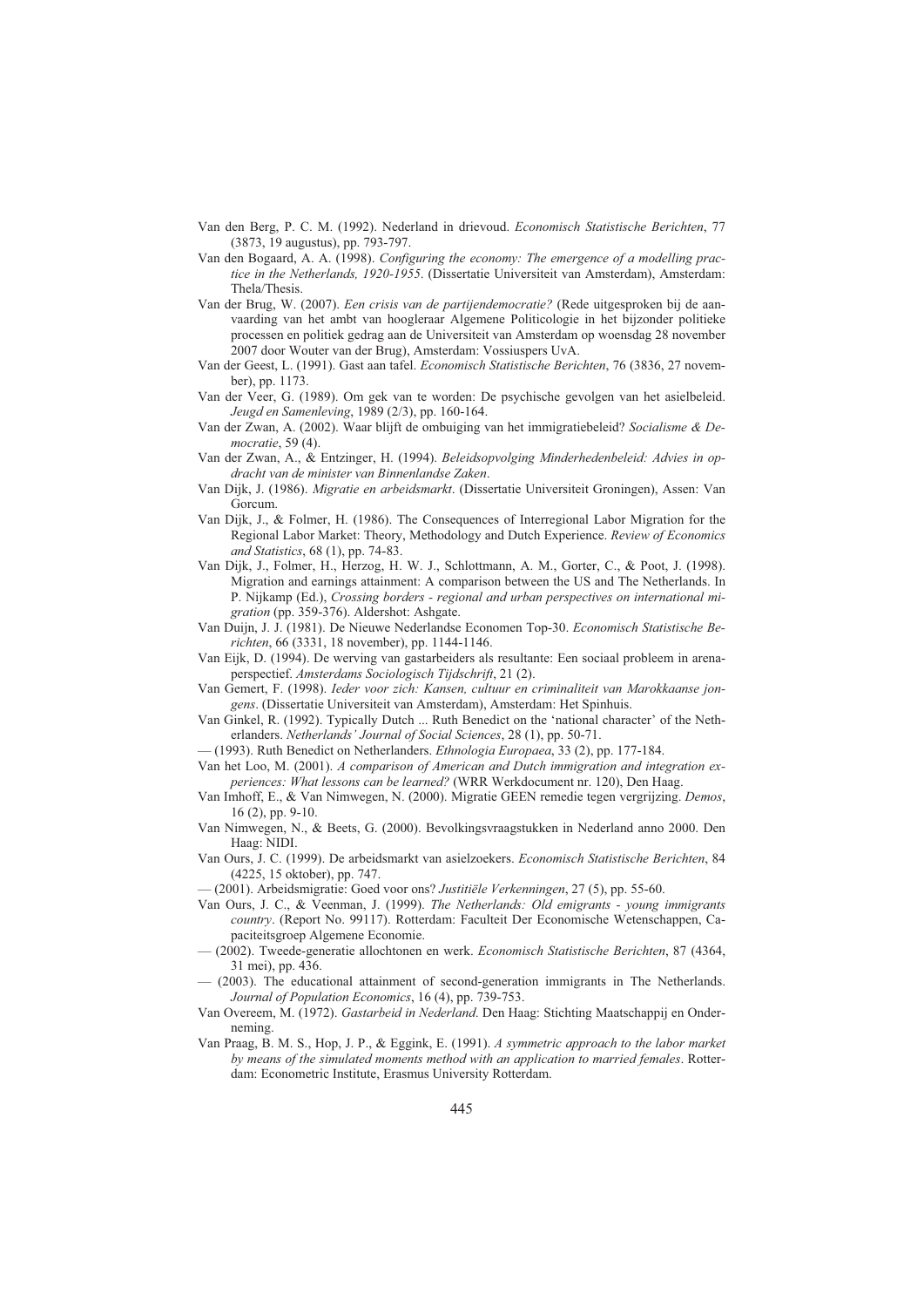- Van Praag, B. M. S., & Kronjee, G. J. (1988). Vergrijzing. *Economisch Statistische Berichten*, 73 (3680, 2 november), pp. 1026.
- Van Praag, C. S. (1984). *Evenredigheid en toegankelijkheid*. Rijswijk: Sociaal en Cultureel Planbureau.
- (1987). *Remigratie onder de experimentele regeling: Gebruik en financiële consequenties*. (Stukwerk 44), Rijswijk: Sociaal en Cultureel Planbureau.
- (1988). *Kosten van de aanwezigheid van etnische groepen in de periode 1987-2000*. (Ongepubliceerde notitie in opdracht van de minister van WVC), Den Haag: Sociaal en Cultureel Planbureau.
- (1989). *Werkloosheid en inkomens bij etnische minderheden: Een analyse op basis van het woningbehoefte-onderzoek 1985/1986*. Den Haag: WRR.
- Van San, M. (1998). *Stelen en steken: Delinquent gedrag van Curaçaose jongens in Nederland*. (Dissertatie Universiteit van Amsterdam).
- Van Steveninck, T., & Hoekema, J. (2001). Een pleidooi voor tijdelijke arbeidsmigratie. *Socialisme & Democratie*, 58, pp. 470-474.
- Van Walderveen, T. P. (1992). Immigratie. *Economisch Statistische Berichten*, 77 (3887, 16 juni), pp. 1233.
- Van Wijk, I., & Penninx, M. J. A. (1984). *Onderzoek minderheden in opdracht van de rijksoverheid*. Den Haag: Ministerie van Binnenlandse Zaken, Ministerie van Welzijn, Volksgezondheid en Cultuur.
- Van Wissen, L., & De Beer, J. (2000). Internationale migratie in Nederland: Trends, achtergronden, motieven en vooruitzichten. In N. van Nimwegen & G. Beets (Eds.), *Bevolkingsvraagstukken in Nederland anno 2000* (pp. 147-171). (NIDI-rapport nr. 58), Den Haag: NIDI.
- Van Zanden, J. L. (1989). *Economische geschiedenis van Nederland in de 20e eeuw*. Utrecht: Het Spectrum.
- (1998). *The Economic History of the Netherlands, 1914-1995: A small open economy in the 'long' twentieth century*. London: Routledge.
- Van Zanden, J. L., & Griffiths, R. T. (1989). *Economische geschiedenis van Nederland in de 20e eeuw: Van een veelzijdige volkshuishouding met een omvangrijk koloniaal bezit naar een 'klein land' binnen Europa*. Utrecht: Het Spectrum.
- Van Zweeden, A. F. (1974). Beperking van de invoer van arbeid. *Economisch Statistische Berichten*, 59 (2944, 27 maart), pp. 271-273.
- Vanderkamp, J. (1976). The role of population size in migration studies. *Canadian Journal of Economics*, 9 (3), pp. 508.
- Veenman, J. (1990). *De arbeidsmarktpositie van allochtonen in Nederland, in het bijzonder van Molukkers*. (Dissertatie Universiteit Utrecht), Groningen: Wolters-Noordhoff.
- (1991). *Allochtonen op de arbeidsmarkt: Van onderzoek naar beleid*. (OSA werkdocument 89), Den Haag: OSA.
- (1994). *Participatie in perspectief: Ontwikkelingen in de sociaal-economische positie van zes allochtone groepen in Nederland*. Houten: Bohn Stafleu & Van Loghum.
- (1995a). *Etnische minderheden en de arbeidsmarkt: Naar een effectief en rechtvaardig beleid*. Scheveningen: Ministerie van Binnenlandse Zaken.
- (1995b). *Onbekend maakt onbemind: Over selectie van allochtonen op de arbeidsmarkt*. Assen: Van Gorcum.
- (1996). Keren de kansen? De tweede-generatie allochtonen in Nederland. Assen: Van Gorcum.
- (1997a). De sociaal-economische dimensie van de integratie. *Justitiële Verkenningen*, 23 (6), pp. 49-61.
- (1997b). Toenemende differentiatie in de positie van etnische minderheden: Enkele feiten en een aanzet tot verklaring. *Migrantenstudies*, 13 (1), pp. 2-18.
- (1998). *Buitenspel: Over langdurige werkloosheid onder etnische minderheden*. Assen: Van Gorcum.
- (1999). *Participatie en perspectief: Verleden en toekomst van etnische minderheden in Nederland*. Houten: Bohn Stafleu & Van Loghum.
- Veenman, J., & Dagevos, J. M. (1999). Allochtonen en de flexibilisering van de arbeidsmarkt. *Sociale Wetenschappen*, 42 (2), pp. 106-122.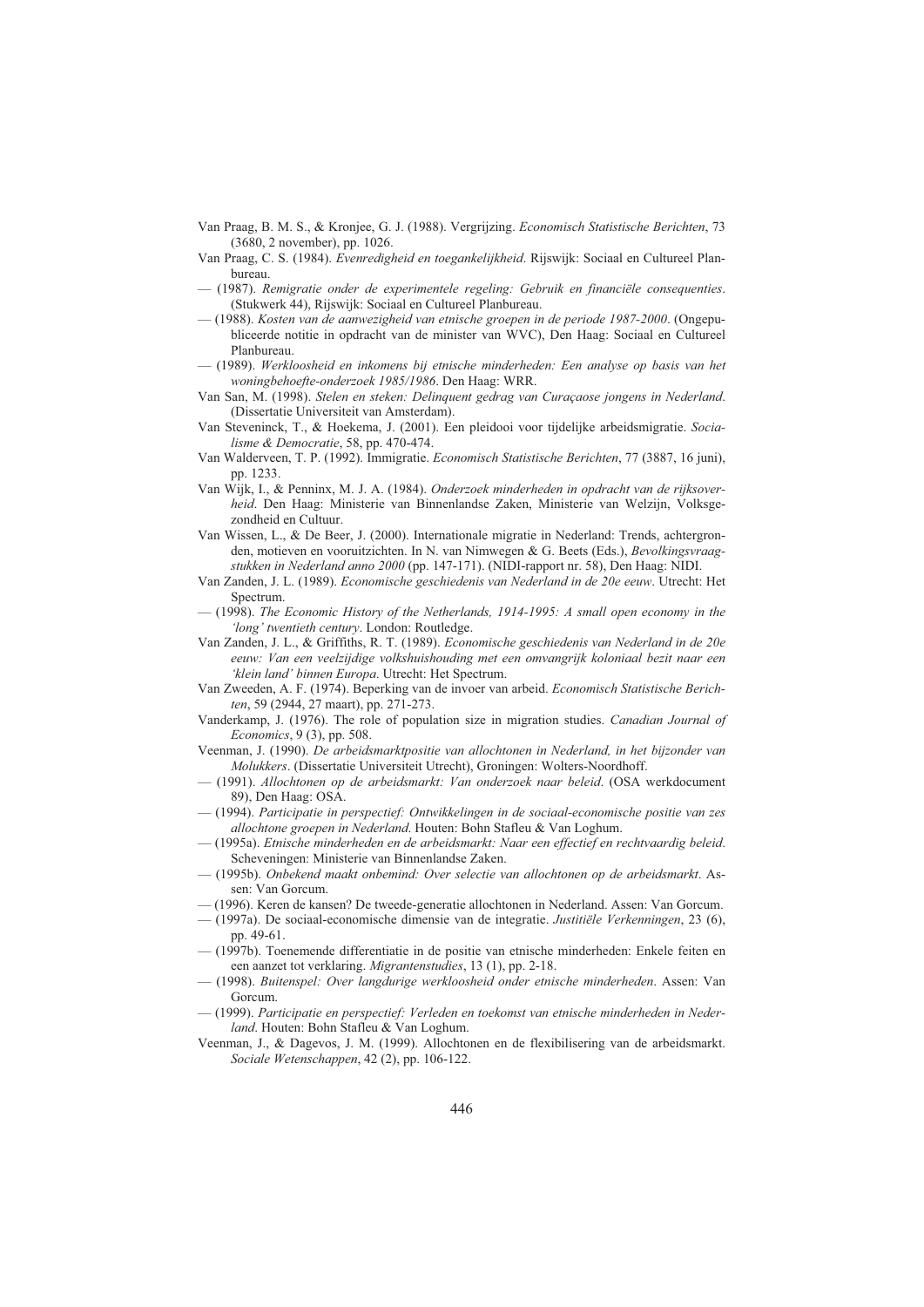- Veenman, J., Dijkstra, A., & Goezinne, B. (1995). *Een omweg naar werk*. (Onderzoek in opdracht van de OECD), Rotterdam: Eramus Universiteit Rotterdam.
- Velu, H. A. F. (1971). Buitenlandse werknemers. *De Kern: Uitgave van de Nederlandse Katholieke Middenstandsbond*, 19 (2).
- Verbon, H. A. A. (1990). Social insurance and the free internal market. *European Journal of Political Economy*, 6 (4), pp. 487-500.
- Verenigde Naties (2002). *Universele Verklaring van de Rechten van de Mens*. (Nederlandse vertaling van de Universal Declaration of Human Rights, United Nations Department of Public Information), URL per 10-12-2007: http://www.unhchr.ch/udhr/lang/dut.htm, Geneva: Office for the High Commissioner for Human Rights.
- Verkenningscommissie Economische Wetenschappen (1986). *Academisch economisch onderzoek in Nederland: Produktie, produktiviteit en profilering*. (Eindrapport van de Verkenningscommissie Economische Wetenschappen), Den Haag: Distributiecentrum Overheidspublikaties.
- (1996). *Kijk op economische kennis: Rapport van de Verkenningscommissie Economische Wetenschappen*. Amsterdam: Overlegcommissie Verkenningen.
- Verkoren-Hemelaar, S. G. M., & De Smit, H. (1972). *Buitenlandse Werknemers in de West-Europese regio's: Een analyse van de demografische en economische determinanten van hun aanwezigheid*. (SISWO Censusmonografie Allochtonen, Project B), Utrecht: Geografisch Instituut Rijksuniversiteit Utrecht.
- Vermolen, N. (1996). Asielbeleid: De PvdA uit het defensief! *Socialisme & Democratie*, 53 (5), pp. 312-315.
- Verwey-Jonker, H. (1973). *Allochtonen in Nederland*. (Onderzoek in opdracht van het Ministerie van Cultuur, Recreatie en Maatschappelijk Werk), Den Haag: Staatsuitgeverij.
- Vis, A. E. (1964). Mediterrane migranten. *Economisch Statistische Berichten*, 49 (2468, 2 december), pp. 1095.
- Visser, H. (1970). Buitenlandse arbeidskrachten en de volkshuishouding: Kanttekeningen bij een regeringsnota. *Economisch Statistische Berichten*, 55 (2760, 19 augustus), pp. 780-784.
- Vreemdelingenwet (2000). Wet van 23 november 2000 tot algehele herziening van de Vreemdelingenwet (Vreemdelingenwet 2000) *Staatsblad*, 2000, 495.
- Vuijsje, H. (1986). *Vermoorde onschuld: Etnisch verschil als Hollands taboe*. Amsterdam: Bakker.
- (1997). *Correct: Weldenkend Nederland sinds de jaren zestig*. Amsterdam: Contact.
- Vyvary, K. (2003). *Berichten uit het vyvarium: Columns van K. Vyvary*. (Met een voorwoord van Carlo van Praag), Den Haag: Sociaal en Cultureel Planbureau.
- Wadycki, W. J. (1974). Alternative Opportunities and Interstate Migration: Some Additional Results. *Review of Economics and Statistics*, 56 (2), pp. 254.
- Walker, R., Ellis, M., & Barff, R. (1992). Linked Migration Systems: Immigration and Internal Labor Flows in the United States. *Economic Geography*, 68 (3), pp. 234-248.
- Weiermair, K. (1976). The Economic Effects of Language Training to Immigrants: A Case Study. *International Migration Review*, 10 (2), pp. 205-219.
- Weisbrod, B. A. (1962). An Expected-Income Measure of Economic Welfare. *Journal of Political Economy*, 70 (4), pp. 355-367.
- Weiss, Y., Sauer, R. M., & Gotlibovski, M. (2003). Immigration, Search, and Loss of Skill. *Journal of Labor Economics*, 21 (3), pp. 557-591.
- Welch, F. J. (1960). The Evolving Low-Income Problems in Agriculture. *American Economic Review*, 50 (2), pp. 231.
- Wellisch, D., & Wildasin, D. E. (1996). Decentralized income redistribution and immigration. *European Economic Review*, 40 (1), pp. 187-217.
- Wentholt, R. (1967). *Buitenlandse arbeiders in Nederland*. Leiden: Spruyt, Van Mantgem & De Does NV.
- Werdmölder, J. T. W. A. (2005). *Marokkaanse lieverdjes: Crimineel en hinderlijk gedrag onder Marokkaanse jongeren*. Amsterdam: Balans.
- Wet Bescherming Persoonsgegevens (2000). Wet van 6 juli 2000, houdende regels inzake de bescherming van persoonsgegevens (Wet bescherming persoonsgegevens). *Staatsblad*, 2000, 302.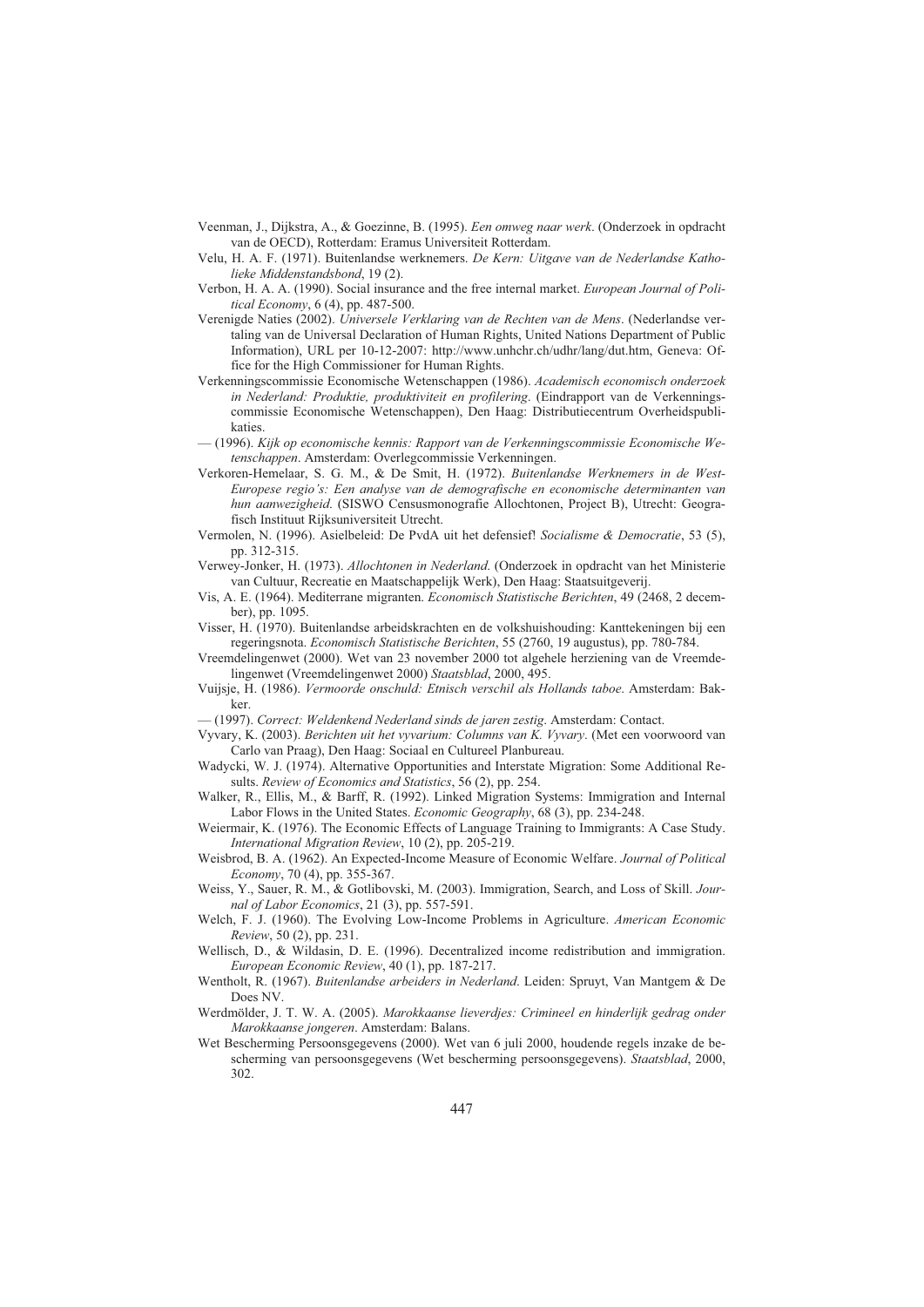- Wet Inburgering Nieuwkomers (1998). Wet van 9 april 1998, houdende regels met betrekking tot de inburgering van nieuwkomers in de Nederlandse samenleving (Wet inburgering nieuwkomers), Inwerkingtreding: 30 september 1998. *Staatsblad*, 1998, 261.
- Wet Persoonsregistraties (1988). Wet van 28 december 1988, houdende regels ter bescherming van de persoonlijke levenssfeer in verband met persoonsregistraties (Wet persoonsregistraties). *Staatsblad*, 1988, 655.
- Whaples, R. (1990). Winning the Eight-Hour Day, 1909-1919. *Journal of Economic History*, 50 (2), pp. 393-406.
- Wieldraaijer, E. (1967). *Werknemers te gast?* Amsterdam: Dr. Wiardi Beckman Stichting.
- Wijburg, L. (1994). *Immigratie-argumentatie: Argumenten van de Nederlandse overheid om de beheersing van immigratie*. Doctoraalscriptie Universiteit Utrecht.
- Wildasin, D. E. (1991). Income redistribution in a common labor market. *American Economic Review*, 81 (4), pp. 757.
- (1994). Income Redistribution and Migration. *Canadian Journal of Economics*, 27 (3), pp. 637-656.
- Wilkinson, M. (1970). European Migration to the United States: An Econometric Analysis of Aggregate Labor Supply and Demand. *Review of Economics & Statistics*, 52 (3), pp. 272.
- Williamson, J. G. (1976). The Sources of American Inequality 1986-1948. *Review of Economics and Statistics*, 58 (4), pp. 387.
- Willigen, L. H. M. (1992). *Vluchtelingen en gezondheid: Theoretische beschouwingen omtrent de medische klachten van vluchtelingen in de eerstelijnszorg*. (Deel I), Amsterdam: Swets & Zeitlinger.
- Wilson, C., Hutt, W. H., & Shenoy, S. (1970). *Economic issues in Immigration: An Exploration of the Liberal Approach to Public Policy on Immigration*. London: Institute of Economic Affairs.
- Wilson, E. O. (1975). *Sociobiology: The New Synthesis*. Harvard: Harvard University Press.
- Wilson, J. D. (1992). Optimal income taxation and international personal mobility. *American Economic Review*, 82 (2), pp. 191.
- Winchie, D. B., & Carment, D. W. (1989). Migration and Motivation: The Migrant's Perspective. *International Migration Review*, 23 (1), pp. 96-104.
- Wingen, M. (1995). Immigration to the Federal Republic of Germany as a Demographic and Social Problem. *International Migration Review*, 29 (3), pp. 710-721.
- Winsemius, A. (1939). *Economische aspecten der internationale migratie*. (Dissertatie Rotterdam, ook verschenen als: Nederlandsch Economisch Instituut, nr. 29), Haarlem: Bohn.
- Winter-Ebmer, R., & Zweimäller, J. (1999). Do immigrants displace young native workers? The Austrian experience. *Journal of Population Economics*, 12 (2), pp. 327-340.
- Withers, G., & Pope, D. (1985). Immigration and Unemployment. *Economic Record*, 61 (173), pp. 554.
- Withers, G. A. (1977). Immigration and Economic Fluctuations: An Application to Late Nineteenth-Century Australia. *Australian Economic History Review*, 17 (2), pp. 131-149.
- Wolf, S. W. (1964). Surinaamse arbeiders in Nederland. *Oost en West: maandblad der*  Koninklijke Vereeniging "Oost en West", 57, pp. 13.
- Wolfe, A. B. (1921). Book Review, 'Immigration and Americanization', P. Davis. *American Economic Review*, 11 (1), pp. 130-132.
- (1928). Book Review, 'Immigration Crossroads', C. Panunzio. *American Economic Review*, 18 (2), pp. 335-338.
- Wolpert, J. (1965). Behavioral aspects of the decision to migrate. *Papers and Proceedings of the Regional Science Association*, 15, pp. 159-169.
- Wolpin, K. I. (1992). The determinants of black-white differences in early employment careers: Search, layoffs, quits. *Journal of Political Economy*, 100 (3), pp. 535.
- Wong, K.-Y. (1986a). Are international trade and factor mobility substitutes? *Journal of International Economics*, 21 (1-2), pp. 25-43.
- (1986b). The economic analysis of international migration: A generalization. *Canadian Journal of Economics*, 19 (2), pp. 357.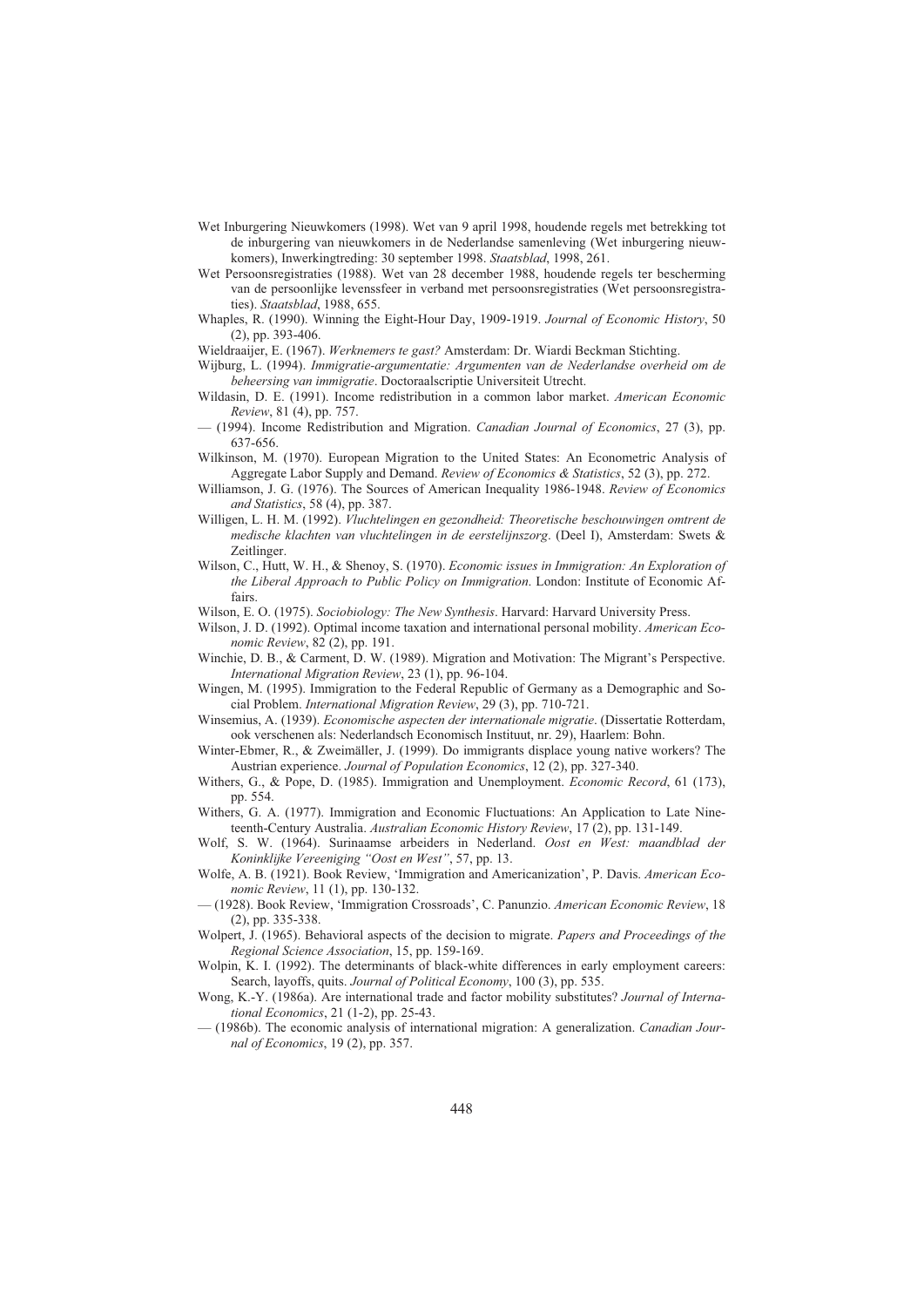- Wormer, F. (1970). Gastarbeid als aspekt van de uitbuiting van de onderontwikkelde landen. *Nesbic Bulletin: Tijdschrift voor Internationale Ontwikkelingssamenwerking*, 5 (januari 1970), pp. 50-53.
- Wright, R. E., & Maxim, P. S. (1993). Immigration policy and immigrant quality. *Journal of Population Economics*, 6 (4), pp. 337-352.
- WRR (1977). *Maken wij er werk van? Verkenningen omtrent de verhouding tussen actieven en niet-actieven*. (Wetenschappelijke Raad voor het Regeringsbeleid, Rapporten aan de Regering, nr. 13), Den Haag: Staatsuitgeverij.
- (1979). *Etnische minderheden*. (Wetenschappelijke Raad voor het Regeringsbeleid, Rapporten aan de Regering nr. 17), Den Haag: Staatsuitgeverij.
- (1980). *Plaats en toekomst van de Nederlandse industrie*. (Wetenschappelijke Raad voor het Regeringsbeleid, Rapporten aan de Regering, nr. 18), Den Haag: Staatsuitgeverij.
- (1981). *Vernieuwingen in het arbeidsbestel*. (Wetenschappelijke Raad voor het Regeringsbeleid, Rapporten aan de Regering, nr. 21), Den Haag: Staatsuitgeverij.
- (1985). *Waarborgen voor zekerheid: Een nieuw stelsel van sociale zekerheid in hoofdlijnen*. (Wetenschappelijke Raad voor het Regeringsbeleid, Rapporten aan de Regering, nr. 26), Den Haag: Staatsuitgeverij.
- (1987). *Activerend Arbeidsmarktbeleid*. (Wetenschappelijke Raad voor het Regeringsbeleid, Rapporten aan de Regering, nr. 33), Den Haag: Staatsuitgeverij.
- (1989). *Allochtonenbeleid*. (Wetenschappelijke Raad voor het Regeringsbeleid, Rapporten aan de Regering, nr. 36), Den Haag: Sdu Uitgevers.
- (1990). *Een werkend perspectief: Arbeidsparticipatie in de jaren '90*. (Wetenschappelijke Raad voor het Regeringsbeleid, Rapporten aan de Regering, nr. 38), Den Haag: Sdu Uitgevers.
- (1993). *Ouderen voor ouderen: Demografische ontwikkelingen en beleid*. (Wetenschappelijke Raad voor het Regeringsbeleid, Rapporten aan de Regering nr. 43), Den Haag: Sdu Uitgevers.
- (1994). *Belang en beleid: Naar een verantwoorde uitvoering van de werknemersverzekeringen*. (Wetenschappelijke Raad voor het Regeringsbeleid, Rapporten aan de Regering nr. 45), Den Haag: Sdu Uitgevers.
- $-$  (1997). *Van verdelen naar verdienen: Afwegingen voor de sociale zekerheid in de 21<sup>e</sup> eeuw.* (Wetenschappelijke Raad voor het Regeringsbeleid, Rapporten aan de Regering, nr. 51), Den Haag: Sdu Uitgevers.
- (2000). *Doorgroei van arbeidsparticipatie*. (Wetenschappelijke Raad voor het Regeringsbeleid, Rapporten aan de regering, nr. 57), Den Haag: Sdu Uitgevers.
- (2001). *Nederland als immigratiesamenleving*. (Wetenschappelijke Raad voor het Regeringsbeleid, Rapporten aan de Regering, nr. 60), Den Haag: Sdu Publishers.
- (2006). *De verzorgingsstaat herwogen: Over verzorgen, verzekeren, verheffen en verbinden*. (Wetenschappelijke Raad voor het Regeringsbeleid, Rapporten aan de Regering, nr. 76), Den Haag: Sdu Uitgevers.
- Yanow, D. (2003). Interpretative Empirical Political Science: What Makes This Not a Subfield of Qualitative Methods. *Newsletter of the APSA Organized Section on Qualitative Methods*, 1 (2), pp. 29-13.
- Yezer, A. M. J., & Thurston, L. (1976). Migration Patterns and Income Change: Implications for the Human Capital Approach to Migration. *Southern Economic Journal*, 42 (4), pp. 693.
- Yin, R. K. (1994). *Case Study Research: Design and Methods*. Thousand Oaks/London/New Delhi: SAGE Publications.
- Zalm, G. (1993). De economische houdbaarheid van de verzorgingsstaat. *Economisch Statistische Berichten*, 78 (3915, 16 juni), pp. 554.
- Zarembka, P. (1970). Labor Migration and Urban Unemployment: Comment. *American Economic Review*, 60 (1), pp. 184-186.
- Zegers de Beijl, R., & Grotenbreg, H. (1987). *Minderhedenonderzoek aan de universiteit van Amsterdam: Een inventarisatie met een geannoteerde bibliografie, 1982-1986*. Amsterdam: Universiteit van Amsterdam, Antropologisch-Sociologisch Centrum.
- Zorlu, A. (2000). Illegalen in Nederland. *Economisch Statistische Berichten*, 85 (4282, 24 november), pp. 956.